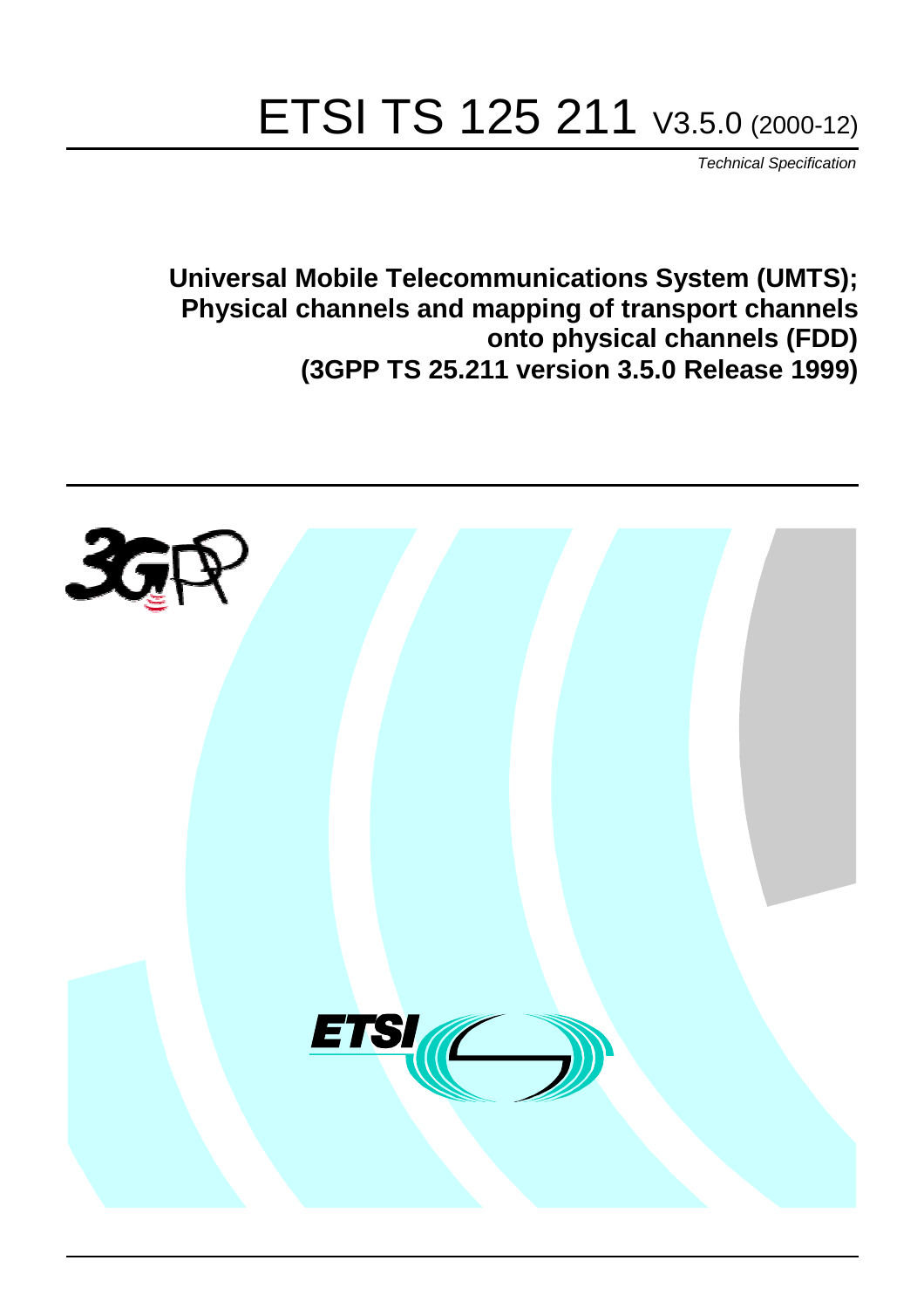**1**

Reference RTS/TSGR-0125211UR4

> Keywords **UMTS**

#### **ETSI**

#### 650 Route des Lucioles F-06921 Sophia Antipolis Cedex - FRANCE

Tel.: +33 4 92 94 42 00 Fax: +33 4 93 65 47 16

Siret N° 348 623 562 00017 - NAF 742 C Association à but non lucratif enregistrée à la Sous-Préfecture de Grasse (06) N° 7803/88

**Important notice**

Individual copies of the present document can be downloaded from: [http://www.etsi.org](http://www.etsi.org/)

The present document may be made available in more than one electronic version or in print. In any case of existing or perceived difference in contents between such versions, the reference version is the Portable Document Format (PDF). In case of dispute, the reference shall be the printing on ETSI printers of the PDF version kept on a specific network drive within ETSI Secretariat.

Users of the present document should be aware that the document may be subject to revision or change of status. Information on the current status of this and other ETSI documents is available at [http://www.etsi.org/tb/status/](http://www.etsi.org/tb/status)

> If you find errors in the present document, send your comment to: <editor@etsi.fr>

#### **Copyright Notification**

No part may be reproduced except as authorized by written permission. The copyright and the foregoing restriction extend to reproduction in all media.

© European Telecommunications Standards Institute 2000.

All rights reserved.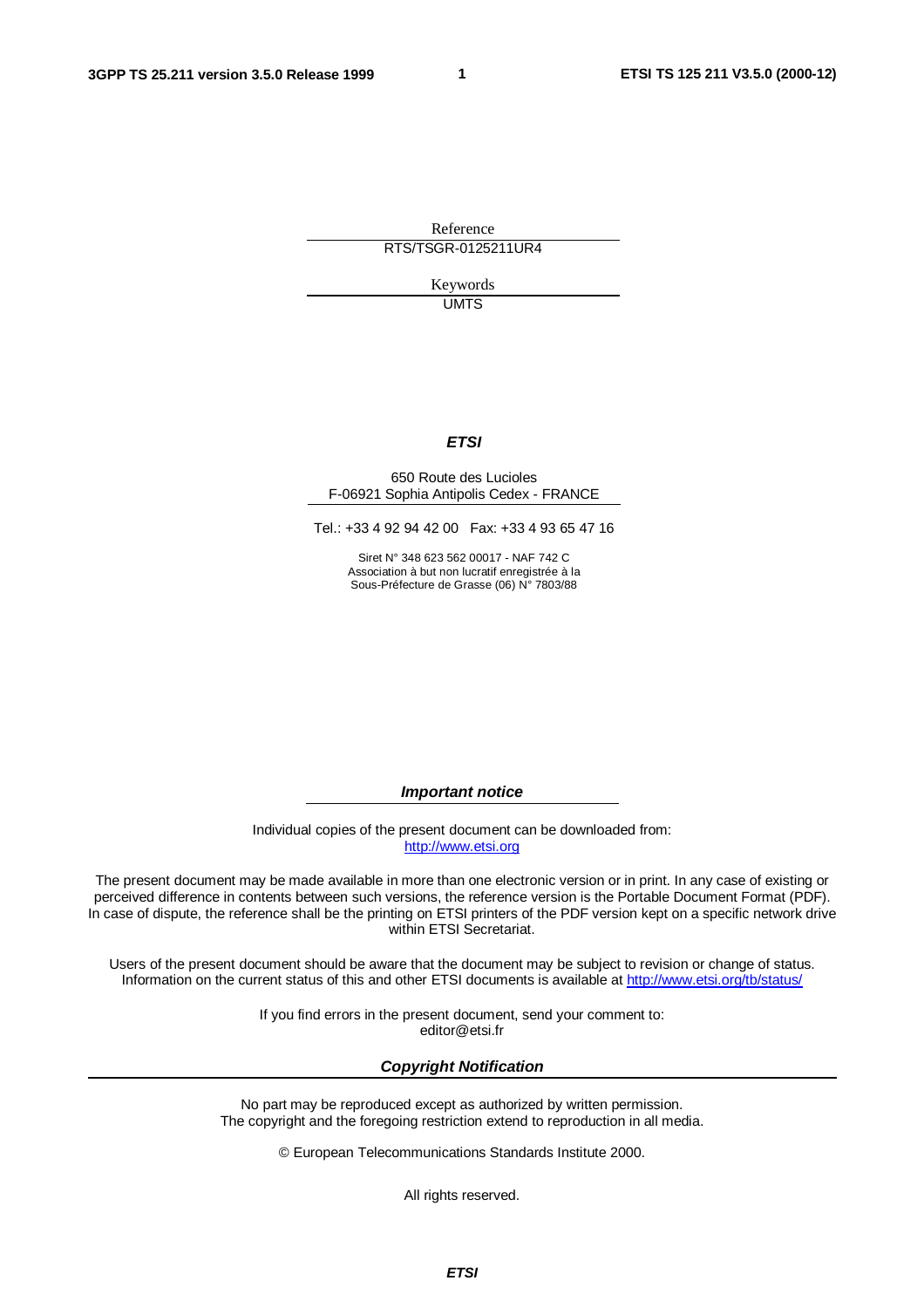# Intellectual Property Rights

IPRs essential or potentially essential to the present document may have been declared to ETSI. The information pertaining to these essential IPRs, if any, is publicly available for **ETSI members and non-members**, and can be found in ETSI SR 000 314: *"Intellectual Property Rights (IPRs); Essential, or potentially Essential, IPRs notified to ETSI in respect of ETSI standards"*, which is available from the ETSI Secretariat. Latest updates are available on the ETSI Web server [\(http://www.etsi.org/ipr](http://www.etsi.org/ipr)).

Pursuant to the ETSI IPR Policy, no investigation, including IPR searches, has been carried out by ETSI. No guarantee can be given as to the existence of other IPRs not referenced in ETSI SR 000 314 (or the updates on the ETSI Web server) which are, or may be, or may become, essential to the present document.

# Foreword

This Technical Specification (TS) has been produced by the ETSI 3<sup>rd</sup> Generation Partnership Project (3GPP).

The present document may refer to technical specifications or reports using their 3GPP identities, UMTS identities or GSM identities. These should be interpreted as being references to the corresponding ETSI deliverables.

The cross reference between GSM, UMTS, 3GPP and ETSI identities can be found under [www.etsi.org/key](http://www.etsi.org/key) .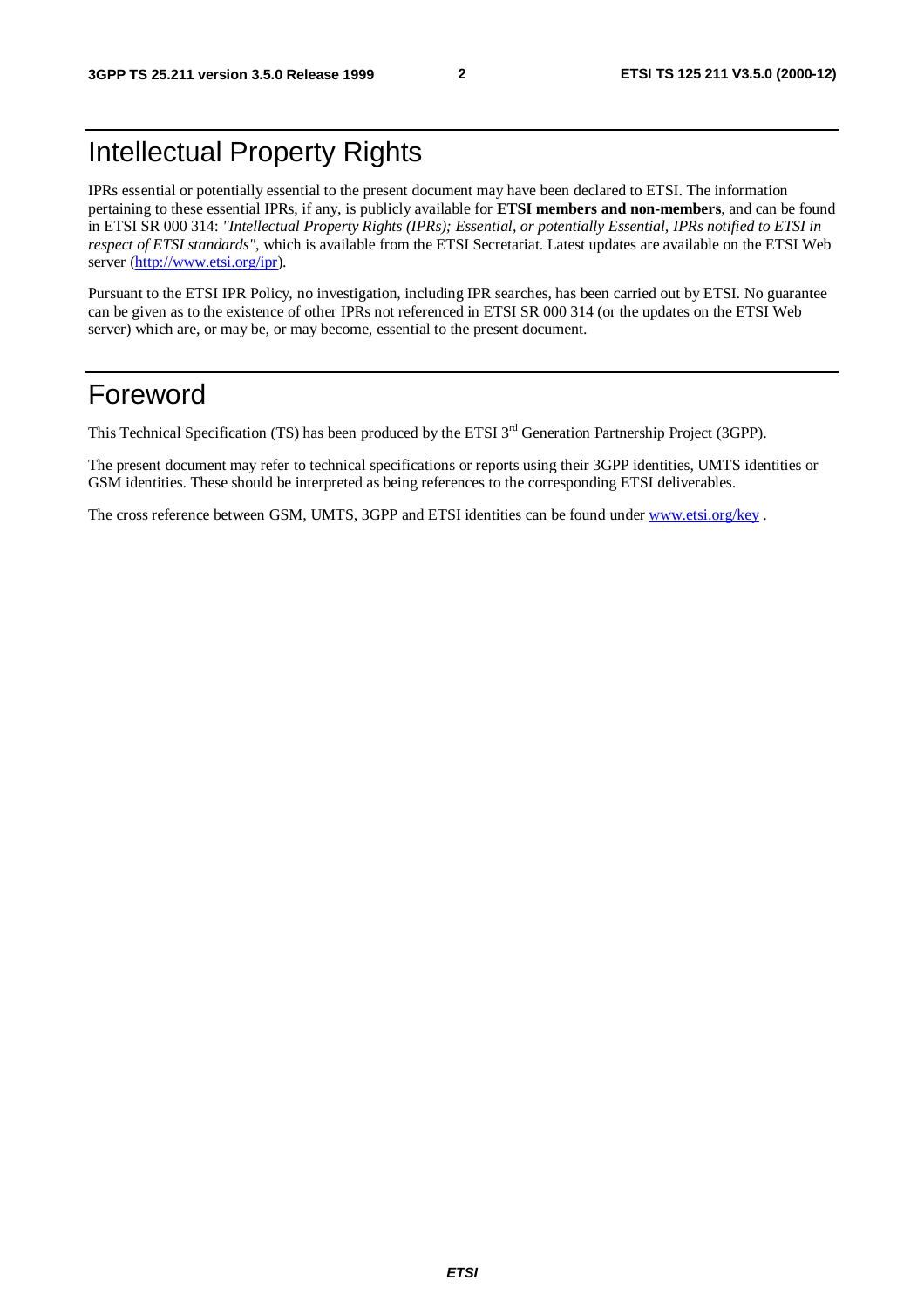$\mathbf{3}$ 

# Contents

| 1                    |  |
|----------------------|--|
| 2                    |  |
| 3                    |  |
| 4                    |  |
| 4.1                  |  |
| 4.1.1                |  |
| 4.1.1.1              |  |
| 4.1.2                |  |
| 4.1.2.1              |  |
| 4.1.2.2              |  |
| 4.1.2.3              |  |
| 4.1.2.4              |  |
| 4.1.2.5              |  |
| 4.1.2.6              |  |
| 4.2                  |  |
| 5                    |  |
| 5.1                  |  |
| 5.2                  |  |
| 5.2.1                |  |
| 5.2.2                |  |
| 5.2.2.1              |  |
| 5.2.2.1.1            |  |
| 5.2.2.1.2            |  |
| 5.2.2.1.3            |  |
| 5.2.2.2              |  |
| 5.2.2.2.1            |  |
| 5.2.2.2.2            |  |
| 5.2.2.2.3            |  |
| 5.2.2.2.4            |  |
| 5.2.2.2.5            |  |
| 5.3                  |  |
| 5.3.1                |  |
| 5.3.1.1              |  |
| 5.3.1.1.1            |  |
| 5.3.1.1.2            |  |
| 5.3.1.2              |  |
| 5.3.2                |  |
| 5.3.2.1              |  |
| 5.3.2.2              |  |
| 5.3.2.3              |  |
| 5.3.3                |  |
| 5.3.3.1              |  |
| 5.3.3.1.1            |  |
| 5.3.3.1.2            |  |
| 5.3.3.2<br>5.3.3.2.1 |  |
| 5.3.3.3              |  |
| 5.3.3.3.1            |  |
| 5.3.3.4              |  |
| 5.3.3.4.1            |  |
| 5.3.3.5              |  |
| 5.3.3.6              |  |
| 5.3.3.7              |  |
|                      |  |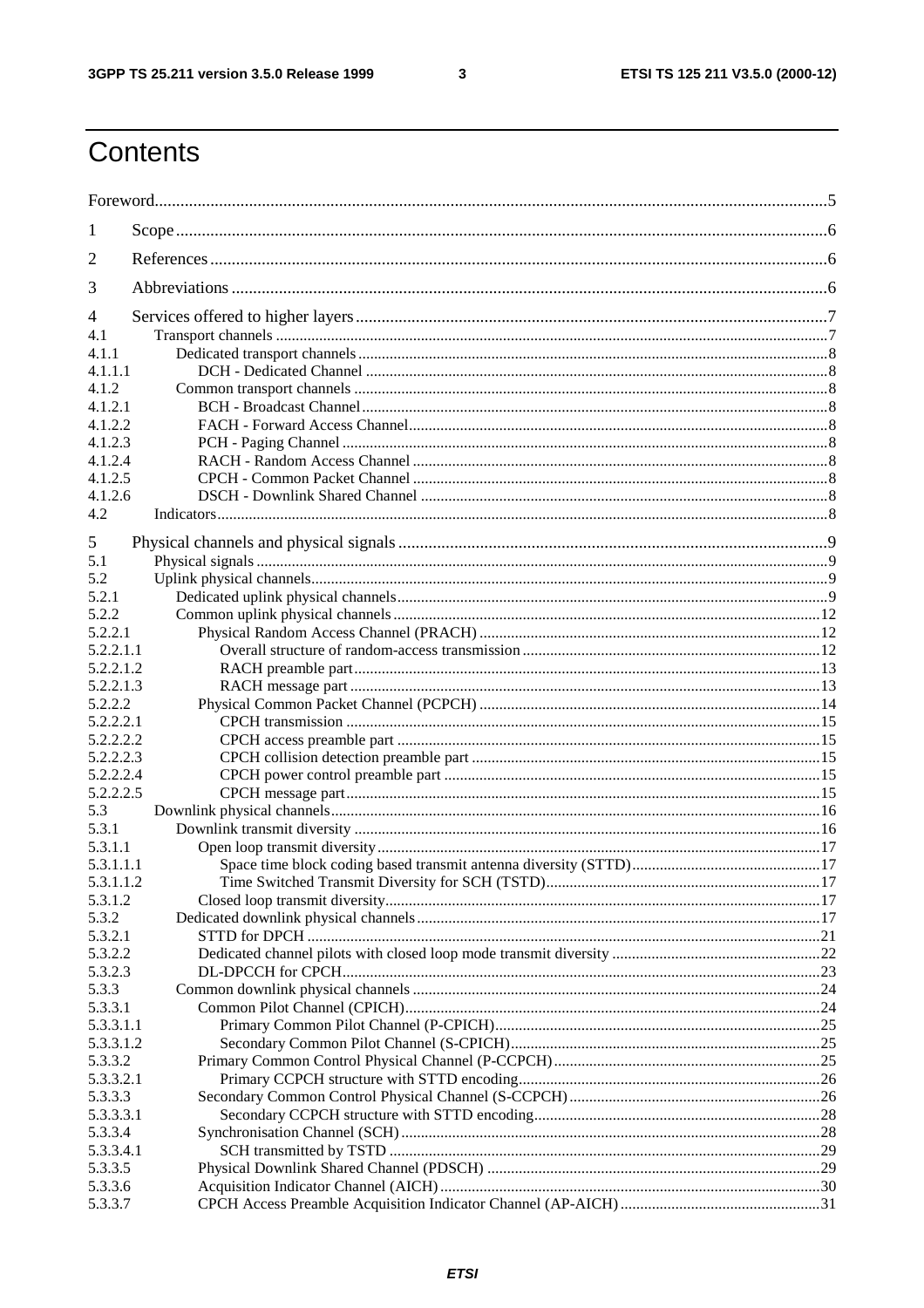| 5.3.3.8    |                               |  |
|------------|-------------------------------|--|
| 5.3.3.9    |                               |  |
| 5.3.3.10   |                               |  |
| 5.3.3.10.1 |                               |  |
| 5.3.3.10.2 |                               |  |
| 6          |                               |  |
| 6.1        |                               |  |
| 6.2        |                               |  |
| $\tau$     |                               |  |
| 7.1        |                               |  |
| 7.2        |                               |  |
| 7.3        |                               |  |
| 7.4        |                               |  |
| 7.5        |                               |  |
| 7.6        |                               |  |
| 7.6.1      |                               |  |
| 7.6.2      |                               |  |
| 7.6.3      |                               |  |
|            | <b>Annex A (informative):</b> |  |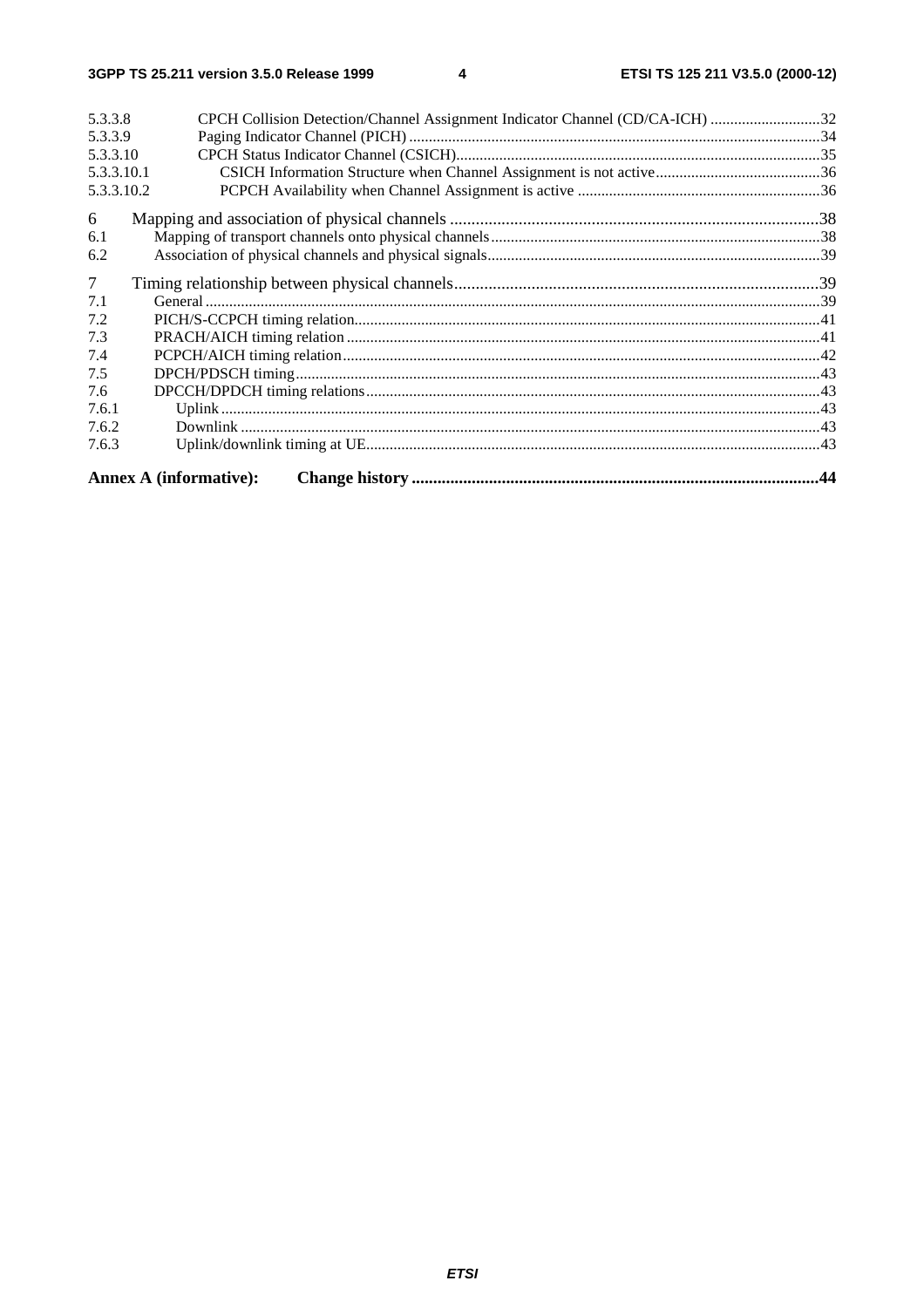# Foreword

This Technical Specification (TS) has been produced by the 3<sup>rd</sup> Generation Partnership Project (3GPP).

The contents of the present document are subject to continuing work within the TSG and may change following formal TSG approval. Should the TSG modify the contents of the present document, it will be re-released by the TSG with an identifying change of release date and an increase in version number as follows:

Version x.y.z

where:

- x the first digit:
	- 1 presented to TSG for information;
	- 2 presented to TSG for approval;
	- 3 or greater indicates TSG approved document under change control.
- y the second digit is incremented for all changes of substance, i.e. technical enhancements, corrections, updates, etc.
- z the third digit is incremented when editorial only changes have been incorporated in the document.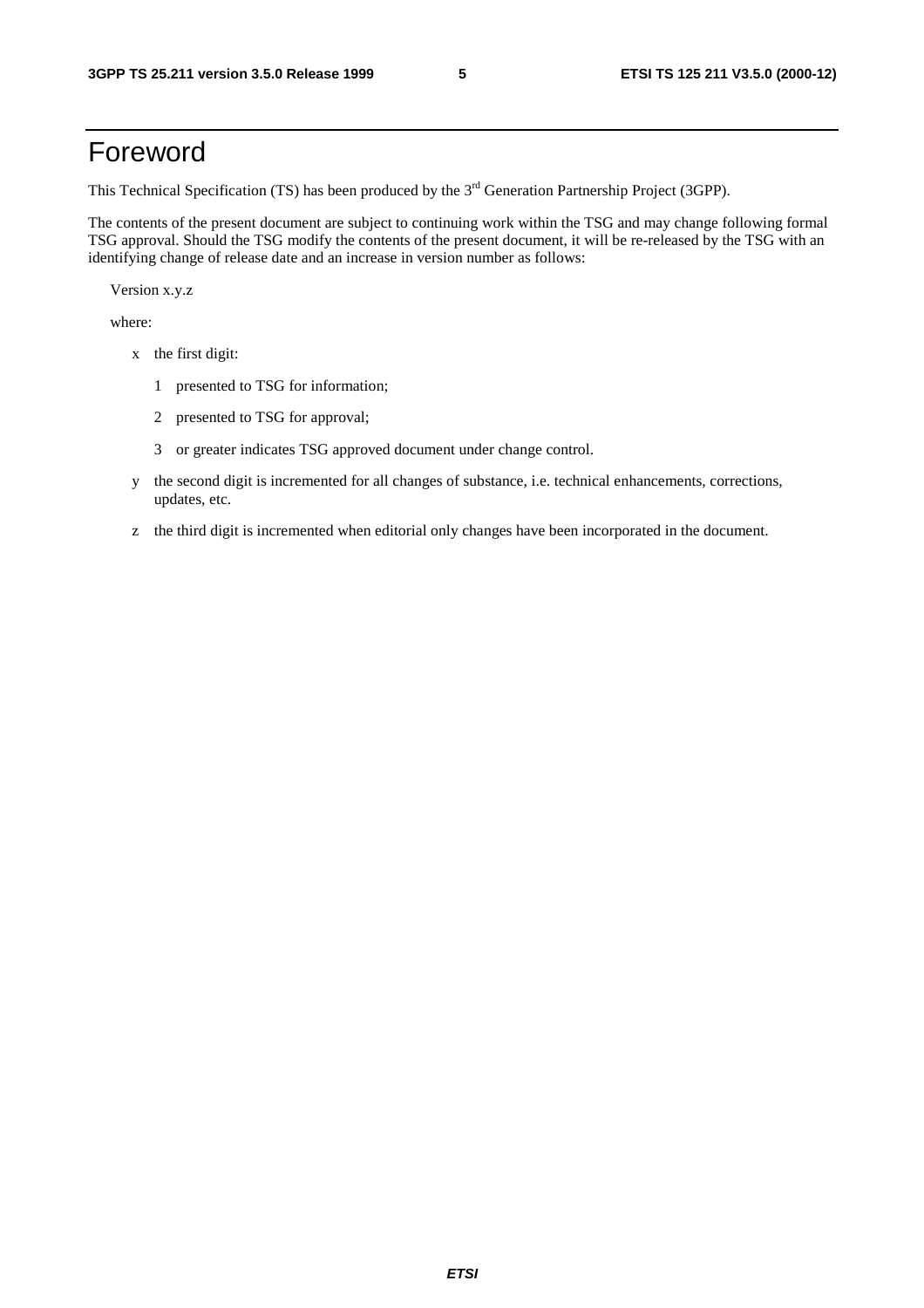# 1 Scope

The present document describes the characteristics of the Layer 1 transport channels and physicals channels in the FDD mode of UTRA. The main objectives of the document are to be a part of the full description of the UTRA Layer 1, and to serve as a basis for the drafting of the actual technical specification (TS).

# 2 References

The following documents contain provisions which, through reference in this text, constitute provisions of the present document.

- References are either specific (identified by date of publication, edition number, version number, etc.) or non-specific.
- For a specific reference, subsequent revisions do not apply.
- For a non-specific reference, the latest version applies.
- [1] 3GPP TS 25.201: "Physical layer general description".
- [2] 3GPP TS 25.211: "Physical channels and mapping of transport channels onto physical channels (FDD)".
- [3] 3GPP TS 25.212: "Multiplexing and channel coding (FDD)".
- [4] 3GPP TS 25.213: "Spreading and modulation (FDD)".
- [5] 3GPP TS 25.214: "Physical layer procedures (FDD)".
- [6] 3GPP TS 25.221: "Transport channels and physical channels (TDD)".
- [7] 3GPP TS 25.222: "Multiplexing and channel coding (TDD)".
- [8] 3GPP TS 25.223: "Spreading and modulation (TDD)".
- [9] 3GPP TS 25.224: "Physical layer procedures (TDD)".
- [10] 3GPP TS 25.215: "Physical layer Measurements (FDD)".
- [11] 3GPP TS 25.301: "Radio Interface Protocol Architecture".
- [12] 3GPP TS 25.302: "Services Provided by the Physical Layer".
- [13] 3GPP TS 25.401: "UTRAN Overall Description".
- [14] 3GPP TS 25.133: "Requirements for Support of Radio Resource Management (FDD)".
- [15] 3G TS 25.427: "UTRAN Overall Description :UTRA Iub/Iur Interface User Plane Protocol for DCH data streams".

# 3 Abbreviations

For the purposes of the present document, the following abbreviations apply:

| ΑI             | <b>Acquisition Indicator</b>                  |
|----------------|-----------------------------------------------|
| <b>AICH</b>    | <b>Acquisition Indicator Channel</b>          |
| AP             | Access Preamble                               |
| <b>AP-AICH</b> | Access Preamble Acquisition Indicator Channel |
| API            | Access Preamble Indicator                     |
| <b>RCH</b>     | <b>Broadcast Channel</b>                      |
|                |                                               |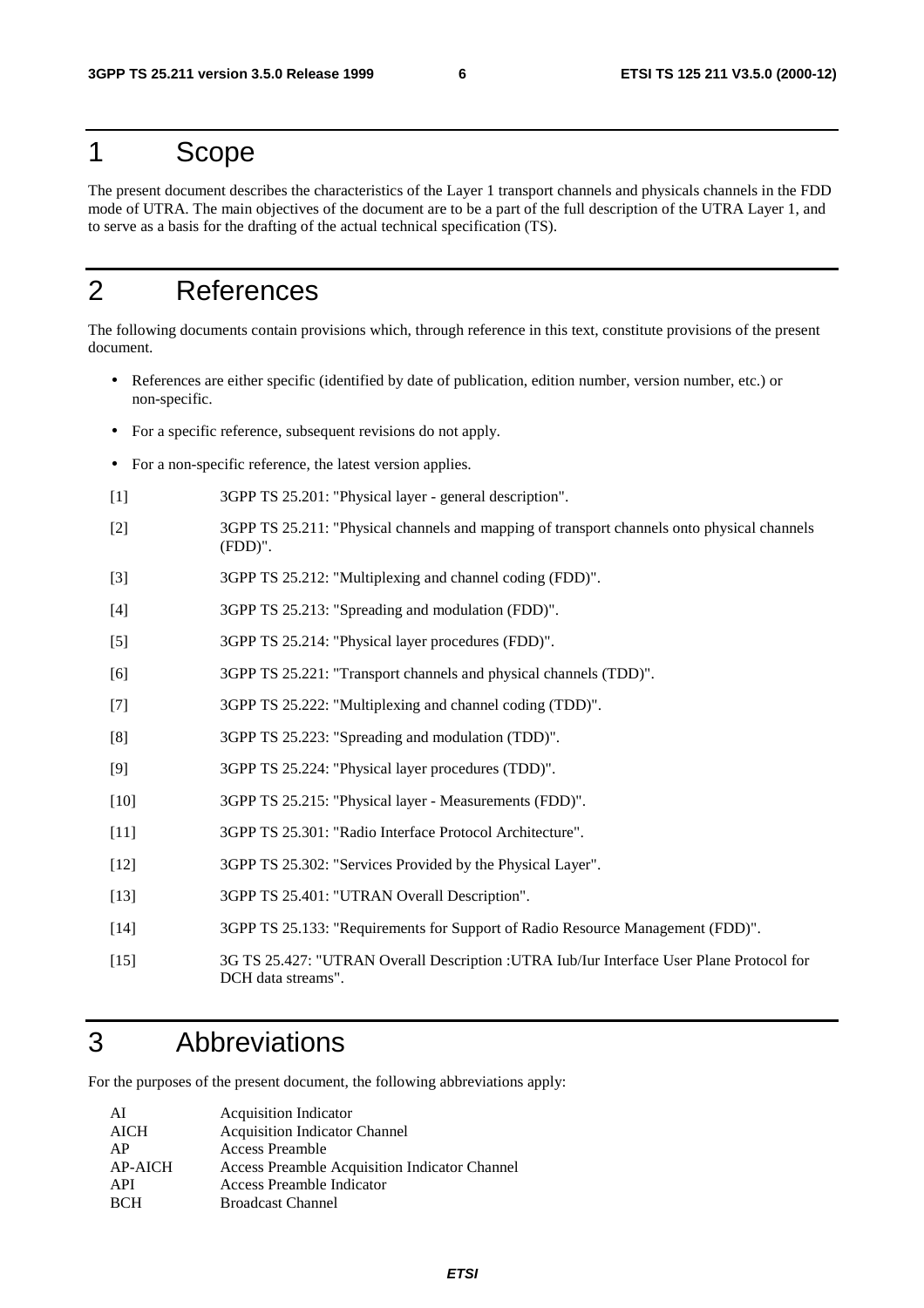| CA             | <b>Channel Assignment</b>                                |
|----------------|----------------------------------------------------------|
| <b>CAI</b>     | <b>Channel Assignment Indicator</b>                      |
| CCC            | <b>CPCH Control Command</b>                              |
| <b>CCPCH</b>   | Common Control Physical Channel                          |
| <b>CCTrCH</b>  | Coded Composite Transport Channel                        |
| CD             | <b>Collision Detection</b>                               |
| CD/CA-ICH      | Collision Detection/Channel Assignment Indicator Channel |
| <b>CDI</b>     | <b>Collision Detection Indicator</b>                     |
| <b>CPCH</b>    | <b>Common Packet Channel</b>                             |
| <b>CPICH</b>   | <b>Common Pilot Channel</b>                              |
| <b>CSICH</b>   | <b>CPCH Status Indicator Channel</b>                     |
| DCH            | Dedicated Channel                                        |
| <b>DPCCH</b>   | Dedicated Physical Control Channel                       |
| <b>DPCH</b>    | Dedicated Physical Channel                               |
| <b>DPDCH</b>   | Dedicated Physical Data Channel                          |
| <b>DSCH</b>    | Downlink Shared Channel                                  |
| DSMA-CD        | Digital Sense Multiple Access - Collison Detection       |
| <b>DTX</b>     | Discontinuous Transmission                               |
| <b>FACH</b>    | <b>Forward Access Channel</b>                            |
| <b>FBI</b>     | Feedback Information                                     |
| <b>FSW</b>     | Frame Synchronization Word                               |
| ICH            | <b>Indicator Channel</b>                                 |
| MUI            | Mobile User Identifier                                   |
| <b>PCH</b>     | Paging Channel                                           |
| P-CCPCH        | Primary Common Control Physical Channel                  |
| <b>PCPCH</b>   | Physical Common Packet Channel                           |
| <b>PDSCH</b>   | Physical Downlink Shared Channel                         |
| <b>PICH</b>    | Page Indicator Channel                                   |
| <b>PRACH</b>   | Physical Random Access Channel                           |
| <b>PSC</b>     | Primary Synchronisation Code                             |
| <b>RACH</b>    | Random Access Channel                                    |
| <b>RNC</b>     | Radio Network Controller                                 |
| <b>S-CCPCH</b> | Secondary Common Control Physical Channel                |
| SCH            | <b>Synchronisation Channel</b>                           |
| SF             | <b>Spreading Factor</b>                                  |
| SFN            | <b>System Frame Number</b>                               |
| SI             | <b>Status Indicator</b>                                  |
| <b>SSC</b>     | Secondary Synchronisation Code                           |
| <b>STTD</b>    | <b>Space Time Transmit Diversity</b>                     |
| TFCI           | <b>Transport Format Combination Indicator</b>            |
| TSTD           | Time Switched Transmit Diversity                         |
| <b>TPC</b>     | <b>Transmit Power Control</b>                            |
| UE             | User Equipment                                           |
| <b>UTRAN</b>   | <b>UMTS Terrestrial Radio Access Network</b>             |
|                |                                                          |

# 4 Services offered to higher layers

# 4.1 Transport channels

Transport channels are services offered by Layer 1 to the higher layers. General concepts about transport channels are described in [12].

A transport channel is defined by how and with what characteristics data is transferred over the air interface. A general classification of transport channels is into two groups:

- Dedicated channels, using inherent addressing of UE;
- Common channels, using explicit addressing of UE if addressing is needed.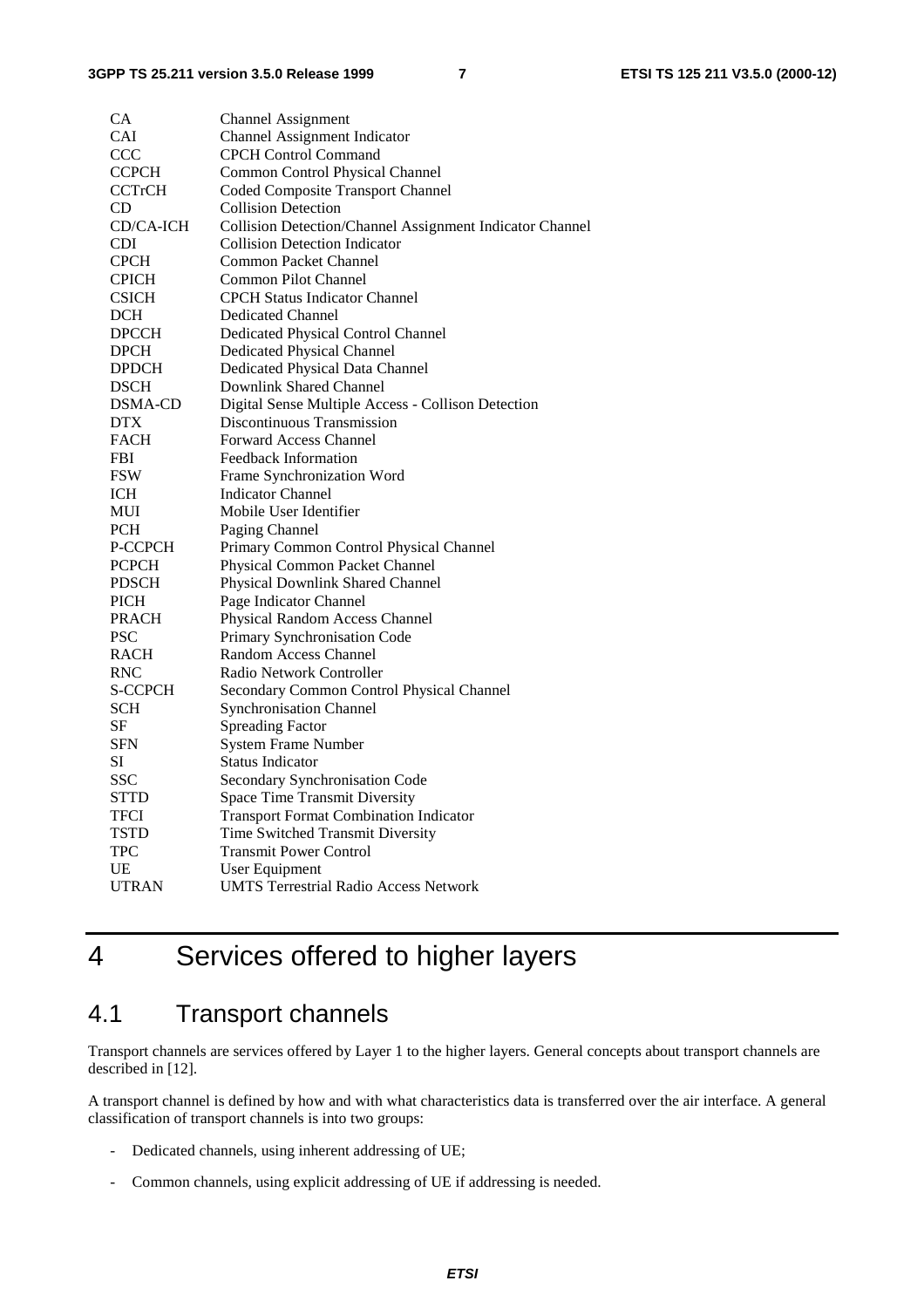### 4.1.1 Dedicated transport channels

There exists only one type of dedicated transport channel, the Dedicated Channel (DCH).

### 4.1.1.1 DCH - Dedicated Channel

The Dedicated Channel (DCH) is a downlink or uplink transport channel. The DCH is transmitted over the entire cell or over only a part of the cell using e.g. beam-forming antennas.

### 4.1.2 Common transport channels

There are six types of common transport channels: BCH, FACH, PCH, RACH, CPCH and DSCH.

#### 4.1.2.1 BCH - Broadcast Channel

The Broadcast Channel (BCH) is a downlink transport channel that is used to broadcast system- and cell-specific information. The BCH is always transmitted over the entire cell and has a single transport format.

#### 4.1.2.2 FACH - Forward Access Channel

The Forward Access Channel (FACH) is a downlink transport channel. The FACH is transmitted over the entire cell or over only a part of the cell using e.g. beam-forming antennas. The FACH can be transmitted using slow power control.

#### 4.1.2.3 PCH - Paging Channel

The Paging Channel (PCH) is a downlink transport channel. The PCH is always transmitted over the entire cell. The transmission of the PCH is associated with the transmission of physical-layer generated Paging Indicators, to support efficient sleep-mode procedures.

#### 4.1.2.4 RACH - Random Access Channel

The Random Access Channel (RACH) is an uplink transport channel. The RACH is always received from the entire cell. The RACH is characterized by a collision risk and by being transmitted using open loop power control.

#### 4.1.2.5 CPCH - Common Packet Channel

The Common Packet Channel (CPCH) is an uplink transport channel. CPCH is associated with a dedicated channel on the downlink which provides power control and CPCH Control Commands (e.g. Emergency Stop) for the uplink CPCH. The CPCH is characterised by initial collision risk and by being transmitted using inner loop power control.

#### 4.1.2.6 DSCH - Downlink Shared Channel

The Downlink Shared Channel (DSCH) is a downlink transport channel shared by several UEs The DSCH is associated with one or several downlink DCH. The DSCH is transmitted over the entire cell or over only a part of the cell using e.g. beam-forming antennas.

### 4.2 Indicators

Indicators are means of fast low-level signalling entities which are transmitted without using information blocks sent over transport channels. The meaning of indicators is specific to the type of indicator.

The indicators defined in the current version of the specifications are: Acquisition Indicator (AI), Access Preamble Indicator (API), Channel Assignment Indicator (CAI), Collision Detection Indicator (CDI), Page Indicator (PI) and Status Indicator (SI).

Indicators may be either boolean (two-valued) or three-valued. Their mapping to indicator channels is channel specific.

Indicators are transmitted on those physical channels that are indicator channels (ICH).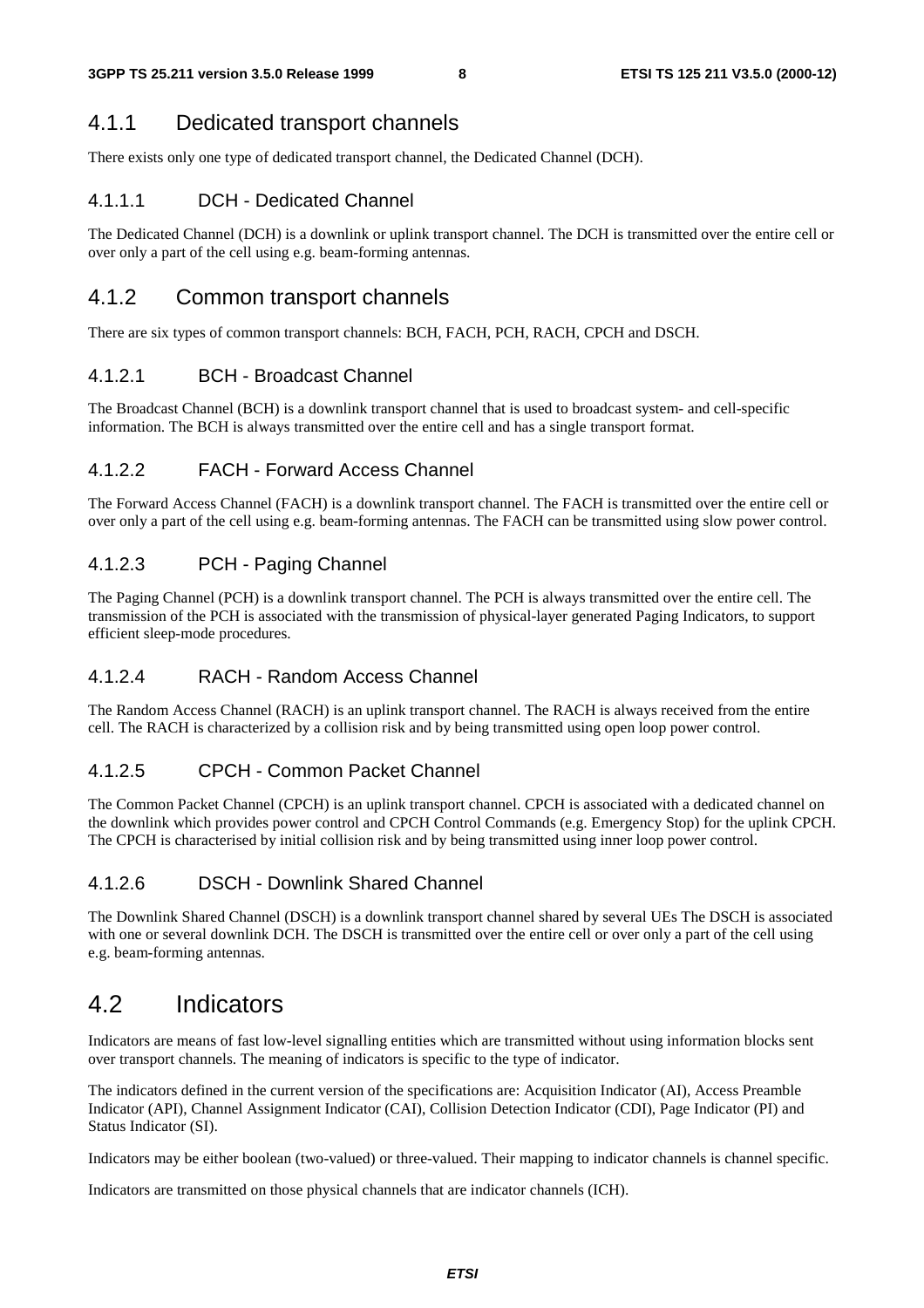# 5 Physical channels and physical signals

Physical channels are defined by a specific carrier frequency, scrambling code, channelization code (optional), time start & stop (giving a duration) and, on the uplink, relative phase (0 or  $\pi/2$ ). Scrambling and channelization codes are specified in [4]. Time durations are defined by start and stop instants, measured in integer multiples of chips. Suitable multiples of chips also used in specification are:

- Radio frame: A radio frame is a processing duration which consists of 15 slots. The length of a radio frame corresponds to 38400 chips.
- Slot: A slot is a duration which consists of fields containing bits. The length of a slot corresponds to 2560 chips.

The default time duration for a physical channel is continuous from the instant when it is started to the instant when it is stopped. Physical channels that are not continuous will be explicitly described.

Transport channels are described (in more abstract higher layer models of the physical layer) as being capable of being mapped to physical channels. Within the physical layer itself the exact mapping is from a composite coded transport channel (CCTrCH) to the data part of a physical channel. In addition to data parts there also exist channel control parts and physical signals.

# 5.1 Physical signals

Physical signals are entities with the same basic on-air attributes as physical channels but do not have transport channels or indicators mapped to them. Physical signals may be associated with physical channels in order to support the function of physical channels.

### 5.2 Uplink physical channels

### 5.2.1 Dedicated uplink physical channels

There are two types of uplink dedicated physical channels, the uplink Dedicated Physical Data Channel (uplink DPDCH) and the uplink Dedicated Physical Control Channel (uplink DPCCH).

The DPDCH and the DPCCH are I/Q code multiplexed within each radio frame (see [4]).

The uplink DPDCH is used to carry the DCH transport channel. There may be zero, one, or several uplink DPDCHs on each radio link.

The uplink DPCCH is used to carry control information generated at Layer 1. The Layer 1 control information consists of known pilot bits to support channel estimation for coherent detection, transmit power-control (TPC) commands, feedback information (FBI), and an optional transport-format combination indicator (TFCI). The transport-format combination indicator informs the receiver about the instantaneous transport format combination of the transport channels mapped to the simultaneously transmitted uplink DPDCH radio frame. There is one and only one uplink DPCCH on each radio link.

Figure 1 shows the frame structure of the uplink dedicated physical channels. Each radio frame of length 10 ms is split into 15 slots, each of length  $T_{slot} = 2560$  chips, corresponding to one power-control period.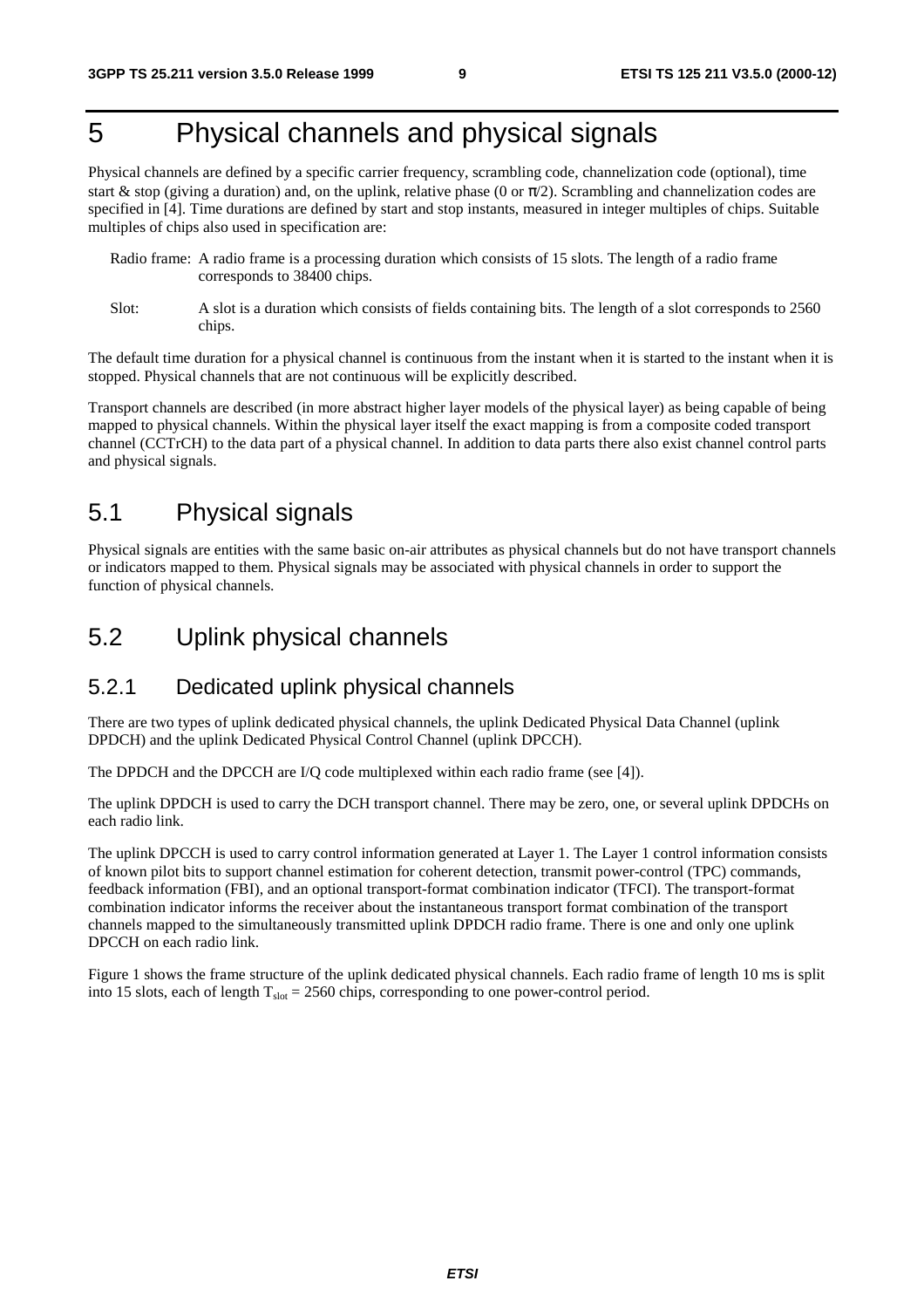

**Figure 1: Frame structure for uplink DPDCH/DPCCH**

The parameter k in figure 1 determines the number of bits per uplink DPDCH slot. It is related to the spreading factor SF of the DPDCH as  $SF = 256/2^k$ . The DPDCH spreading factor may range from 256 down to 4. The spreading factor of the uplink DPCCH is always equal to 256, i.e. there are 10 bits per uplink DPCCH slot.

The exact number of bits of the uplink DPDCH and the different uplink DPCCH fields  $(N_{pilot}$ ,  $N_{TFCl}$ ,  $N_{FBI}$ , and  $N_{TPC}$ ) is given by table 1 and table 2. What slot format to use is configured by higher layers and can also be reconfigured by higher layers.

The channel bit and symbol rates given in table 1 and table 2 are the rates immediately before spreading. The pilot patterns are given in table 3 and table 4, the TPC bit pattern is given in table 5.

The FBI bits are used to support techniques requiring feedback from the UE to the UTRAN Access Point, including closed loop mode transmit diversity and site selection diversity transmission (SSDT). The structure of the FBI field is shown in figure 2 and described below.



#### **Figure 2: Details of FBI field**

The S field is used for SSDT signalling, while the D field is used for closed loop mode transmit diversity signalling. The S field consists of 0, 1 or 2 bits. The D field consists of 0 or 1 bit. The total FBI field size  $N_{FB}$  is given by table 2. If total FBI field is not filled with S field or D field, FBI field shall be filled with "1". When  $N_{FH}$  is 2bits, S field is 0bit and D field is 1bit, left side field shall be filled with "1" and right side field shall be D field. Simultaneous use of SSDT power control and closed loop mode transmit diversity requires that the S field consists of 1 bit. The use of the FBI fields is described in detail in [5].

| Slot Format #i | <b>Channel Bit Rate</b><br>(kbps) | <b>Channel Symbol</b><br>Rate (ksps) | SF  | Bits/<br><b>Frame</b> | Bits/<br><b>Slot</b> | <b>N</b> <sub>data</sub> |
|----------------|-----------------------------------|--------------------------------------|-----|-----------------------|----------------------|--------------------------|
|                | 15                                | 15                                   | 256 | 150                   | 10                   | 10                       |
|                | 30                                | 30                                   | 128 | 300                   | 20                   | 20                       |
|                | 60                                | 60                                   | 64  | 600                   | 40                   | 40                       |
| O              | 120                               | 120                                  | 32  | 1200                  | 80                   | 80                       |
|                | 240                               | 240                                  | 16  | 2400                  | 160                  | 160                      |
| 5              | 480                               | 480                                  | 8   | 4800                  | 320                  | 320                      |
|                | 960                               | 960                                  |     | 9600                  | 640                  | 640                      |

#### **Table 1: DPDCH fields**

There are two types of uplink dedicated physical channels; those that include TFCI (e.g. for several simultaneous services) and those that do not include TFCI (e.g. for fixed-rate services). These types are reflected by the duplicated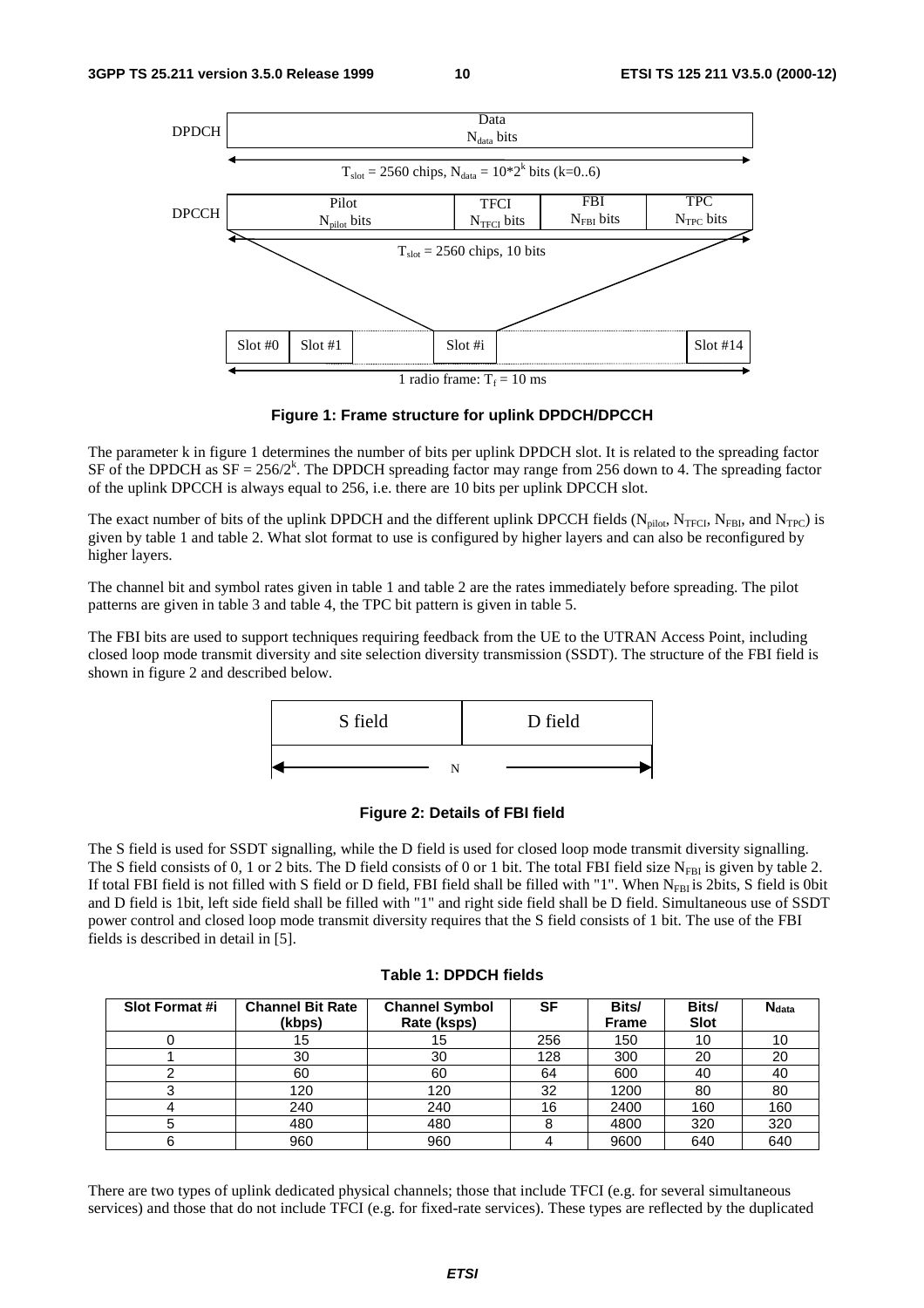rows of table 2. It is the UTRAN that determines if a TFCI should be transmitted and it is mandatory for all UEs to support the use of TFCI in the uplink. The mapping of TFCI bits onto slots is described in [3].

In compressed mode, DPCCH slot formats with TFCI fields are changed. There are two possible compressed slot formats for each normal slot format. They are labelled A and B and the selection between them is dependent on the number of slots that are transmitted in each frame in compressed mode.

| <b>Slot</b><br><b>Form</b><br>at #i | <b>Channel Bit</b><br>Rate (kbps) | <b>Channel Symbol</b><br>Rate (ksps) | <b>SF</b> | Bits/<br><b>Frame</b> | Bits/<br><b>Slot</b> | $N_{\text{pilot}}$ | N <sub>TPC</sub> | N <sub>TFCI</sub> | $N_{FBI}$      | <b>Transmitted</b><br>slots per<br>radio frame |
|-------------------------------------|-----------------------------------|--------------------------------------|-----------|-----------------------|----------------------|--------------------|------------------|-------------------|----------------|------------------------------------------------|
| $\mathbf 0$                         | 15                                | 15                                   | 256       | 150                   | 10                   | 6                  | 2                | $\overline{2}$    | 0              | 15                                             |
| 0A                                  | 15                                | 15                                   | 256       | 150                   | 10                   | 5                  | 2                | 3                 | 0              | $10 - 14$                                      |
| 0B                                  | 15                                | 15                                   | 256       | 150                   | 10                   | 4                  | 2                | 4                 | 0              | $8 - 9$                                        |
|                                     | 15                                | 15                                   | 256       | 150                   | 10                   | 8                  | $\overline{2}$   | 0                 | 0              | $8 - 15$                                       |
| 2                                   | 15                                | 15                                   | 256       | 150                   | 10                   | 5                  | $\overline{2}$   | $\overline{2}$    |                | 15                                             |
| 2A                                  | 15                                | 15                                   | 256       | 150                   | 10                   | 4                  | $\overline{2}$   | 3                 |                | $10 - 14$                                      |
| 2B                                  | 15                                | 15                                   | 256       | 150                   | 10                   | 3                  | $\overline{2}$   | 4                 |                | $8 - 9$                                        |
| 3                                   | 15                                | 15                                   | 256       | 150                   | 10                   | 7                  | $\overline{2}$   | 0                 |                | $8 - 15$                                       |
| 4                                   | 15                                | 15                                   | 256       | 150                   | 10                   | 6                  | 2                | 0                 | $\overline{2}$ | $8 - 15$                                       |
| 5                                   | 15                                | 15                                   | 256       | 150                   | 10                   | 5                  |                  | 2                 | $\overline{2}$ | 15                                             |
| 5A                                  | 15                                | 15                                   | 256       | 150                   | 10                   | 4                  |                  | 3                 | 2              | $10 - 14$                                      |
| 5B                                  | 15                                | 15                                   | 256       | 150                   | 10                   | 3                  |                  | 4                 | $\overline{2}$ | $8 - 9$                                        |

#### **Table 2: DPCCH fields**

The pilot bit patterns are described in table 3 and table 4. The shadowed column part of pilot bit pattern is defined as FSW and FSWs can be used to confirm frame synchronization. (The value of the pilot bit pattern other than FSWs shall be "1".)

|                |   | $N_{pilot} = 3$ |                | $N_{pilot} = 4$ |   |          | $N_{pilot} = 5$ |             |                |   |             |             |   | $N_{pilot} = 6$ |                |   |          |   |
|----------------|---|-----------------|----------------|-----------------|---|----------|-----------------|-------------|----------------|---|-------------|-------------|---|-----------------|----------------|---|----------|---|
| Bit #          | 0 |                 | $\overline{2}$ | 0               |   | 2        | 3               | $\mathbf 0$ |                | 2 | 3           | 4           | 0 | 1               | $\overline{2}$ | 3 | 4        | 5 |
| Slot #0        |   | 1               | 1              | ٠               |   | 1        | 4               | 1           |                | и | 1           | $\mathbf 0$ | 4 | 4               | и              | 4 |          | 0 |
|                | 0 | 0               |                |                 |   | 0        |                 | 0           | 0              |   |             | 0           |   | 0               | 0              |   |          |   |
| $\overline{2}$ | 0 |                 |                |                 | 0 |          |                 | 0           |                |   | 0           | 1           |   | 0               |                |   | 0        |   |
| 3              | 0 | $\mathbf 0$     |                |                 | 0 | 0        |                 | 0           | $\overline{0}$ |   | $\mathbf 0$ | $\mathbf 0$ |   | $\Omega$        | 0              | 1 | 0        | ი |
| 4              |   | $\Omega$        | и              |                 |   | 0        |                 | 1           | $\Omega$       |   | $\Omega$    | 1           |   | 1               | 0              | 1 | $\Omega$ |   |
| 5              |   | 1               |                |                 |   | 1        |                 |             |                |   |             | 0           |   |                 |                |   |          |   |
| 6              |   |                 |                |                 |   |          |                 |             |                |   | 0           | $\mathbf 0$ |   |                 |                |   |          |   |
|                |   | 0               |                |                 |   | 0        |                 |             | 0              |   | 0           | $\mathbf 0$ |   |                 | 0              |   | 0        | 0 |
| 8              | ი | 1               |                |                 |   | 1        |                 | 0           | 1              |   |             | $\Omega$    |   | 0               | 1              |   |          |   |
| 9              |   |                 |                |                 |   |          |                 |             |                |   |             | 1           |   |                 |                |   |          |   |
| 10             |   | 1               |                |                 |   |          |                 | 0           |                |   | $\Omega$    | 1           |   | 0               |                |   |          |   |
| 11             |   | 0               |                |                 |   | 0        |                 |             | 0              |   |             | 4           |   |                 | 0              |   |          |   |
| 12             |   | 0               | и              |                 |   | 0        |                 |             | 0              |   | 0           | $\mathbf 0$ |   |                 | 0              | 1 | 0        | 0 |
| 13             | ი | $\Omega$        |                |                 | 0 | $\Omega$ |                 | 0           | 0              |   |             | 1           |   | 0               | 0              | 1 |          |   |
| 14             | 0 | 0               |                |                 | 0 | 0        |                 | 0           | 0              |   |             |             |   | 0               | 0              |   |          |   |

Table 3: Pilot bit patterns for uplink DPCCH with N<sub>pilot</sub> = 3, 4, 5 and 6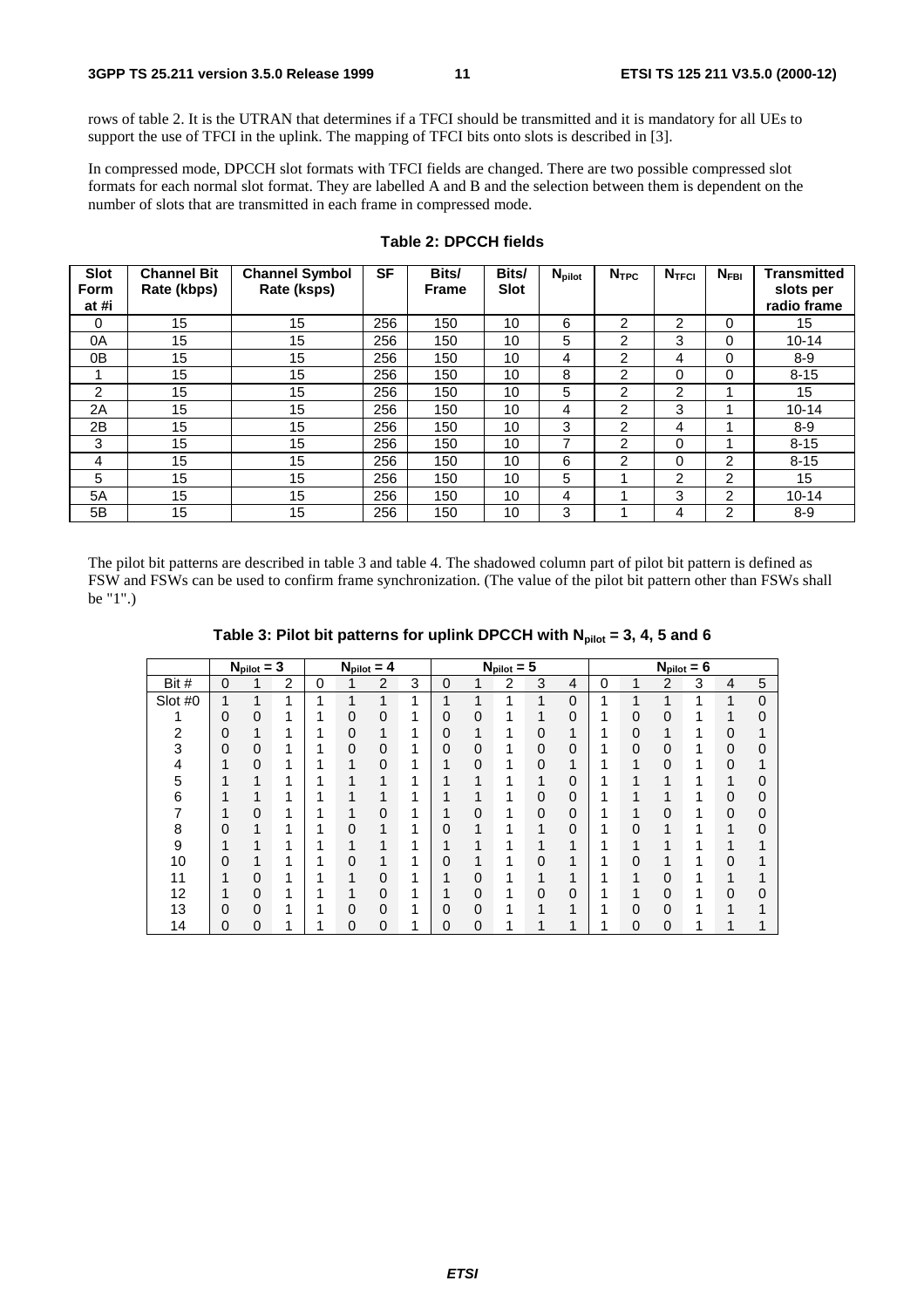|         |   |   |                | $N_{pilot} = 7$ |   |                  |   |   |             |                |             | $N_{pilot} = 8$ |                         |   |                |
|---------|---|---|----------------|-----------------|---|------------------|---|---|-------------|----------------|-------------|-----------------|-------------------------|---|----------------|
| Bit #   | 0 | 1 | $\overline{2}$ | 3               | 4 | 5                | 6 | 0 | 1           | $\overline{c}$ | 3           | 4               | 5                       | 6 | $\overline{7}$ |
| Slot #0 | 4 | 4 | 4              | 1               | 1 | $\overline{0}$   | 4 | 1 | 1           | 1              | 1           | 1               | 1                       | 4 | $\Omega$       |
|         | 1 | 0 | $\overline{0}$ | 1               | 1 | 0                | 4 | 4 | 0           | 4              | $\mathbf 0$ | 4               | 1                       |   |                |
| 2       |   | 0 | 1              | 1               | 0 | 1                | ◢ | ◢ | 0           | 1              | 4           | 4               | 0                       | 4 |                |
| 3       |   | 0 | $\overline{0}$ | 1               | 0 | 0                | и | 4 | 0           | 1              | 0           | 4               | 0                       | 4 |                |
| 4       |   |   | 0              | 1               | 0 | 1                | и | ◢ | 1           | 4              | 0           |                 | 0                       |   |                |
| 5       |   |   | 4              | 1               | 1 | 0                | и | 4 | 4           |                | и           |                 | 1                       |   |                |
| 6       |   |   | 1              | 1               | 0 | $\pmb{0}$        | и |   | 1           | 1              | 1           |                 | 0                       |   | 0              |
|         |   |   | $\Omega$       | 1               | 0 | $\boldsymbol{0}$ | и | л | 1           | и              | 0           | л               | 0                       |   |                |
| 8       |   | 0 | 1              | 1               | 1 | $\overline{0}$   | и | и | 0           | 4              | и           |                 | 1                       |   |                |
| 9       |   |   | 1              | 1               | 1 | 1                | ◢ |   | 1           | 1              | A           |                 | 1                       |   |                |
| 10      |   | 0 | 1              | 1               | 0 | 1                | и | и | 0           |                | и           |                 | 0                       |   |                |
| 11      |   |   | 0              | 1               | ◢ | 4                | А |   | 1           | 4              | 0           |                 | $\overline{\mathbf{A}}$ |   |                |
| 12      |   |   | 0              | 1               | 0 | 0                |   |   | 4           |                | $\mathbf 0$ |                 | 0                       |   |                |
| 13      |   | 0 | $\Omega$       | 1               | 1 | 1                |   | 1 | 0           | 1              | $\Omega$    |                 | 1                       |   |                |
| 14      |   | 0 | $\overline{0}$ | 4               | и | 4                |   |   | $\mathbf 0$ |                | $\mathbf 0$ |                 | 4                       |   |                |

Table 4: Pilot bit patterns for uplink DPCCH with N<sub>pilot</sub> = 7 and 8

The relationship between the TPC bit pattern and transmitter power control command is presented in table 5.

**Table 5: TPC Bit Pattern**

|               | <b>TPC Bit Pattern</b> | <b>Transmitter power</b> |
|---------------|------------------------|--------------------------|
| $N_{TPC} = 1$ | $N_{TPC} = 2$          | control command          |
|               |                        |                          |
|               |                        |                          |

Multi-code operation is possible for the uplink dedicated physical channels. When multi-code transmission is used, several parallel DPDCH are transmitted using different channelization codes, see [4]. However, there is only one DPCCH per radio link.

An uplink DPCCH power control preamble shall be used for initialisation of a DCH. The length of the power control preamble is a higher layer parameter,  $N_{\text{pop}}$ , signalled by the network [5]. The UL DPCCH shall take the same slot format in the power control preamble as afterwards, as given in table 2. When  $N_{\text{pcp}} > 0$  the pilot patterns of table 3 and table 4 shall be used. The timing of the power control preamble is described in [5], subclause 4.3.2.2. The TFCI field is filled with "0" bits.

### 5.2.2 Common uplink physical channels

#### 5.2.2.1 Physical Random Access Channel (PRACH)

The Physical Random Access Channel (PRACH) is used to carry the RACH.

#### 5.2.2.1.1 Overall structure of random-access transmission

The random-access transmission is based on a Slotted ALOHA approach with fast acquisition indication. The UE can start the random-access transmission at the beginning of a number of well-defined time intervals, denoted *access slots.* There are 15 access slots per two frames and they are spaced 5120 chips apart, see figure 3. The timing of the access slots and the acquisition indication is described in subclause 7.3. Information on what access slots are available for random-access transmission is given by higher layers.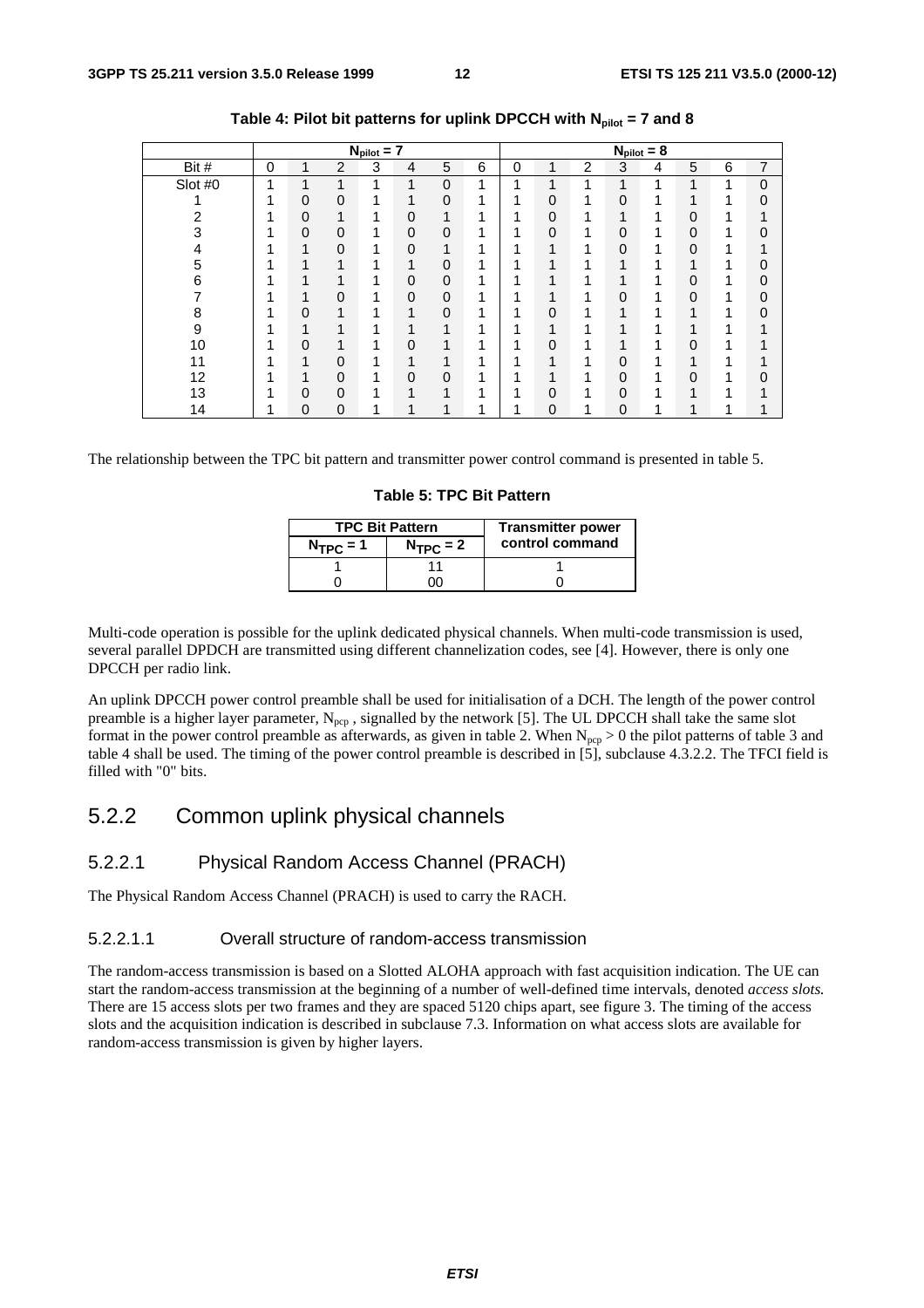

**Figure 3: RACH access slot numbers and their spacing**

The structure of the random-access transmission is shown in figure 4. The random-access transmission consists of one or several *preambles* of length 4096 chips and a *message* of length 10 ms or 20 ms.



**Figure 4: Structure of the random-access transmission**

#### 5.2.2.1.2 RACH preamble part

Each preamble is of length 4096 chips and consists of 256 repetitions of a signature of length 16 chips. There are a maximum of 16 available signatures, see [4] for more details.

#### 5.2.2.1.3 RACH message part

Figure 5 shows the structure of the random-access message part radio frame. The 10 ms message part radio frame is split into 15 slots, each of length  $T_{slot} = 2560$  chips. Each slot consists of two parts, a data part to which the RACH transport channel is mapped and a control part that carries Layer 1 control information. The data and control parts are transmitted in parallel. A 10 ms message part consists of one message part radio frame, while a 20 ms message part consists of two consecutive 10 ms message part radio frames. The message part length is equal to the Transmission Time Interval of the RACH Transport channel in use. This TTI length is configured by higher layers.

The data part consists of  $10*2^k$  bits, where k=0,1,2,3. This corresponds to a spreading factor of 256, 128, 64, and 32 respectively for the message data part.

The control part consists of 8 known pilot bits to support channel estimation for coherent detection and 2 TFCI bits. This corresponds to a spreading factor of 256 for the message control part. The pilot bit pattern is described in table 8. The total number of TFCI bits in the random-access message is  $15*2 = 30$ . The TFCI of a radio frame indicates the transport format of the RACH transport channel mapped to the simultaneously transmitted message part radio frame. In case of a 20 ms PRACH message part, the TFCI is repeated in the second radio frame.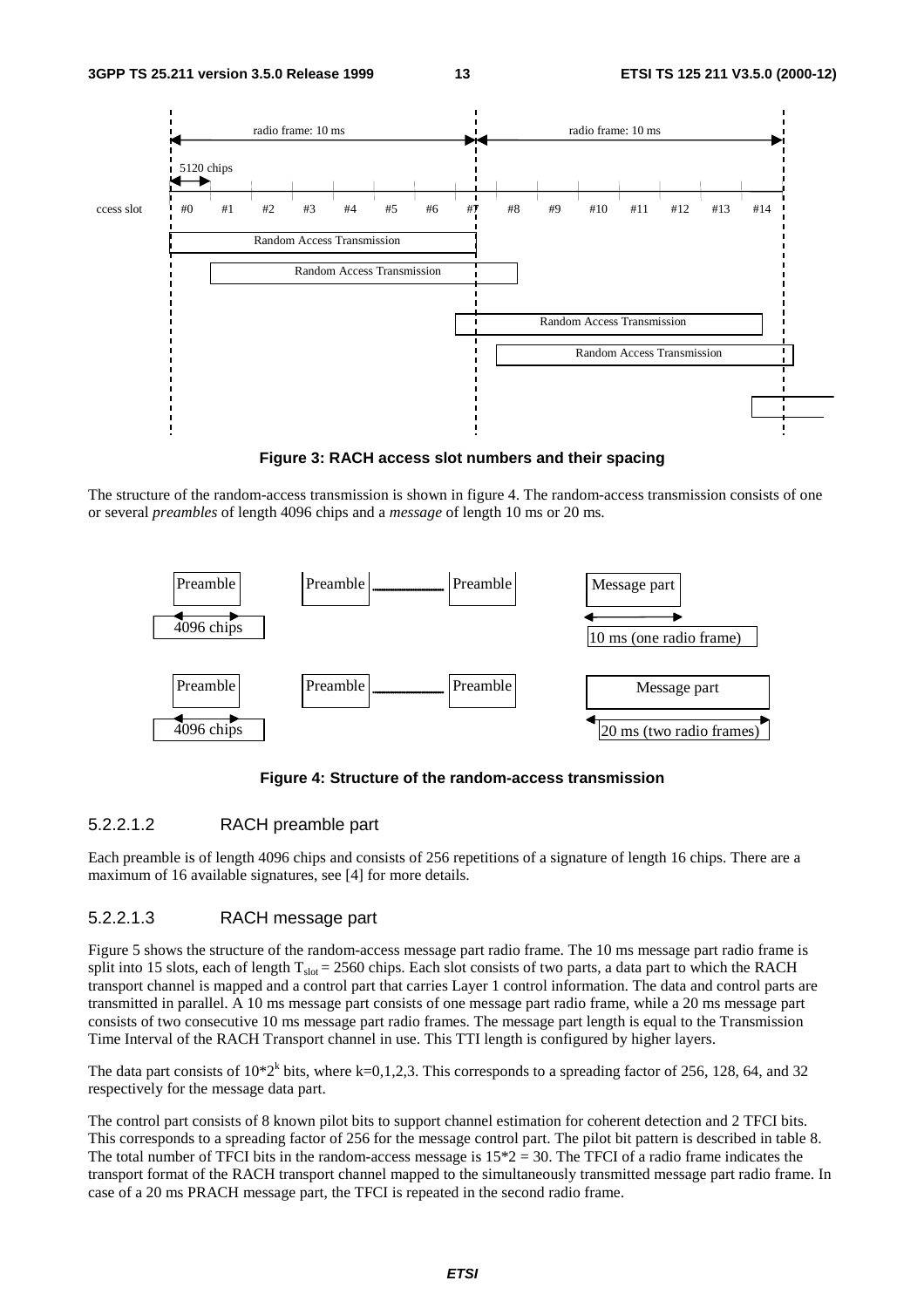

Message part radio frame  $T_{RACH} = 10$  ms

### **Figure 5: Structure of the random-access message part radio frame**

| <b>Slot Format</b><br>#i | <b>Channel Bit</b><br>Rate (kbps) | <b>Channel</b><br><b>Symbol Rate</b><br>(ksps) | SF  | Bits/<br><b>Frame</b> | Bits/<br><b>Slot</b> | $N_{data}$ |
|--------------------------|-----------------------------------|------------------------------------------------|-----|-----------------------|----------------------|------------|
|                          | 15                                | 15                                             | 256 | 150                   | 10                   |            |
|                          | 30                                | 30                                             | 128 | 300                   | 20                   | 20         |
|                          | 60                                | 60                                             | 64  | 600                   | 40                   | 40         |
| ◠                        | 120                               | 120                                            | 32  | 1200                  | 80                   | 80         |

#### **Table 6: Random-access message data fields**

#### **Table 7: Random-access message control fields**

| <b>Slot Format</b><br>#i | <b>Channel Bit</b><br>Rate (kbps) | <b>Channel</b><br><b>Symbol Rate</b><br>(ksps) | SF  | Bits/<br><b>Frame</b> | Bits/<br><b>Slot</b> | <b>N</b> pilot | <b>NTFCI</b> |
|--------------------------|-----------------------------------|------------------------------------------------|-----|-----------------------|----------------------|----------------|--------------|
|                          | 15                                | 15                                             | 256 | 150                   |                      |                |              |

### Table 8: Pilot bit patterns for RACH message part with  $N_{pilot} = 8$

|         |   |   |                | $N_{pilot} = 8$ |   |   |   |                |
|---------|---|---|----------------|-----------------|---|---|---|----------------|
| Bit #   | 0 | 1 | $\overline{2}$ | 3               | 4 | 5 | 6 | $\overline{7}$ |
| Slot #0 | 1 | 1 | 1              | 1               | 1 | 1 | 1 | 0              |
|         |   | 0 |                | 0               |   |   |   | 0              |
| 2       |   | 0 |                |                 |   | 0 |   |                |
| 3       |   | 0 |                | 0               |   | 0 |   | O              |
| 4       |   |   |                | O               |   | 0 |   |                |
| 5       |   |   |                |                 |   |   |   | 0              |
| 6       |   |   |                |                 |   | 0 |   | 0              |
|         |   |   |                | n               |   | 0 |   | 0              |
| 8       |   | 0 |                |                 |   |   |   | 0              |
| 9       |   | 1 |                |                 |   |   |   |                |
| 10      |   | 0 |                |                 |   | 0 |   |                |
| 11      |   |   |                | O               |   |   |   |                |
| 12      |   |   |                | 0               |   | 0 |   |                |
| 13      |   | ი |                | ი               |   |   |   |                |
| 14      |   | 0 |                | ი               |   |   |   |                |

### 5.2.2.2 Physical Common Packet Channel (PCPCH)

The Physical Common Packet Channel (PCPCH) is used to carry the CPCH.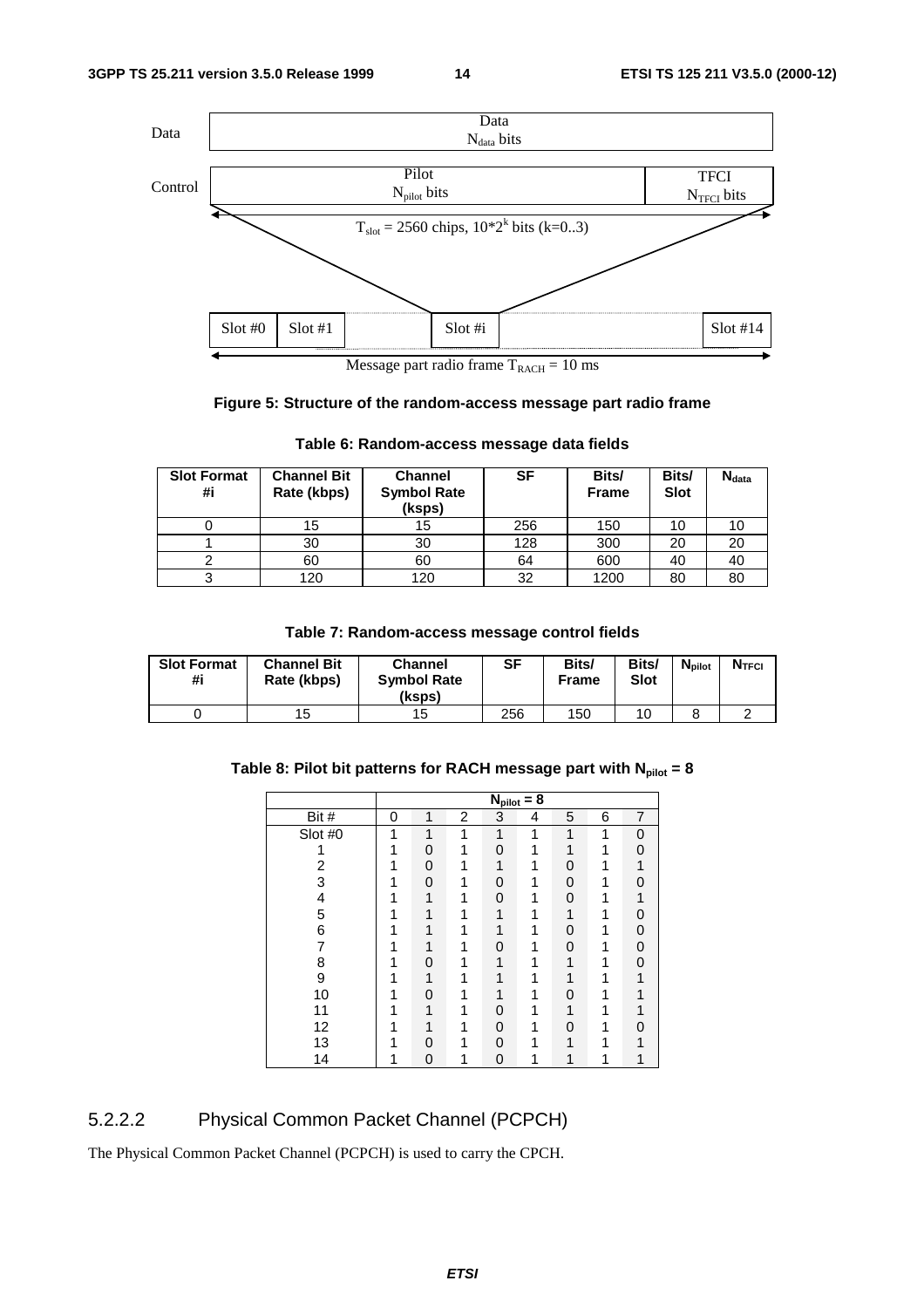#### 5.2.2.2.1 CPCH transmission

The CPCH transmission is based on DSMA-CD approach with fast acquisition indication. The UE can start transmission at the beginning of a number of well-defined time-intervals, relative to the frame boundary of the received BCH of the current cell. The access slot timing and structure is identical to RACH in subclause 5.2.2.1.1. The structure of the CPCH access transmission is shown in figure 6. The PCPCH access transmission consists of one or several Access Preambles [A-P] of length 4096 chips, one Collision Detection Preamble (CD-P) of length 4096 chips, a DPCCH Power Control Preamble (PC-P) which is either 0 slots or 8 slots in length, and a message of variable length  $Nx10$  ms.



**Figure 6: Structure of the CPCH access transmission**

#### 5.2.2.2.2 CPCH access preamble part

Similar to 5.2.2.1.2 (RACH preamble part). The RACH preamble signature sequences are used. The number of sequences used could be less than the ones used in the RACH preamble. The scrambling code could either be chosen to be a different code segment of the Gold code used to form the scrambling code of the RACH preambles (see [4] for more details) or could be the same scrambling code in case the signature set is shared.

#### 5.2.2.2.3 CPCH collision detection preamble part

Similar to 5.2.2.1.2 (RACH preamble part). The RACH preamble signature sequences are used. The scrambling code is chosen to be a different code segment of the Gold code used to form the scrambling code for the RACH and CPCH preambles (see [4] for more details).

#### 5.2.2.2.4 CPCH power control preamble part

The power control preamble segment is called the CPCH Power Control Preamble (PC-P) part. The slot format for CPCH PC-P part shall be the same as for the following message part in Table 9 in subclause 5.2.2.2.5. The Power Control Preamble length is a higher layer parameter,  $L_{pc\text{-preamble}}$  (see [5], section 6.2), which shall take the value 0 or 8 slots. When  $L_{pc\text{-preamble}} > 0$ , the pilot bit patterns from slot #(15-  $L_{pc\text{-preamble}}$ ) to slot #14 of table 3 and 4 in subclause 5.2.1 shall be used for CPCH PC-P pilot bit patterns. The TFCI field is filled with "1" bits.

#### 5.2.2.2.5 CPCH message part

Figure 1 in subclause 5.2.1 shows the structure of the CPCH message part. Each message consists of up to N\_Max\_frames 10 ms frames. N\_Max\_frames is a higher layer parameter. Each 10 ms frame is split into 15 slots, each of length  $T_{slot} = 2560$  chips. Each slot consists of two parts, a data part that carries higher layer information and a control part that carries Layer 1 control information. The data and control parts are transmitted in parallel.

The entries of table 1 in subclause 5.2.1 apply to the data part of the CPCH message part. The spreading factor for the control part of the CPCH message part shall be 256. Table 9 defines the slot format of the control part of CPCH message part. The pilot bit patterns of table 3 and 4 in subclause 5.2.1 shall be used for pilot bit patterns of the CPCH message part.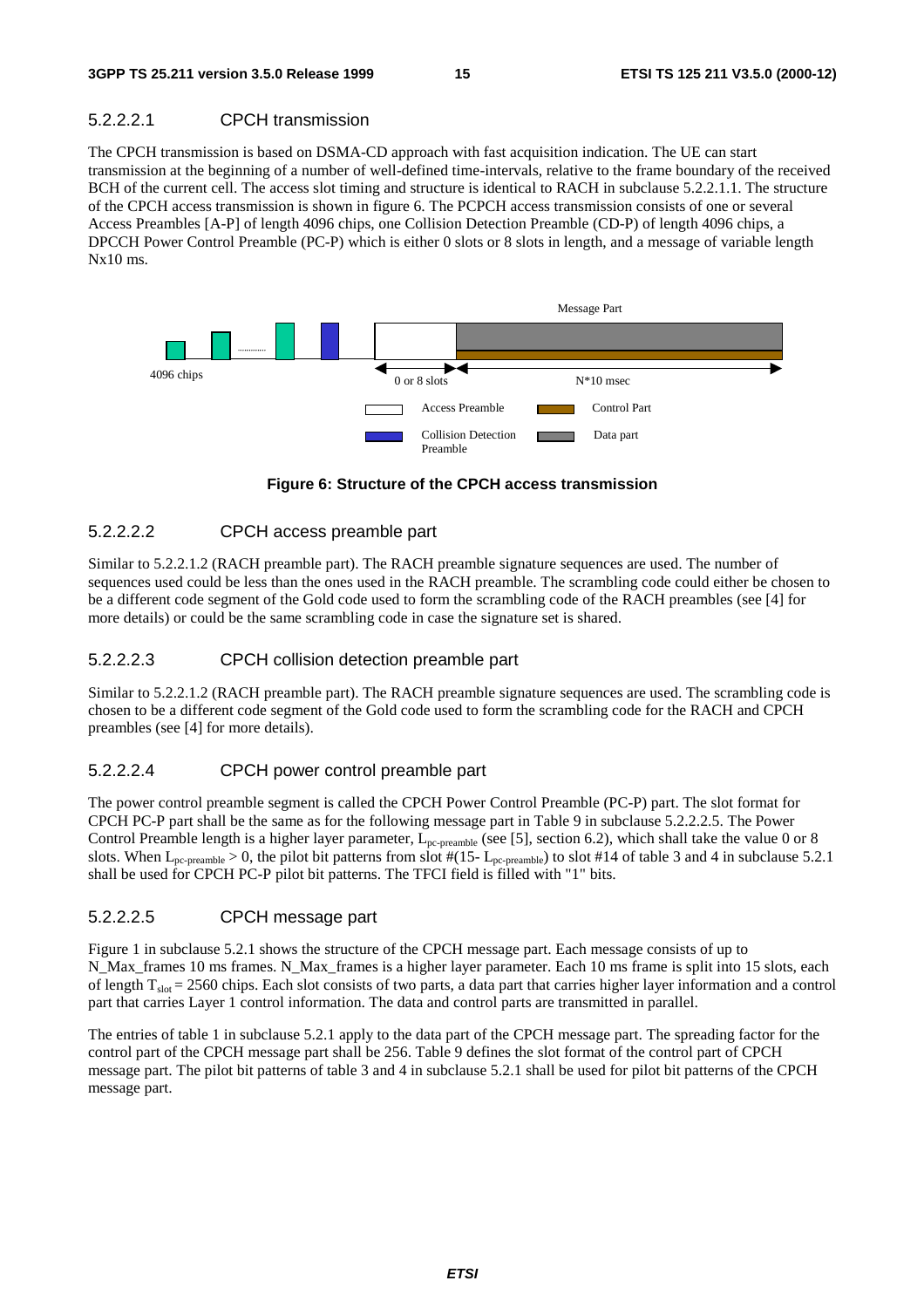| <b>Slot</b><br>Format #i | <b>Channel Bit</b><br>Rate (kbps) | <b>Channel</b><br><b>Symbol Rate</b><br>(ksps) | SF  | Bits/<br><b>Frame</b> | Bits/<br><b>Slot</b> | $N_{\rm pilot}$ | N <sub>TPC</sub> | N <sub>TFCI</sub> | $N_{FBI}$ |
|--------------------------|-----------------------------------|------------------------------------------------|-----|-----------------------|----------------------|-----------------|------------------|-------------------|-----------|
|                          | 15                                | 15                                             | 256 | 150                   | 10                   |                 |                  |                   |           |
|                          | 15                                | 15                                             | 256 | 150                   | 10                   |                 |                  |                   |           |
|                          | 15                                | 15                                             | 256 | 150                   | 10                   |                 |                  |                   |           |

**Table 9: Slot format of the control part of CPCH message part**

Figure 7 shows the frame structure of the uplink common packet physical channel. Each frame of length 10 ms is split into 15 slots, each of length  $T_{slot} = 2560$  chips, corresponding to one power-control period.



**Figure 7: Frame structure for uplink Data and Control Parts Associated with PCPCH**

The data part consists of  $10*2^k$  bits, where k = 0, 1, 2, 3, 4, 5, 6, corresponding to spreading factors of 256, 128, 64, 32, 16, 8, 4 respectively.

### 5.3 Downlink physical channels

### 5.3.1 Downlink transmit diversity

Table 10 summarizes the possible application of open and closed loop transmit diversity modes on different downlink physical channel types. Simultaneous use of STTD and closed loop modes on the same physical channel is not allowed. In addition, if Tx diversity is applied on any of the downlink physical channels it shall also be applied on P-CCPCH and SCH. Regarding CPICH transmission in case of transmit diversity, see subclause 5.3.3.1.

Furthermore, the transmit diversity mode used for a PDSCH frame shall be the same as the transmit diversity mode used for the DPCH associated with this PDSCH frame. During the duration of the PDSCH frame, and within the slot prior to the PDSCH frame, the transmit diversity mode (open loop or closed loop) on the associated DPCH may not change. However, changing from closed loop mode 1 to mode 2 or vice versa, is allowed.

| Table 10: Application of Tx diversity modes on downlink physical channel types |
|--------------------------------------------------------------------------------|
| "X" – can be applied, "–" – not applied                                        |

| <b>Physical channel type</b> | Open loop mode |             | <b>Closed loop</b> |
|------------------------------|----------------|-------------|--------------------|
|                              | <b>TSTD</b>    | <b>STTD</b> | <b>Mode</b>        |
| P-CCPCH                      |                |             |                    |
| <b>SCH</b>                   |                |             |                    |
| S-CCPCH                      |                |             |                    |
| <b>DPCH</b>                  |                |             |                    |
| <b>PICH</b>                  |                |             |                    |
| <b>PDSCH</b>                 |                |             |                    |
| <b>AICH</b>                  |                |             |                    |
| <b>CSICH</b>                 |                |             |                    |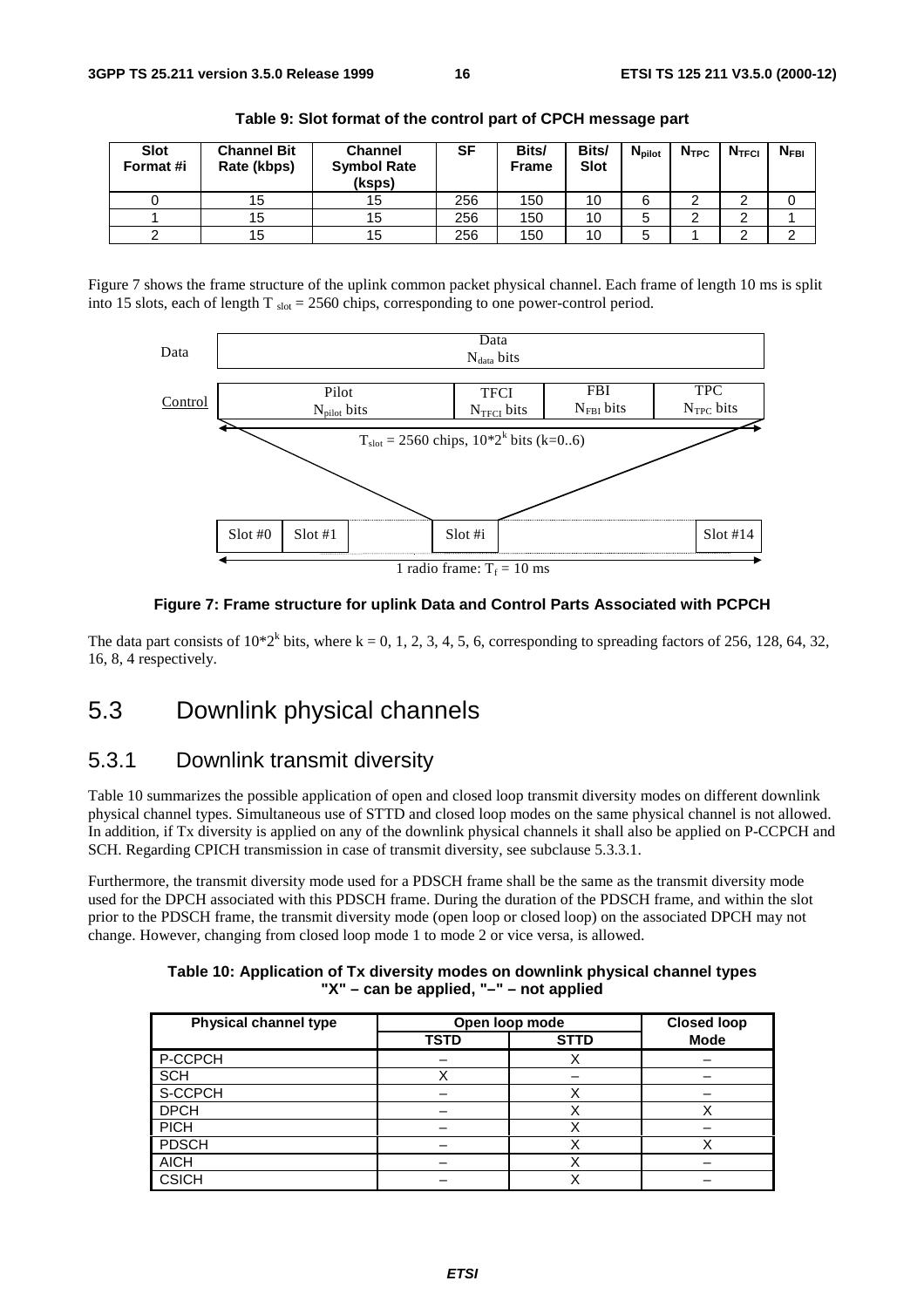#### 5.3.1.1 Open loop transmit diversity

#### 5.3.1.1.1 Space time block coding based transmit antenna diversity (STTD)

The open loop downlink transmit diversity employs a space time block coding based transmit diversity (STTD). The STTD encoding is optional in UTRAN. STTD support is mandatory at the UE. STTD encoding is applied on blocks of 4 consecutive channel bits. A block diagram of a generic STTD encoder for channel bits  $b_0$ ,  $b_1$ ,  $b_2$ ,  $b_3$  is shown in the figure 8 below. Channel coding, rate matching and interleaving is done as in the non-diversity mode. The bit  $b_i$  is real valued  $\{0\}$  for DTX bits and  $\{1, -1\}$  for all other channel bits.



**Figure 8: Generic block diagram of the STTD encoder**

#### 5.3.1.1.2 Time Switched Transmit Diversity for SCH (TSTD)

Transmit diversity, in the form of Time Switched Transmit Diversity (TSTD), can be applied to the SCH. TSTD for the SCH is optional in UTRAN, while TSTD support is mandatory in the UE. TSTD for the SCH is described in subclause 5.3.3.4.1.

#### 5.3.1.2 Closed loop transmit diversity

Closed loop transmit diversity is described in [5]. Both closed loop transmit diversity modes shall be supported at the UE and may be supported in the UTRAN.

### 5.3.2 Dedicated downlink physical channels

There is only one type of downlink dedicated physical channel, the Downlink Dedicated Physical Channel (downlink DPCH).

Within one downlink DPCH, dedicated data generated at Layer 2 and above, i.e. the dedicated transport channel (DCH), is transmitted in time-multiplex with control information generated at Layer 1 (known pilot bits, TPC commands, and an optional TFCI). The downlink DPCH can thus be seen as a time multiplex of a downlink DPDCH and a downlink DPCCH, compare subclause 5.2.1.

Figure 9 shows the frame structure of the downlink DPCH. Each frame of length 10 ms is split into 15 slots, each of length  $T_{slot} = 2560$  chips, corresponding to one power-control period.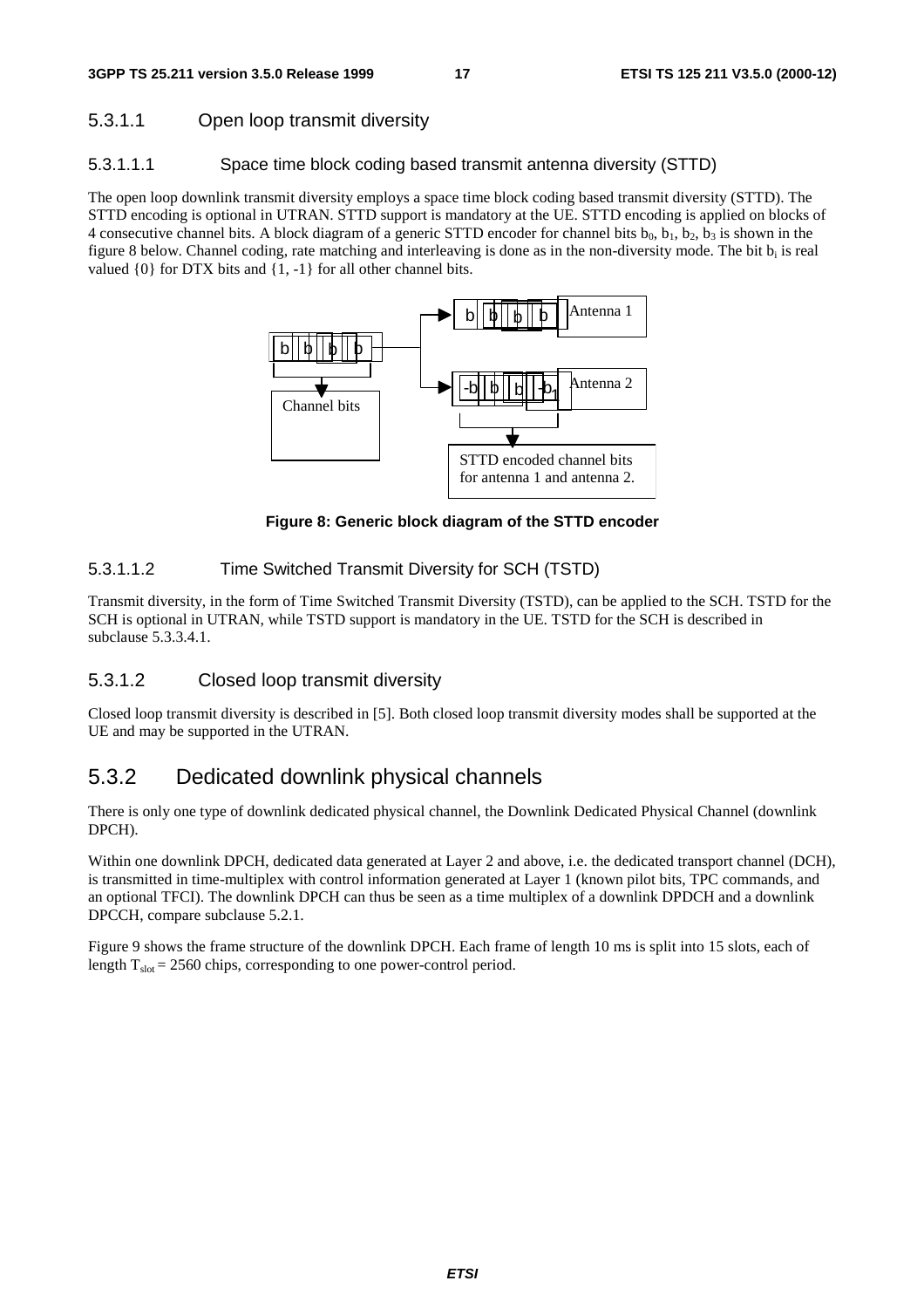

One radio frame,  $T_f = 10$  ms

#### **Figure 9: Frame structure for downlink DPCH**

The parameter k in figure 9 determines the total number of bits per downlink DPCH slot. It is related to the spreading factor SF of the physical channel as  $SF = 512/2^k$ . The spreading factor may thus range from 512 down to 4.

The exact number of bits of the different downlink DPCH fields ( $N_{pilot}$ ,  $N_{TPC}$ ,  $N_{TFC}$ ,  $N_{data1}$  and  $N_{data2}$ ) is given in table 11. What slot format to use is configured by higher layers and can also be reconfigured by higher layers.

There are basically two types of downlink Dedicated Physical Channels; those that include TFCI (e.g. for several simultaneous services) and those that do not include TFCI (e.g. for fixed-rate services). These types are reflected by the duplicated rows of table 11. It is the UTRAN that determines if a TFCI should be transmitted and it is mandatory for all UEs to support the use of TFCI in the downlink. The mapping of TFCI bits onto slots is described in [3].

In compressed mode, a different slot format is used compared to normal mode. There are two possible compressed slot formats that are labelled A and B. Format B is used for compressed mode by spreading factor reduction and format A is used for all other transmission time reduction methods. The channel bit and symbol rates given in table 11 are the rates immediately before spreading.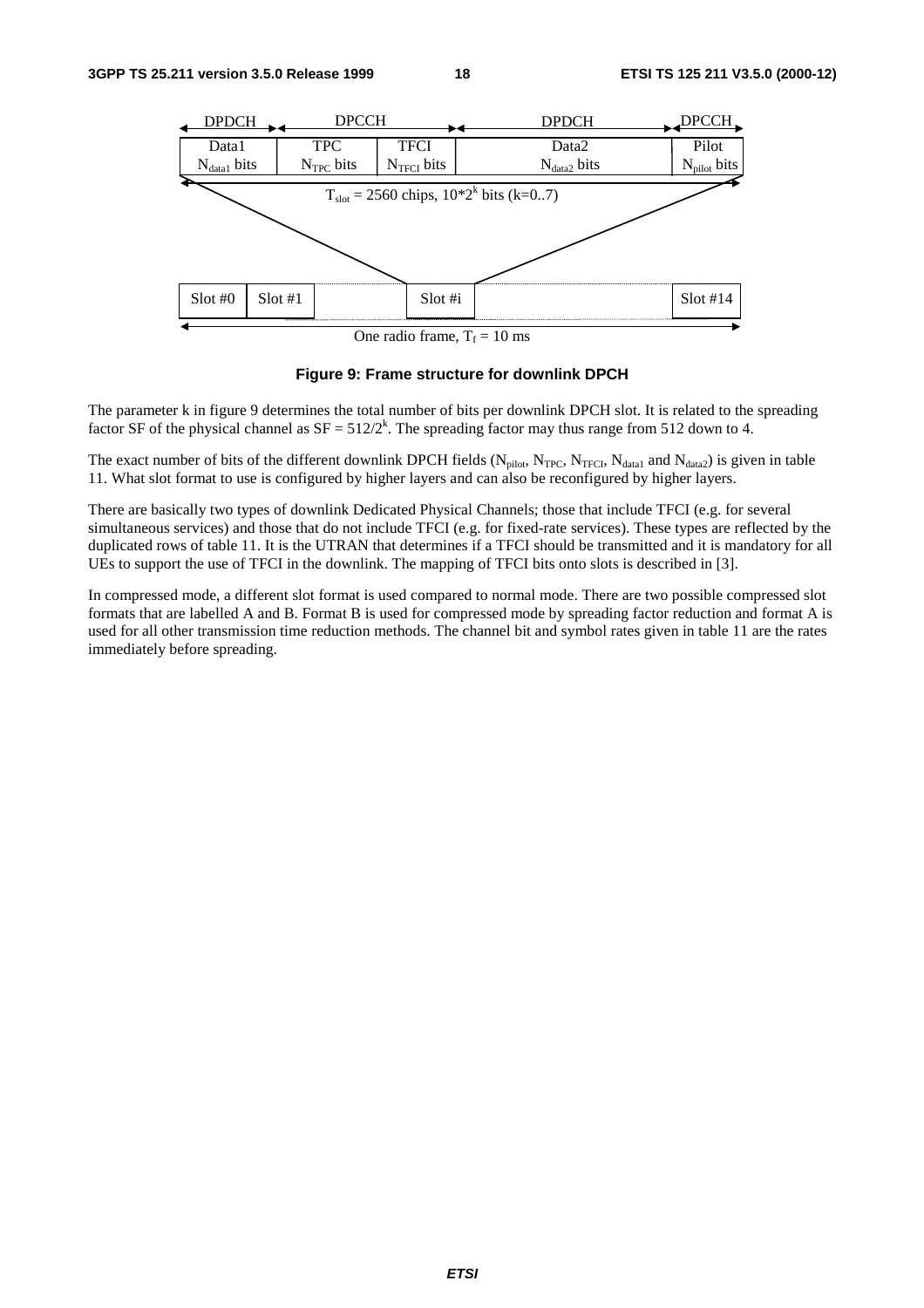| <b>Slot</b>    |                 | <b>Channell Channel</b> | <b>SF</b> | Bits/       |                    | <b>DPDCH</b>       |                                  | <b>DPCCH</b>        |                           | <b>Transmitted</b> |
|----------------|-----------------|-------------------------|-----------|-------------|--------------------|--------------------|----------------------------------|---------------------|---------------------------|--------------------|
| <b>Format</b>  | <b>Bit Rate</b> | Symbol                  |           | <b>Slot</b> |                    | <b>Bits/Slot</b>   |                                  | <b>Bits/Slot</b>    |                           | slots per          |
| #i             | (kbps)          | Rate                    |           |             |                    |                    |                                  |                     |                           | radio frame        |
|                |                 | (ksps)                  |           |             | N <sub>Data1</sub> | N <sub>Data2</sub> | N <sub>TPC</sub>                 | N <sub>TFCI</sub>   | <b>N</b> <sub>Pilot</sub> | $N_{\text{Tr}}$    |
| 0              | 15              | 7.5                     | 512       | 10          | 0                  | 4                  | 2                                | 0                   | 4                         | 15                 |
| 0A             | 15              | 7.5                     | 512       | 10          | 0                  | 4                  | 2                                | 0                   | $\overline{4}$            | $8 - 14$           |
| 0 <sub>B</sub> | 30              | 15                      | 256       | 20          | 0                  | 8                  | 4                                | 0                   | 8                         | $8 - 14$           |
| 1              | 15              | 7.5                     | 512       | 10          | 0                  | $\overline{c}$     | $\overline{c}$                   | $\overline{2}$      | 4                         | 15                 |
| 1B             | 30              | 15                      | 256       | 20          | 0                  | 4                  | 4                                | 4                   | 8                         | 8-14               |
| 2              | 30              | 15                      | 256       | 20          | 2                  | 14                 | $\overline{2}$                   | 0                   | $\overline{2}$            | 15                 |
| 2A             | 30              | 15                      | 256       | 20          | $\overline{2}$     | 14                 | $\overline{2}$                   | $\mathbf 0$         | $\overline{2}$            | $8 - 14$           |
| 2B             | 60              | 30                      | 128       | 40          | $\overline{4}$     | 28                 | $\overline{4}$                   | 0                   | 4                         | $8 - 14$           |
| 3              | 30              | 15                      | 256       | 20          | 2                  | 12                 | 2                                | 2                   | 2                         | 15                 |
| 3A             | 30              | 15                      | 256       | 20          | $\overline{c}$     | 10                 | 2                                | 4                   | $\overline{2}$            | $8 - 14$           |
| 3B             | 60              | 30                      | 128       | 40          | 4                  | 24                 | 4                                | 4                   | 4                         | 8-14               |
| 4              | 30              | 15                      | 256       | 20          | 2                  | 12                 | $\overline{2}$                   | $\mathbf 0$         | $\overline{4}$            | 15                 |
| 4A             | 30              | 15                      | 256       | 20          | $\overline{2}$     | 12                 | $\overline{2}$                   | $\mathbf 0$         | $\overline{4}$            | $8 - 14$           |
| 4B             | 60              | 30                      | 128       | 40          | $\overline{4}$     | 24                 | $\overline{4}$                   | $\mathbf 0$         | 8                         | $8 - 14$           |
| 5              | 30              | 15                      | 256       | 20          | $\overline{2}$     | 10                 | 2                                | 2                   | $\overline{4}$            | 15                 |
| 5A             | 30              | 15                      | 256       | 20          | 2                  | 8                  | 2                                | 4                   | 4                         | $8 - 14$           |
| 5B             | 60              | 30                      | 128       | 40          | 4                  | 20                 | 4                                | 4                   | 8                         | $8 - 14$           |
| 6              | 30              | 15                      | 256       | 20          | $\overline{2}$     | 8                  | $\overline{2}$                   | 0                   | 8                         | 15                 |
| 6A             | 30              | 15                      | 256       | 20          | $\overline{2}$     | 8                  | 2                                | 0                   | 8                         | $8 - 14$           |
| 6B             | 60              | 30                      | 128       | 40          | $\overline{4}$     | 16                 | $\overline{4}$                   | 0                   | 16                        | $8 - 14$           |
| 7              | 30              | 15                      | 256       | 20          | 2                  | 6                  | $\overline{2}$                   | $\overline{2}$      | 8                         | 15                 |
| 7Α             | 30              | 15                      | 256       | 20          | 2                  | 4                  | 2                                | 4                   | 8                         | $8 - 14$           |
| 7B             | 60              | 30                      | 128       | 40          | 4                  | 12                 | 4                                | 4                   | 16                        | $8 - 14$           |
| 8              | 60              | 30                      | 128       | 40          | 6                  | 28                 | $\overline{2}$                   | 0                   | 4                         | 15                 |
| 8A             | 60              | 30                      | 128       | 40          | 6                  | 28                 | 2                                | 0                   | 4                         | $8 - 14$           |
| 8B             | 120             | 60                      | 64        | 80          | 12                 | 56                 | 4                                | 0                   | 8                         | $8 - 14$           |
| 9              | 60              | 30                      | 128       | 40          | 6                  | 26                 | $\overline{2}$                   | $\overline{2}$      | $\overline{\mathbf{4}}$   | 15                 |
| <b>9A</b>      | 60              | 30                      | 128       | 40          | 6                  | 24                 | 2                                | 4                   | 4                         | $8 - 14$           |
| 9B             | 120             | 60                      | 64        | 80          | 12                 | 52                 | 4                                | 4                   | 8                         | 8-14               |
| 10             | 60              | 30                      | 128       | 40          | 6                  | 24                 | 2                                | 0                   | 8                         | 15                 |
| 10A            | 60              | 30                      | 128       | 40          | 6                  | 24                 | $\overline{2}$                   | 0                   | 8                         | $8 - 14$           |
| 10B<br>11      | 120<br>60       | 60<br>30                | 64<br>128 | 80<br>40    | 12<br>6            | 48<br>22           | $\overline{4}$<br>$\overline{2}$ | 0<br>$\overline{2}$ | 16<br>8                   | $8 - 14$<br>15     |
| 11A            | 60              | 30                      | 128       | 40          | 6                  | 20                 | $\overline{2}$                   | 4                   | 8                         | $8 - 14$           |
| 11B            | 120             | 60                      | 64        | 80          | 12                 | 44                 | 4                                | 4                   | 16                        | $8 - 14$           |
| 12             | 120             | 60                      | 64        | 80          | 12                 | 48                 | 4                                | 8*                  | 8                         | 15                 |
| 12A            | 120             | 60                      | 64        | 80          | 12                 | 40                 | 4                                | $16*$               | 8                         | $8 - 14$           |
| 12B            | 240             | 120                     | 32        | 160         | 24                 | 96                 | 8                                | $16*$               | 16                        | $8 - 14$           |
| 13             | 240             | 120                     | 32        | 160         | 28                 | 112                | 4                                | $8*$                | 8                         | 15                 |
| 13A            | 240             | 120                     | 32        | 160         | 28                 | 104                | 4                                | $16*$               | 8                         | $8 - 14$           |
| 13B            | 480             | 240                     | 16        | 320         | 56                 | 224                | 8                                | $16*$               | 16                        | $8 - 14$           |
| 14             | 480             | 240                     | 16        | 320         | 56                 | 232                | 8                                | $8*$                | 16                        | 15                 |
| 14A            | 480             | 240                     | 16        | 320         | 56                 | 224                | 8                                | $16*$               | 16                        | $8 - 14$           |
| 14B            | 960             | 480                     | 8         | 640         | 112                | 464                | 16                               | $16*$               | 32                        | $8 - 14$           |
| 15             | 960             | 480                     | 8         | 640         | 120                | 488                | 8                                | $8*$                | 16                        | 15                 |
| 15A            | 960             | 480                     | 8         | 640         | 120                | 480                | 8                                | $16*$               | 16                        | $8 - 14$           |
| 15B            | 1920            | 960                     | 4         | 1280        | 240                | 976                | 16                               | $16*$               | 32                        | $8 - 14$           |
| 16             | 1920            | 960                     | 4         | 1280        | 248                | 1000               | 8                                | $8*$                | 16                        | 15                 |
| 16A            | 1920            | 960                     | 4         | 1280        | 248                | 992                | 8                                | $16*$               | 16                        | $8 - 14$           |

#### **Table 11: DPDCH and DPCCH fields**

\* If TFCI bits are not used, then DTX shall be used in TFCI field.

NOTE1: Compressed mode is only supported through spreading factor reduction for SF=512 with TFCI.

NOTE2: Compressed mode by spreading factor reduction is not supported for SF=4.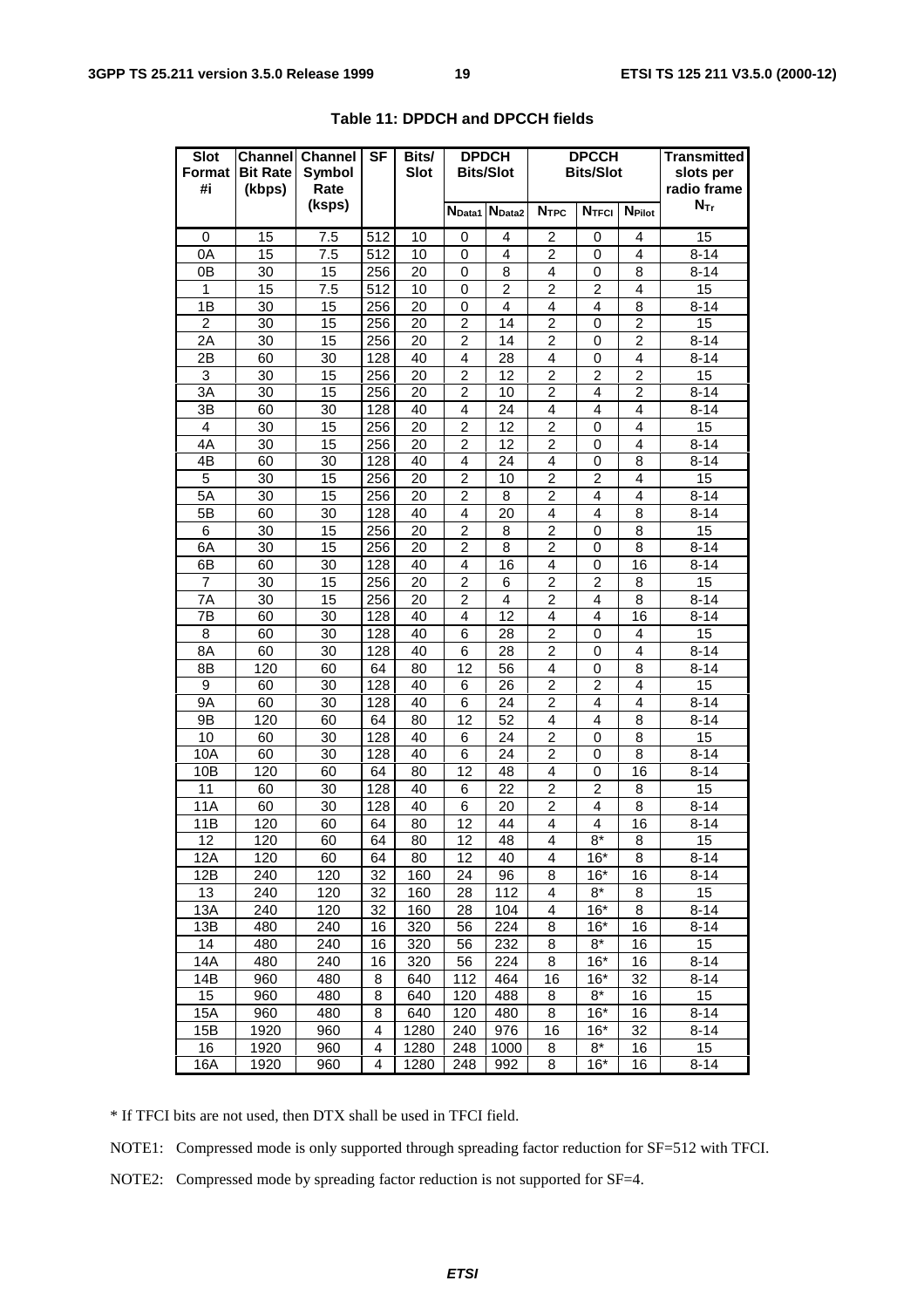NOTE3: If the Node B receives an invalid combination of data frames for downlink transmission, the procedure specified in [15], sub-clause 5.1.2,may require the use of DTX in both the DPDCH and theTFCI field of the DPCCH.

The pilot bit patterns are described in table 12. The shadowed column part of pilot bit pattern is defined as FSW and FSWs can be used to confirm frame synchronization. (The value of the pilot bit pattern other than FSWs shall be "11".) In table 12, the transmission order is from left to right.

In downlink compressed mode through spreading factor reduction, the number of bits in the TPC and Pilot fields are doubled. Symbol repetition is used to fill up the fields. Denote the bits in one of these fields in normal mode by  $x_1, x_2$ ,  $x_3, \ldots, x_x$ . In compressed mode the following bit sequence is sent in corresponding field:  $x_1, x_2, x_1, x_2, x_3, x_4, x_3$ , *x*4,…, *xX,*.

|         | <b>N</b> pilot |    | $N_{\text{pilot}} = 4$ |    | $N_{\text{pilot}} = 8$ |      |                |    |                |    |    | $N_{pilot} = 16$ |                |    |                |
|---------|----------------|----|------------------------|----|------------------------|------|----------------|----|----------------|----|----|------------------|----------------|----|----------------|
|         | $= 2$          |    | (*1)                   |    |                        | (*2) |                |    |                |    |    | (*3)             |                |    |                |
| Symbol  | $\mathbf 0$    | 0  |                        | 0  |                        | 2    | 3              | 0  |                | 2  | 3  | 4                | 5              | 6  | $\overline{7}$ |
| #       |                |    |                        |    |                        |      |                |    |                |    |    |                  |                |    |                |
| Slot #0 | 11             | 11 | 11                     | 11 | 11                     | 11   | 10             | 11 | 11             | 11 | 10 | 11               | 11             | 11 | 10             |
|         | 00             | 11 | 00                     | 11 | 00                     | 11   | 10             | 11 | 00             | 11 | 10 | 11               | 11             | 11 | 00             |
| 2       | 01             | 11 | 0 <sub>1</sub>         | 11 | 01                     | 11   | 0 <sub>1</sub> | 11 | 0 <sub>1</sub> | 11 | 01 | 11               | 10             | 11 | 00             |
| 3       | 00             | 11 | 00                     | 11 | 00                     | 11   | 00             | 11 | 00             | 11 | 00 | 11               | 0 <sub>1</sub> | 11 | 10             |
| 4       | 10             | 11 | 10                     | 11 | 10                     | 11   | 01             | 11 | 10             | 11 | 01 | 11               | 11             | 11 | 11             |
| 5       | 11             | 11 | 11                     | 11 | 11                     | 11   | 10             | 11 | 11             | 11 | 10 | 11               | 0 <sub>1</sub> | 11 | 01             |
| 6       | 11             | 11 | 11                     | 11 | 11                     | 11   | 00             | 11 | 11             | 11 | 00 | 11               | 10             | 11 | 11             |
| 7       | 10             | 11 | 10                     | 11 | 10                     | 11   | 00             | 11 | 10             | 11 | 00 | 11               | 10             | 11 | 00             |
| 8       | 01             | 11 | 01                     | 11 | 01                     | 11   | 10             | 11 | 0 <sub>1</sub> | 11 | 10 | 11               | 00             | 11 | 11             |
| 9       | 11             | 11 | 11                     | 11 | 11                     | 11   | 11             | 11 | 11             | 11 | 11 | 11               | 00             | 11 | 11             |
| 10      | 0 <sub>1</sub> | 11 | 0 <sub>1</sub>         | 11 | 01                     | 11   | 0 <sub>1</sub> | 11 | 0 <sub>1</sub> | 11 | 01 | 11               | 11             | 11 | 10             |
| 11      | 10             | 11 | 10                     | 11 | 10                     | 11   | 11             | 11 | 10             | 11 | 11 | 11               | 00             | 11 | 10             |
| 12      | 10             | 11 | 10                     | 11 | 10                     | 11   | 00             | 11 | 10             | 11 | 00 | 11               | 01             | 11 | 01             |
| 13      | 00             | 11 | 00                     | 11 | 00                     | 11   | 11             | 11 | 00             | 11 | 11 | 11               | 00             | 11 | 00             |
| 14      | 00             | 11 | 00                     | 11 | 00                     | 11   | 11             | 11 | 00             | 11 | 11 | 11               | 10             | 11 | 01             |

Table 12: Pilot bit patterns for downlink DPCCH with  $N_{\text{pilot}} = 2, 4, 8$  and 16

NOTE \*1:This pattern is used except slot formats 2B and 3B.

NOTE \*2:This pattern is used except slot formats 0B, 1B, 4B, 5B, 8B, and 9B.

- NOTE \*3:This pattern is used except slot formats 6B, 7B, 10B, 11B, 12B, and 13B.
- NOTE: For slot format *n*B where  $n = 0, ..., 15$ , the pilot bit pattern corresponding to N<sub>pilot</sub>/2 is to be used and symbol repetition shall be applied.

The relationship between the TPC symbol and the transmitter power control command is presented in table 13.

| <b>Transmitter power</b> |               | <b>TPC Bit Pattern</b> |               |
|--------------------------|---------------|------------------------|---------------|
| control command          | $N_{TPC} = 8$ | $N_{TPC} = 4$          | $N_{TPC} = 2$ |
|                          | 11111111      | 1111                   |               |
|                          | .00000000     | იიიი                   | ገበ            |

|  |  |  |  | Table 13: TPC Bit Pattern |
|--|--|--|--|---------------------------|
|--|--|--|--|---------------------------|

Multicode transmission may be employed in the downlink, i.e. the CCTrCH (see [3]) is mapped onto several parallel downlink DPCHs using the same spreading factor. In this case, the Layer 1 control information is transmitted only on the first downlink DPCH. DTX bits are transmitted during the corresponding time period for the additional downlink DPCHs, see figure 10.

In case there are several CCTrCHs mapped to different DPCHs transmitted to the same UE different spreading factors can be used on DPCHs to which different CCTrCHs are mapped. Also in this case, Layer 1 control information is only transmitted on the first DPCH while DTX bits are transmitted during the corresponding time period for the additional DPCHs.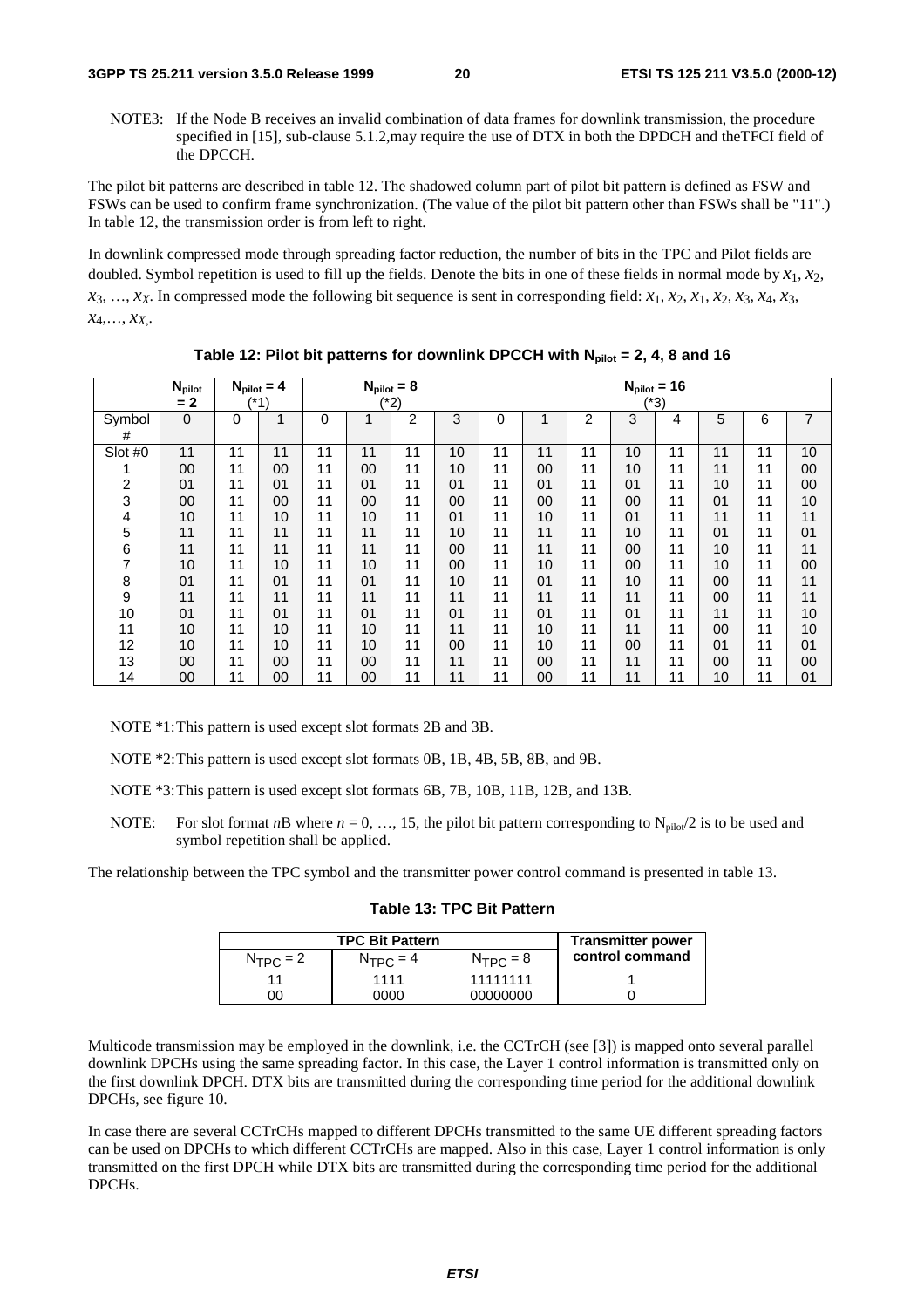

**Figure 10: Downlink slot format in case of multi-code transmission**

#### 5.3.2.1 STTD for DPCH

The pilot bit pattern for the DPCH channel transmitted on antenna 2 is given in table 14.

- For  $N_{\text{pilot}} = 8$ , 16 the shadowed part indicates pilot bits that are obtained by STTD encoding the corresponding (shadowed) bits in Table 12. The non-shadowed pilot bit pattern is orthogonal to the corresponding (nonshadowed) pilot bit pattern in table 12.
- For  $N_{\text{pilot}} = 4$ , the diversity antenna pilot bit pattern is obtained by STTD encoding both the shadowed and nonshadowed pilot bits in table 12.
- For  $N_{pilot} = 2$ , the diversity antenna pilot pattern is obtained by STTD encoding the two pilot bits in table 12 with the last two bits (data or DTX) of the second data field (data2) of the slot. Thus for  $N_{\text{pilot}} = 2$  case, the last two bits of the second data field (data 2) after STTD encoding, follow the diversity antenna pilot bits in Table 14.

STTD encoding for the DPDCH, TPC, and TFCI fields is done as described in subclause 5.3.1.1.1. For the SF=512 DPCH, the first two bits in each slot, i.e. TPC bits, are not STTD encoded and the same bits are transmitted with equal power from the two antennas. The remaining four bits are STTD encoded.

For compressed mode through spreading factor reduction and for  $N_{pilot} > 4$ , symbol repetition shall be applied to the pilot bit patterns of table 14, in the same manner as described in 5.3.2. For slot formats 2B and 3B, i.e. compressed mode through spreading factor reduction and  $N_{pilot} = 4$ , the pilot bits transmitted on antenna 2 are STTD encoded, and thus the pilot bit pattern is as shown in the most right set of table 14.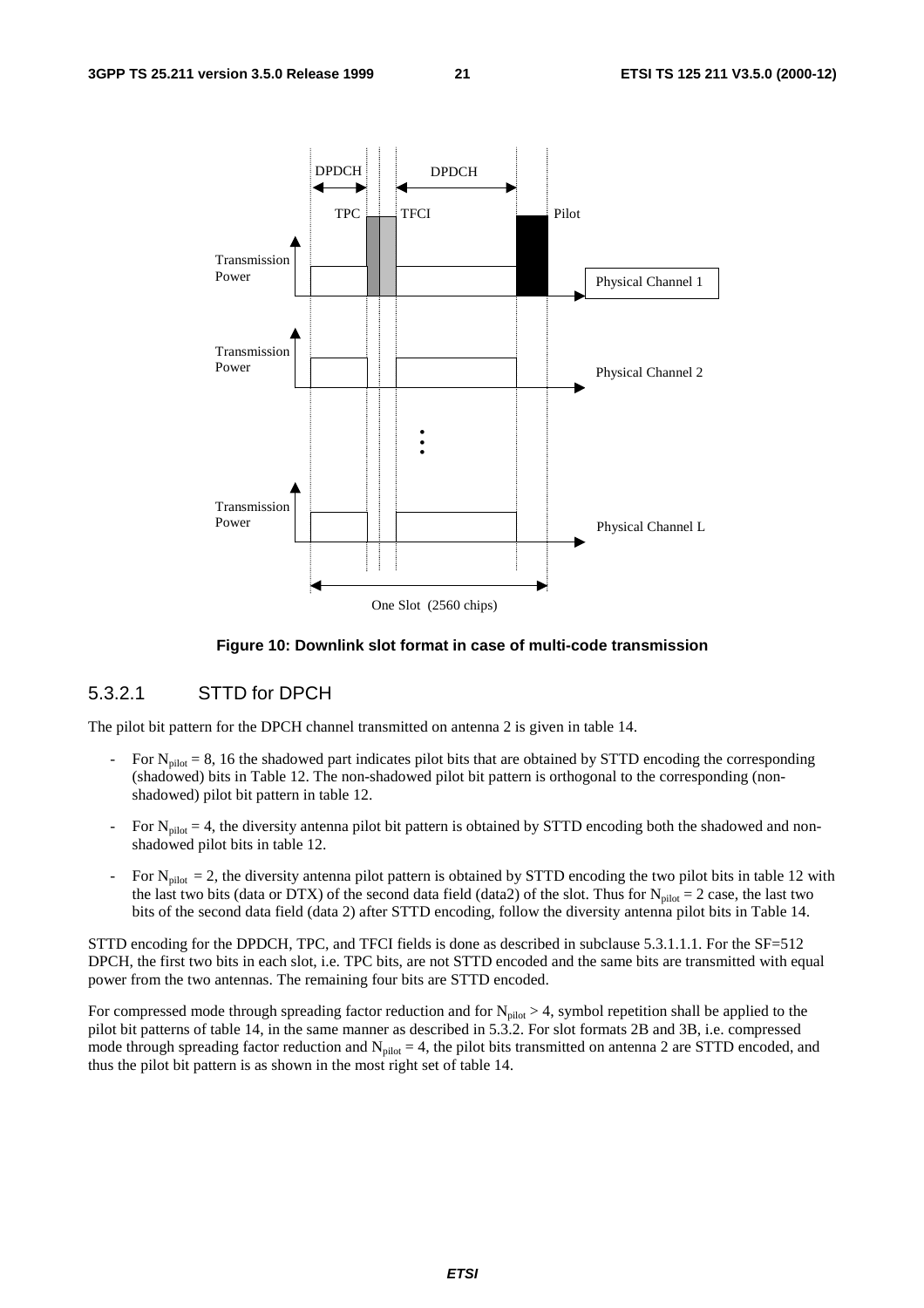|          | $N_{\text{pilot}} = 2$ |    | $N_{\text{pilot}} = 4$ |    | $N_{\text{pilot}} = 8$ |      |                |    |      |                | $N_{\text{pilot}} = 16$ |    |    |    |    | $N_{\text{pilot}} = 4$ |    |
|----------|------------------------|----|------------------------|----|------------------------|------|----------------|----|------|----------------|-------------------------|----|----|----|----|------------------------|----|
|          | (*1)                   |    | $^{\prime*}2)$         |    |                        | (*3) |                |    | (*4) |                |                         |    |    |    |    | (*5)                   |    |
| Symbol # | 0                      | 0  | 1                      | 0  | 1                      | 2    | 3              | 0  | 1    | $\overline{2}$ | 3                       | 4  | 5  | 6  | 7  | 0                      | 1  |
| Slot #0  | 0 <sub>1</sub>         | 01 | 10                     | 11 | 00                     | 00   | 10             | 11 | 00   | 00             | 10                      | 11 | 00 | 00 | 10 | 0 <sub>1</sub>         | 10 |
|          | 10                     | 10 | 10                     | 11 | 00                     | 00   | 01             | 11 | 00   | 00             | 01                      | 11 | 10 | 00 | 10 | 10                     | 01 |
| 2        | 11                     | 11 | 10                     | 11 | 11                     | 00   | 00             | 11 | 11   | 00             | 00                      | 11 | 10 | 00 | 11 | 11                     | 00 |
| 3        | 10                     | 10 | 10                     | 11 | 10                     | 00   | 01             | 11 | 10   | 00             | 01                      | 11 | 00 | 00 | 00 | 10                     | 01 |
| 4        | 00                     | 00 | 10                     | 11 | 11                     | 00   | 11             | 11 | 11   | 00             | 11                      | 11 | 01 | 00 | 10 | 00                     | 11 |
| 5        | 01                     | 01 | 10                     | 11 | 00                     | 00   | 10             | 11 | 00   | 00             | 10                      | 11 | 11 | 00 | 00 | 0 <sub>1</sub>         | 10 |
| 6        | 01                     | 01 | 10                     | 11 | 10                     | 00   | 10             | 11 | 10   | 00             | 10                      | 11 | 01 | 00 | 11 | 01                     | 10 |
| 7        | 00                     | 00 | 10                     | 11 | 10                     | 00   | 11             | 11 | 10   | 00             | 11                      | 11 | 10 | 00 | 11 | 00                     | 11 |
| 8        | 11                     | 11 | 10                     | 11 | 00                     | 00   | 00             | 11 | 00   | 00             | 00                      | 11 | 01 | 00 | 01 | 11                     | 00 |
| 9        | 01                     | 01 | 10                     | 11 | 01                     | 00   | 10             | 11 | 01   | 00             | 10                      | 11 | 01 | 00 | 01 | 01                     | 10 |
| 10       | 11                     | 11 | 10                     | 11 | 11                     | 00   | 00             | 11 | 11   | 00             | 00                      | 11 | 00 | 00 | 10 | 11                     | 00 |
| 11       | 00                     | 00 | 10                     | 11 | 01                     | 00   | 11             | 11 | 01   | 00             | 11                      | 11 | 00 | 00 | 01 | 00                     | 11 |
| 12       | 00                     | 00 | 10                     | 11 | 10                     | 00   | 11             | 11 | 10   | 00             | 11                      | 11 | 11 | 00 | 00 | 00                     | 11 |
| 13       | 10                     | 10 | 10                     | 11 | 01                     | 00   | 0 <sub>1</sub> | 11 | 01   | 00             | 0 <sub>1</sub>          | 11 | 10 | 00 | 01 | 10                     | 01 |
| 14       | 10                     | 10 | 10                     | 11 | 01                     | 00   | 0 <sup>1</sup> | 11 | 01   | 00             | 01                      | 11 | 11 | 00 | 11 | 10                     | 01 |

**Table 14: Pilot bit patterns of downlink DPCCH for antenna 2 using STTD**

NOTE \*1:The pilot bits precede the last two bits of the data2 field.

NOTE \*2:This pattern is used except slot formats 2B and 3B.

NOTE \*3:This pattern is used except slot formats 0B, 1B, 4B, 5B, 8B, and 9B.

NOTE \*4:This pattern is used except slot formats 6B, 7B, 10B, 11B, 12B, and 13B.

NOTE \*5:This pattern is used for slot formats 2B and 3B.

NOTE: For slot format *n*B where  $n = 0, 1, 4, 5, 6, \ldots, 15$ , the pilot bit pattern corresponding to  $N_{\text{pilot}}/2$  is to be used and symbol repetition shall be applied.

#### 5.3.2.2 Dedicated channel pilots with closed loop mode transmit diversity

In closed loop mode 1 orthogonal pilot patterns are used between the transmit antennas. Pilot patterns defined in the table 12 will be used on antenna 1 and pilot patterns defined in the table 14 on antenna 2. This is illustrated in the figure 11 a which indicates the difference in the pilot patterns with different shading.

In closed loop mode 2 same pilot pattern is used on both of the antennas (see figure 11 b). The pattern to be used is according to the table 12.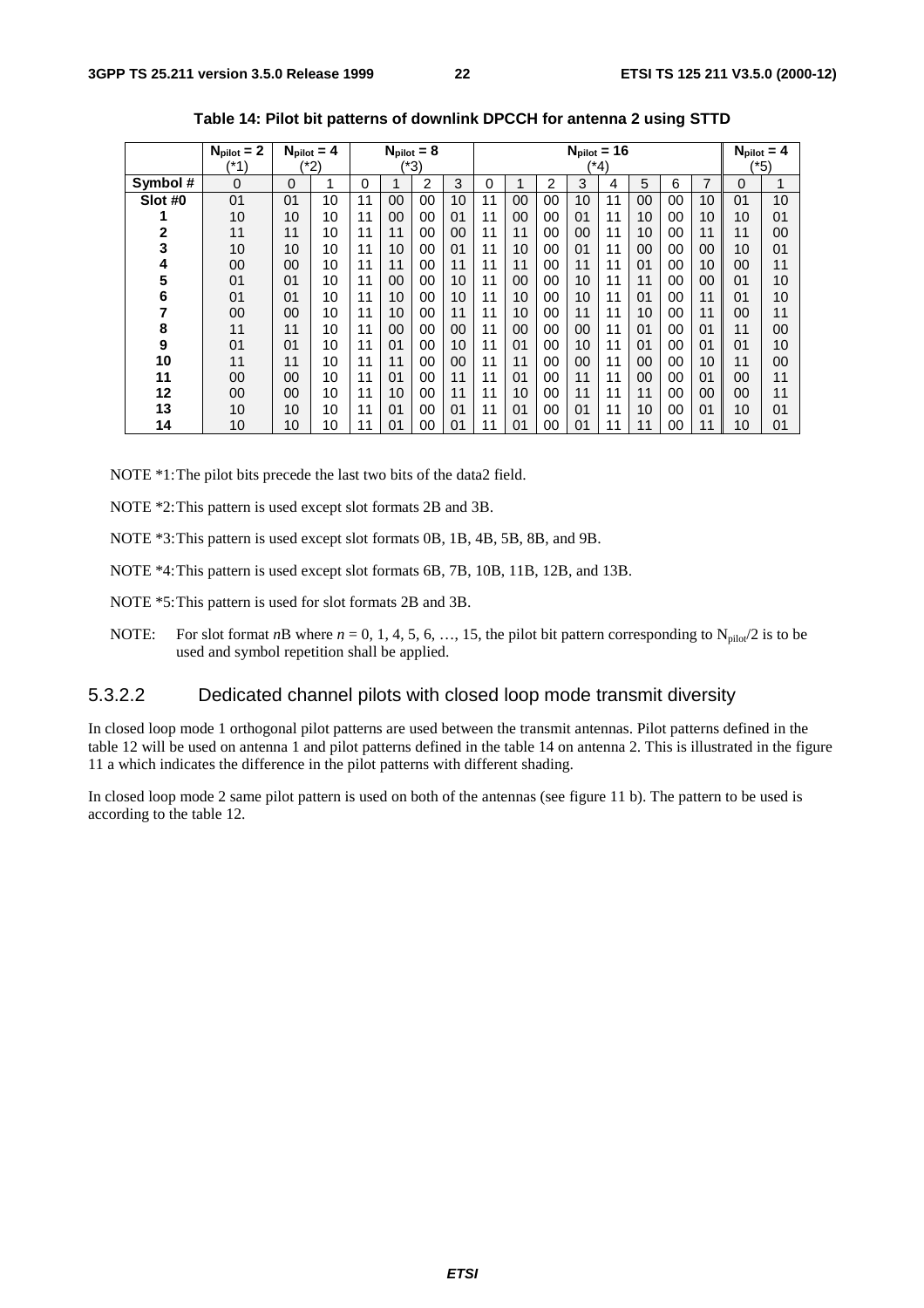

#### **Figure 11: Slot structures for downlink dedicated physical channel diversity transmission. Structure (a) is used in closed loop mode 1. Structure (b) is used in closed loop mode 2. Different shading of the pilots indicate orthogonality of the patterns**

### 5.3.2.3 DL-DPCCH for CPCH

The downlink DPCCH for CPCH is a special case of downlink dedicated physical channel of the slot format #0 in table 11. The spreading factor for the DL-DPCCH is 512. Figure 12 shows the frame structure of DL-DPCCH for CPCH.



#### **Figure 12: Frame structure for downlink DPCCH for CPCH**

DL-DPCCH for CPCH consists of known pilot bits, TFCI, TPC commands and CPCH Control Commands (CCC). CPCH control commands are used to support CPCH signalling. There are two types of CPCH control commands: Layer 1 control command such as Start of Message Indicator, and higher layer control command such as Emergency Stop command. The exact number of bits of DL DPCCH fields  $(N_{pilot}, N_{TFCI}, N_{CCC}$  and  $N_{TPC}$ ) is determined in table 15. The pilot bit pattern for  $N_{pilot} = 4$  of table 12 is used for DPCCH for CPCH.

|  |  |  | Table 15: DPCCH fields for CPCH message transmission |
|--|--|--|------------------------------------------------------|
|--|--|--|------------------------------------------------------|

| <b>Slot</b><br>#i | Format   Bit Rate   Symbol<br>(kbps) | <b>Channell Channel</b><br>Rate<br>(ksps) | ⊪SF | Bits/<br><b>Slot</b> | <b>NTPC</b> | <b>DPCCH</b><br><b>Bits/Slot</b><br>N <sub>TFCI</sub> | <b>N</b> Pilot | <b>Transmitted</b><br>slots per<br>radio frame<br>$N_{\text{Tr}}$ |  |
|-------------------|--------------------------------------|-------------------------------------------|-----|----------------------|-------------|-------------------------------------------------------|----------------|-------------------------------------------------------------------|--|
|                   |                                      |                                           |     |                      |             |                                                       | <b>Nccc</b>    |                                                                   |  |
|                   | 15                                   | 7.5                                       | 512 | 10                   | ◠           | 15                                                    |                |                                                                   |  |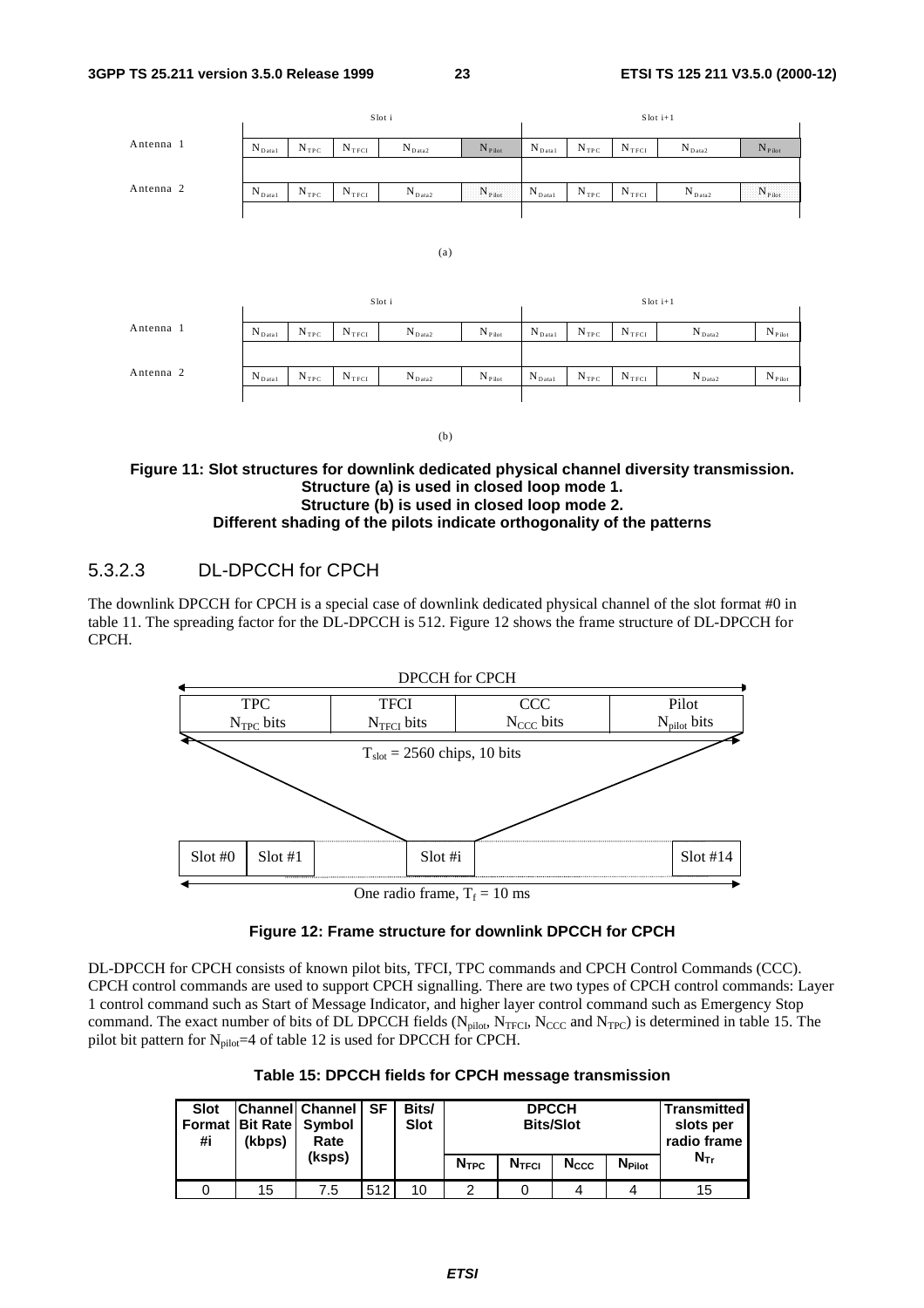The DL DPCCH power control preamble for CPCH shall take the same slot format as afterwards, as given in Table 15. The length of the power control preamble is a higher-layer parameter, L<sub>pc-preamble</sub> (see [5], section 6.2), signalled by the network. When  $L_{pc\text{-}preamble} > 0$ , the pilot patterns from slot  $\#(15 - N_{pc})$  to slot #14 of table 12 shall be used for the power control preamble pilot patterns. The TFCI field is filled with "1" bits.

CCC field in figure 12 is used for the transmission of CPCH control command. On CPCH control command transmission request from higher layer, a certain pattern is mapped onto CCC field, otherwise nothing is transmitted in CCC field. There is one to one mapping between the CPCH control command and the pattern. In case of Emergency Stop of CPCH transmission, [1111] pattern is mapped onto CCC field. The Emergency Stop command shall not be transmitted during the first N<sub>Start\_Message</sub> frames of DL DPCCH after Power Control preamble.

Start of Message Indicator shall be transmitted during the first N<sub>Start\_Message</sub> frames of DL DPCCH after Power Control preamble. [1010] pattern is mapped onto CCC field for Start of Message Indicator. The value of N<sub>Start\_Message</sub> shall be provided by higher layers.

### 5.3.3 Common downlink physical channels

### 5.3.3.1 Common Pilot Channel (CPICH)

The CPICH is a fixed rate (30 kbps, SF=256) downlink physical channel that carries a pre-defined bit/symbol sequence. Figure 13 shows the frame structure of the CPICH.



**Figure 13: Frame structure for Common Pilot Channel**

In case transmit diversity (open or closed loop) is used on any downlink channel in the cell, the CPICH shall be transmitted from both antennas using the same channelization and scrambling code. In this case, the pre-defined symbol sequence of the CPICH is different for Antenna 1 and Antenna 2, see figure 14. In case of no transmit diversity, the symbol sequence of Antenna 1 in figure 14 is used.





There are two types of Common pilot channels, the Primary and Secondary CPICH. They differ in their use and the limitations placed on their physical features.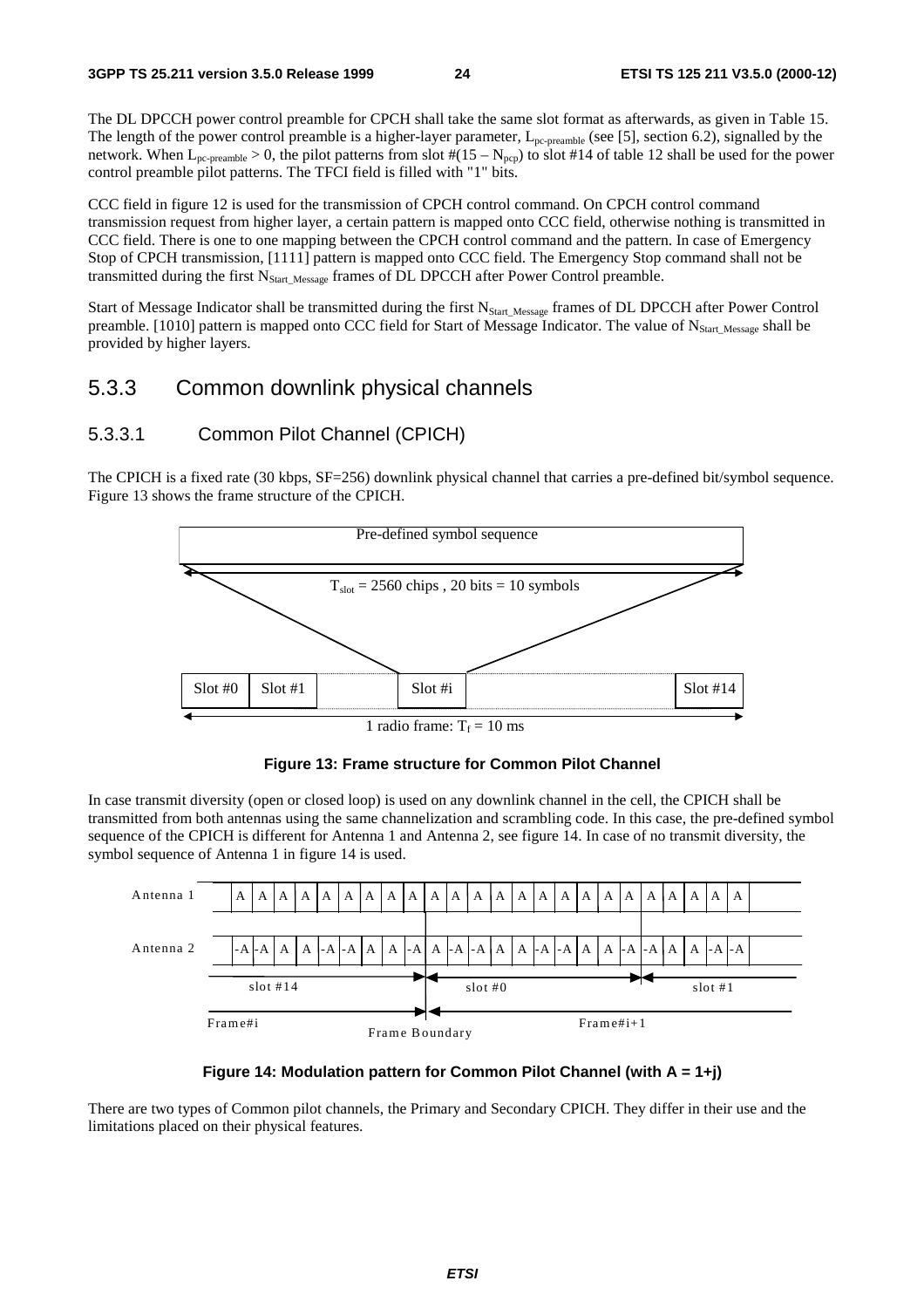### 5.3.3.1.1 Primary Common Pilot Channel (P-CPICH)

The Primary Common Pilot Channel (P-CPICH) has the following characteristics:

- The same channelization code is always used for the P-CPICH, see [4];
- The P-CPICH is scrambled by the primary scrambling code, see [4];
- There is one and only one P-CPICH per cell;
- The P-CPICH is broadcast over the entire cell.

The Primary CPICH is a phase reference for the following downlink channels: SCH, Primary CCPCH, AICH, PICH AP-AICH, CD/CA-ICH, CSICH, and the S-CCPCH carrying PCH. By default, the Primary CPICH is also a phase reference for S-CCPCH carrying FACH only and downlink DPCH. The UE is informed by higher layer signalling if the P-CPICH is not a phase reference for an S-CCPCH carrying FACH or a downlink DPCH.

### 5.3.3.1.2 Secondary Common Pilot Channel (S-CPICH)

A Secondary Common Pilot Channel (S-CPICH) has the following characteristics:

- An arbitrary channelization code of SF=256 is used for the S-CPICH, see [4];
- A S-CPICH is scrambled by either the primary or a secondary scrambling code, see [4];
- There may be zero, one, or several S-CPICH per cell;
- A S-CPICH may be transmitted over the entire cell or only over a part of the cell;

A Secondary CPICH may be a phase reference for a Secondary CCPCH carrying FACH only and/or a downlink DPCH. If this is the case, the UE is informed about this by higher-layer signalling.

Note that it is possible that neither the P-CPICH nor any S-CPICH is a phase reference for an S-CCPCH carrying FACH only or a downlink DPCH.

### 5.3.3.2 Primary Common Control Physical Channel (P-CCPCH)

The Primary CCPCH is a fixed rate (30 kbps, SF=256) downlink physical channels used to carry the BCH transport channel.

Figure 15 shows the frame structure of the Primary CCPCH. The frame structure differs from the downlink DPCH in that no TPC commands, no TFCI and no pilot bits are transmitted. The Primary CCPCH is not transmitted during the first 256 chips of each slot. Instead, Primary SCH and Secondary SCH are transmitted during this period (see subclause 5.3.3.4).



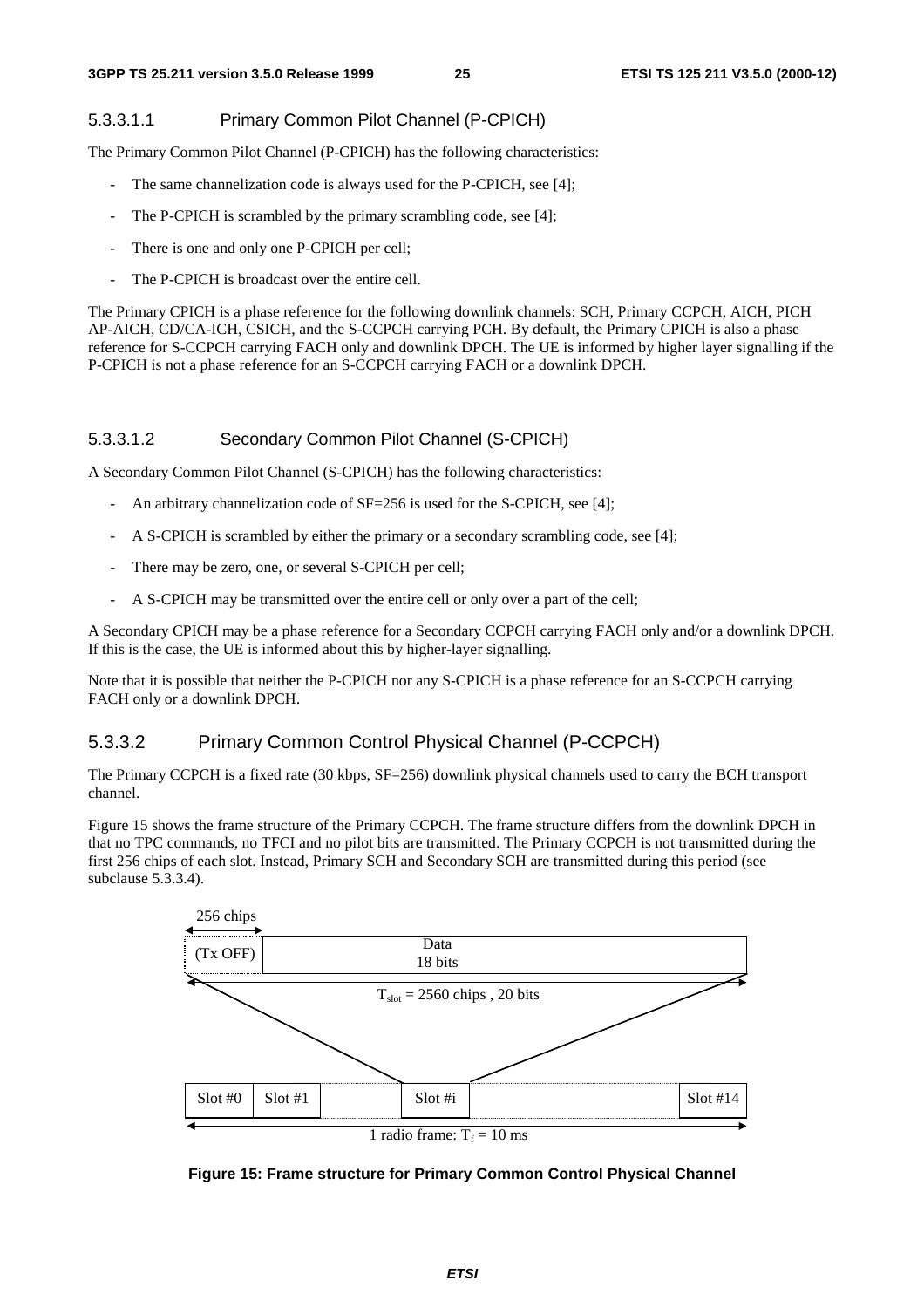#### 5.3.3.2.1 Primary CCPCH structure with STTD encoding

In case the diversity antenna is present in UTRAN and the P-CCPCH is to be transmitted using open loop transmit diversity, the data bits of the P-CCPCH are STTD encoded as given in subclause 5.3.1.1.1. The last two data bits in even numbered slots are STTD encoded together with the first two data bits in the following slot, except for slot #14 where the two last data bits are not STTD encoded and instead transmitted with equal power from both the antennas, see figure 16. Higher layers signal whether STTD encoding is used for the P-CCPCH or not. In addition the presence/absence of STTD encoding on P-CCPCH is indicated by modulating the SCH, see 5.3.3.4. During power on and hand over between cells the UE can determine the presence of STTD encoding on the P-CCPCH, by either receiving the higher layer message, by demodulating the SCH channel, or by a combination of the above two schemes.



**Figure 16: STTD encoding for the data bits of the P-CCPCH**

#### 5.3.3.3 Secondary Common Control Physical Channel (S-CCPCH)

The Secondary CCPCH is used to carry the FACH and PCH. There are two types of Secondary CCPCH: those that include TFCI and those that do not include TFCI. It is the UTRAN that determines if a TFCI should be transmitted, hence making it mandatory for all UEs to support the use of TFCI. The set of possible rates for the Secondary CCPCH is the same as for the downlink DPCH, see subclause 5.3.2. The frame structure of the Secondary CCPCH is shown in figure 17.



**Figure 17: Frame structure for Secondary Common Control Physical Channel**

The parameter k in figure 17 determines the total number of bits per downlink Secondary CCPCH slot. It is related to the spreading factor SF of the physical channel as  $SF = 256/2^k$ . The spreading factor range is from 256 down to 4.

The values for the number of bits per field are given in table 16. The channel bit and symbol rates given in table 16 are the rates immediately before spreading. The pilot patterns are given in table 17.

The FACH and PCH can be mapped to the same or to separate Secondary CCPCHs. If FACH and PCH are mapped to the same Secondary CCPCH, they can be mapped to the same frame. The main difference between a CCPCH and a downlink dedicated physical channel is that a CCPCH is not inner-loop power controlled. The main difference between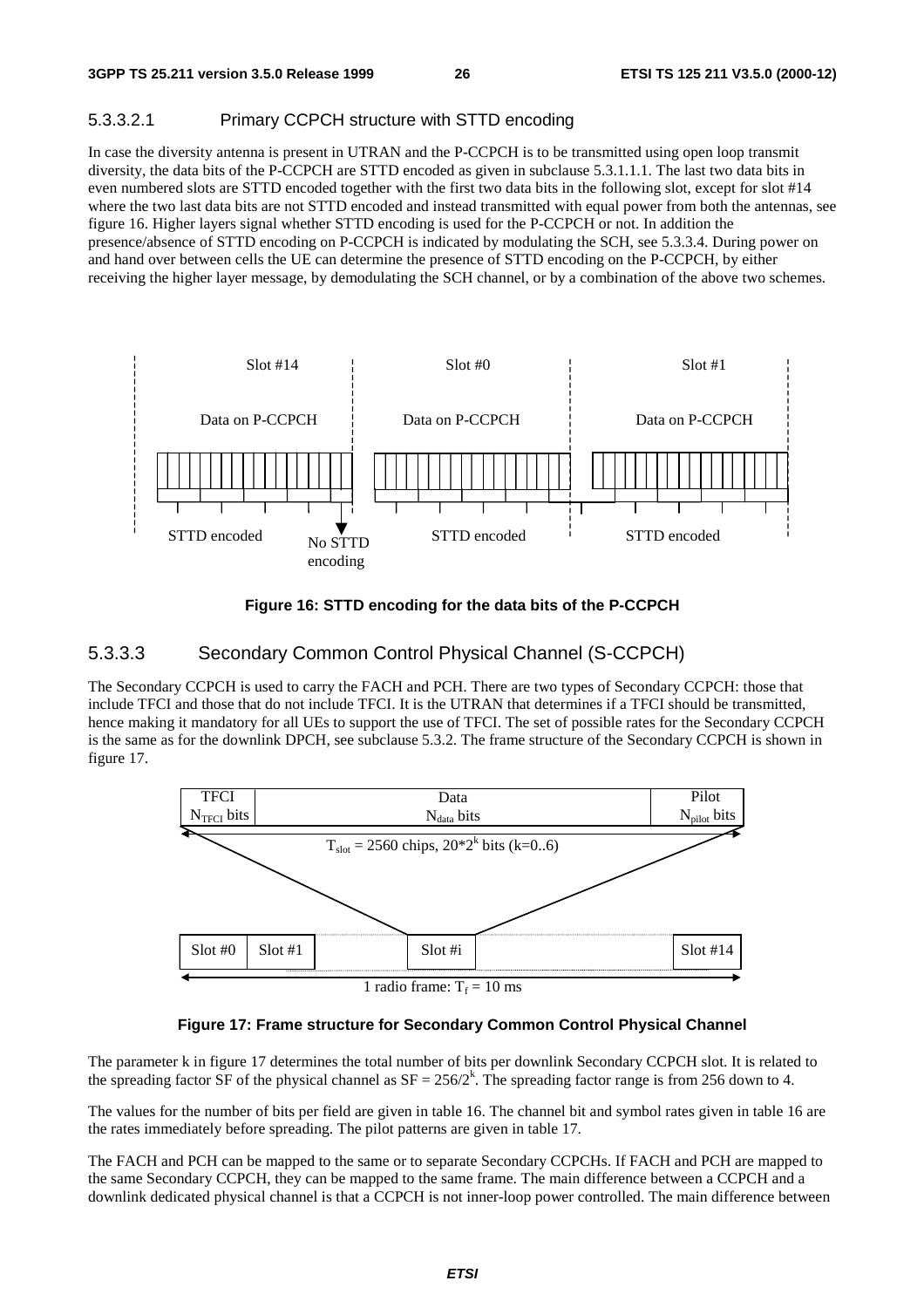the Primary and Secondary CCPCH is that the transport channel mapped to the Primary CCPCH (BCH) can only have a fixed predefined transport format combination, while the Secondary CCPCH support multiple transport format combinations using TFCI. Furthermore, a Primary CCPCH is transmitted over the entire cell while a Secondary CCPCH may be transmitted in a narrow lobe in the same way as a dedicated physical channel (only valid for a Secondary CCPCH carrying the FACH).

| <b>Slot Format</b><br>#i | <b>Channel Bit</b><br>Rate (kbps) | <b>Channel</b><br><b>Symbol Rate</b> | <b>SF</b> | <b>Bits/Frame</b> | Bits/<br>Slot | <b>N</b> <sub>data</sub> | <b>N</b> pilot | <b>NTFCI</b>   |
|--------------------------|-----------------------------------|--------------------------------------|-----------|-------------------|---------------|--------------------------|----------------|----------------|
|                          |                                   | (ksps)                               |           |                   |               |                          |                |                |
| 0                        | 30                                | 15                                   | 256       | 300               | 20            | 20                       | 0              | 0              |
|                          | 30                                | 15                                   | 256       | 300               | 20            | 12                       | 8              | 0              |
| $\overline{2}$           | 30                                | 15                                   | 256       | 300               | 20            | 18                       | $\Omega$       | $\overline{c}$ |
| 3                        | 30                                | 15                                   | 256       | 300               | 20            | 10                       | 8              | 2              |
| 4                        | 60                                | 30                                   | 128       | 600               | 40            | 40                       | $\Omega$       | 0              |
| 5                        | 60                                | 30                                   | 128       | 600               | 40            | 32                       | 8              | 0              |
| 6                        | 60                                | 30                                   | 128       | 600               | 40            | 38                       | $\Omega$       | $\overline{c}$ |
| 7                        | 60                                | 30                                   | 128       | 600               | 40            | 30                       | 8              | $\overline{2}$ |
| 8                        | 120                               | 60                                   | 64        | 1200              | 80            | 72                       | 0              | $8*$           |
| 9                        | 120                               | 60                                   | 64        | 1200              | 80            | 64                       | 8              | $8*$           |
| 10                       | 240                               | 120                                  | 32        | 2400              | 160           | 152                      | $\Omega$       | $8*$           |
| 11                       | 240                               | 120                                  | 32        | 2400              | 160           | 144                      | 8              | $8*$           |
| 12                       | 480                               | 240                                  | 16        | 4800              | 320           | 312                      | $\Omega$       | $8*$           |
| 13                       | 480                               | 240                                  | 16        | 4800              | 320           | 296                      | 16             | $8*$           |
| 14                       | 960                               | 480                                  | 8         | 9600              | 640           | 632                      | $\Omega$       | $8*$           |
| 15                       | 960                               | 480                                  | 8         | 9600              | 640           | 616                      | 16             | $8*$           |
| 16                       | 1920                              | 960                                  | 4         | 19200             | 1280          | 1272                     | $\Omega$       | $8*$           |
| 17                       | 1920                              | 960                                  | 4         | 19200             | 1280          | 1256                     | 16             | $8*$           |

#### **Table 16: Secondary CCPCH fields**

\* If TFCI bits are not used, then DTX shall be used in TFCI field.

The pilot symbol pattern is described in table 17. The shadowed part can be used as frame synchronization words. (The symbol pattern of pilot symbols other than the frame synchronization word shall be "11"). In table 17, the transmission order is from left to right. (Each two-bit pair represents an I/Q pair of QPSK modulation.)

|                                       |    | $Npilot = 8$ |    |    |    |    |    |    | $Npi = 16$ |    |    |                |
|---------------------------------------|----|--------------|----|----|----|----|----|----|------------|----|----|----------------|
| Symbol<br>#                           | 0  | 1            | 2  | 3  | 0  | 1  | 2  | 3  | 4          | 5  | 6  | $\overline{7}$ |
| Slot #0                               | 11 | 11           | 11 | 10 | 11 | 11 | 11 | 10 | 11         | 11 | 11 | 10             |
| 1                                     | 11 | 00           | 11 | 10 | 11 | 00 | 11 | 10 | 11         | 11 | 11 | 00             |
| $\frac{2}{3}$                         | 11 | 01           | 11 | 01 | 11 | 01 | 11 | 01 | 11         | 10 | 11 | 00             |
|                                       | 11 | 00           | 11 | 00 | 11 | 00 | 11 | 00 | 11         | 01 | 11 | 10             |
|                                       | 11 | 10           | 11 | 01 | 11 | 10 | 11 | 01 | 11         | 11 | 11 | 11             |
| $\frac{4}{5}$                         | 11 | 11           | 11 | 10 | 11 | 11 | 11 | 10 | 11         | 01 | 11 | 01             |
| 6                                     | 11 | 11           | 11 | 00 | 11 | 11 | 11 | 00 | 11         | 10 | 11 | 11             |
| $\overline{7}$                        | 11 | 10           | 11 | 00 | 11 | 10 | 11 | 00 | 11         | 10 | 11 | 00             |
| $\begin{array}{c} 8 \\ 9 \end{array}$ | 11 | 01           | 11 | 10 | 11 | 01 | 11 | 10 | 11         | 00 | 11 | 11             |
|                                       | 11 | 11           | 11 | 11 | 11 | 11 | 11 | 11 | 11         | 00 | 11 | 11             |
| 10                                    | 11 | 01           | 11 | 01 | 11 | 01 | 11 | 01 | 11         | 11 | 11 | 10             |
| 11                                    | 11 | 10           | 11 | 11 | 11 | 10 | 11 | 11 | 11         | 00 | 11 | 10             |
| 12                                    | 11 | 10           | 11 | 00 | 11 | 10 | 11 | 00 | 11         | 01 | 11 | 01             |
| 13                                    | 11 | 00           | 11 | 11 | 11 | 00 | 11 | 11 | 11         | 00 | 11 | 00             |
| 14                                    | 11 | 00           | 11 | 11 | 11 | 00 | 11 | 11 | 11         | 10 | 11 | 01             |

**Table 17: Pilot Symbol Pattern**

For slot formats using TFCI, the TFCI value in each radio frame corresponds to a certain transport format combination of the FACHs and/or PCHs currently in use. This correspondence is (re-)negotiated at each FACH/PCH addition/removal. The mapping of the TFCI bits onto slots is described in [3].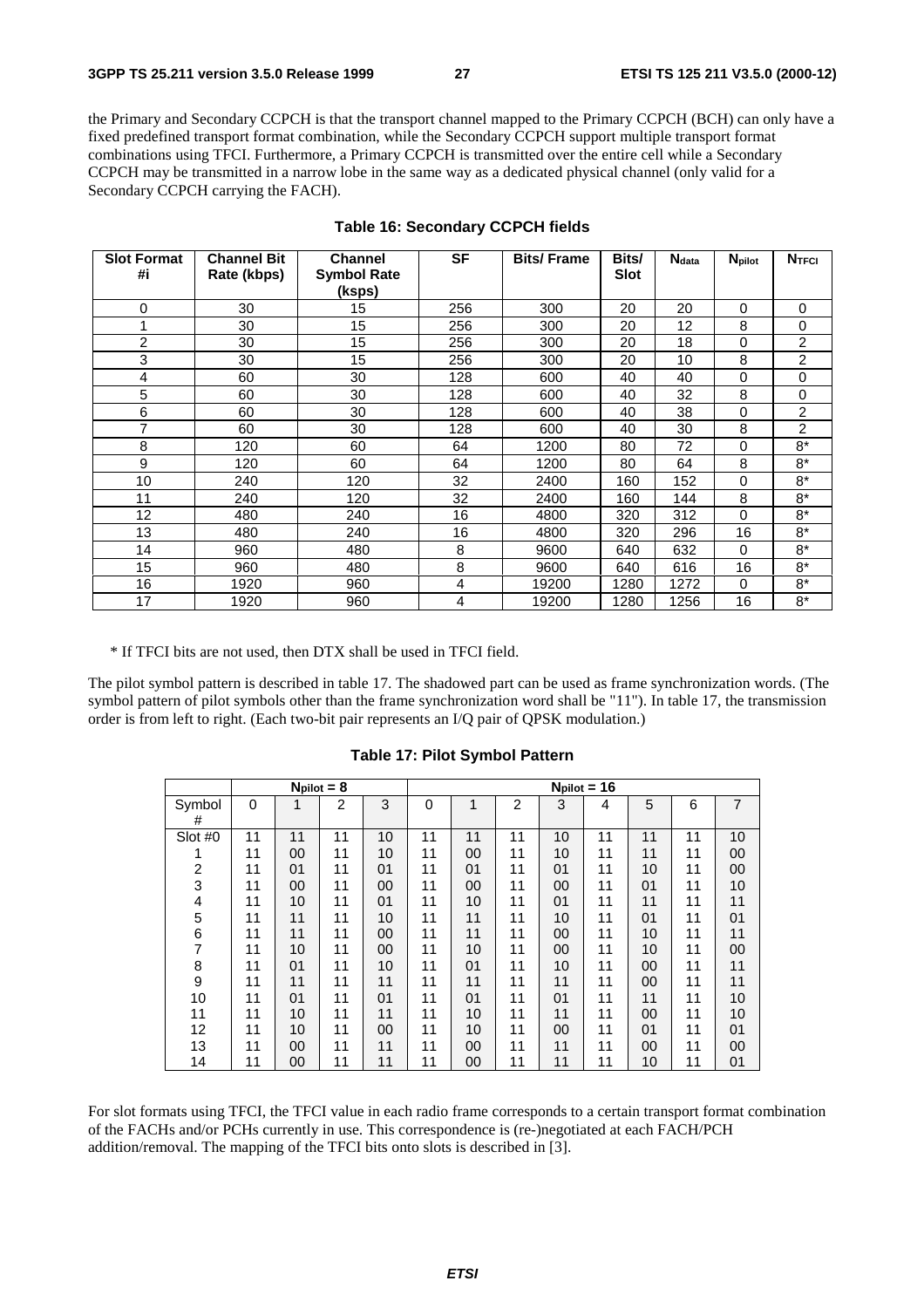#### 5.3.3.3.1 Secondary CCPCH structure with STTD encoding

In case the diversity antenna is present in UTRAN and the S-CCPCH is to be transmitted using open loop transmit diversity, the data symbols of the S-CCPCH are STTD encoded as given in subclause 5.3.1.1.1. The pilot symbol pattern for antenna 2 for the S-CCPCH is given in table 18 below.

|                  |          | $Npi = 8$ |    |    |    |              |    |    | $Npi = 16$ |    |    |                |
|------------------|----------|-----------|----|----|----|--------------|----|----|------------|----|----|----------------|
| Symbol           | $\Omega$ | 1         | 2  | 3  | 0  | $\mathbf{1}$ | 2  | 3  | 4          | 5  | 6  | $\overline{7}$ |
| #                |          |           |    |    |    |              |    |    |            |    |    |                |
| Slot #0          | 11       | 00        | 00 | 10 | 11 | 00           | 00 | 10 | 11         | 00 | 00 | 10             |
|                  | 11       | 00        | 00 | 01 | 11 | 00           | 00 | 01 | 11         | 10 | 00 | 10             |
| 2                | 11       | 11        | 00 | 00 | 11 | 11           | 00 | 00 | 11         | 10 | 00 | 11             |
| 3                | 11       | 10        | 00 | 01 | 11 | 10           | 00 | 01 | 11         | 00 | 00 | 00             |
| 4                | 11       | 11        | 00 | 11 | 11 | 11           | 00 | 11 | 11         | 01 | 00 | 10             |
| 5                | 11       | 00        | 00 | 10 | 11 | 00           | 00 | 10 | 11         | 11 | 00 | 00             |
| $\,6$            | 11       | 10        | 00 | 10 | 11 | 10           | 00 | 10 | 11         | 01 | 00 | 11             |
| 7                | 11       | 10        | 00 | 11 | 11 | 10           | 00 | 11 | 11         | 10 | 00 | 11             |
| 8                | 11       | 00        | 00 | 00 | 11 | 00           | 00 | 00 | 11         | 01 | 00 | 01             |
| $\boldsymbol{9}$ | 11       | 01        | 00 | 10 | 11 | 01           | 00 | 10 | 11         | 01 | 00 | 01             |
| 10               | 11       | 11        | 00 | 00 | 11 | 11           | 00 | 00 | 11         | 00 | 00 | 10             |
| 11               | 11       | 01        | 00 | 11 | 11 | 01           | 00 | 11 | 11         | 00 | 00 | 01             |
| 12               | 11       | 10        | 00 | 11 | 11 | 10           | 00 | 11 | 11         | 11 | 00 | 00             |
| 13               | 11       | 01        | 00 | 01 | 11 | 01           | 00 | 01 | 11         | 10 | 00 | 01             |
| 14               | 11       | 01        | 00 | 01 | 11 | 01           | 00 | 01 | 11         | 11 | 00 | 11             |

**Table 18: Pilot symbol pattern for antenna 2 when STTD encoding is used on the S-CCPCH**

#### 5.3.3.4 Synchronisation Channel (SCH)

The Synchronisation Channel (SCH) is a downlink signal used for cell search. The SCH consists of two sub channels, the Primary and Secondary SCH. The 10 ms radio frames of the Primary and Secondary SCH are divided into 15 slots, each of length 2560 chips. Figure 18 illustrates the structure of the SCH radio frame.





The Primary SCH consists of a modulated code of length 256 chips, the Primary Synchronisation Code (PSC) denoted  $c_p$  in figure 18, transmitted once every slot. The PSC is the same for every cell in the system.

The Secondary SCH consists of repeatedly transmitting a length 15 sequence of modulated codes of length 256 chips, the Secondary Synchronisation Codes (SSC), transmitted in parallel with the Primary SCH. The SSC is denoted  $c_s^{i,\bar{k}}$  in figure 18, where  $i = 0, 1, ..., 63$  is the number of the scrambling code group, and  $k = 0, 1, ..., 14$  is the slot number. Each SSC is chosen from a set of 16 different codes of length 256. This sequence on the Secondary SCH indicates which of the code groups the cell's downlink scrambling code belongs to.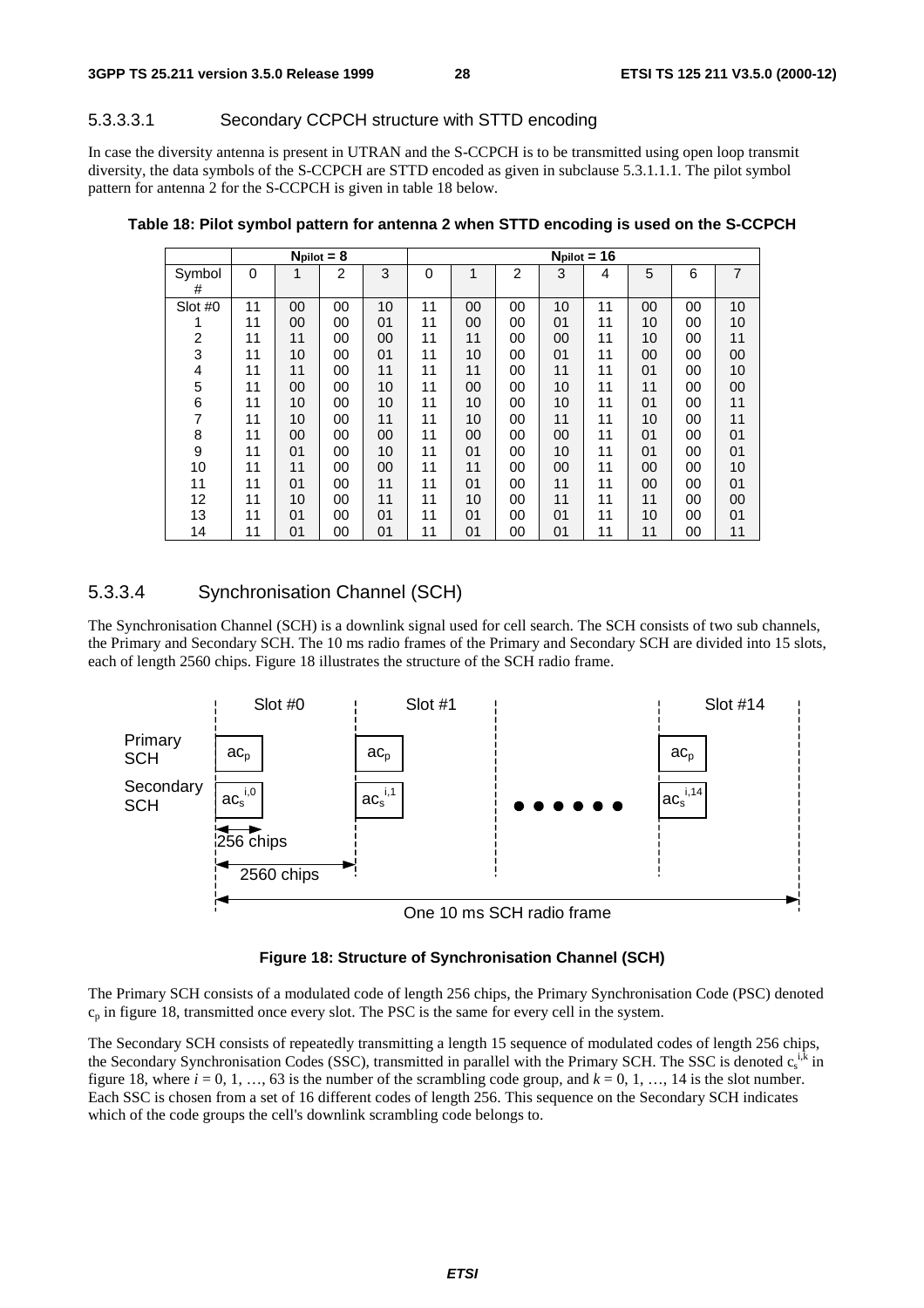The primary and secondary synchronization codes are modulated by the symbol *a* shown in figure 18, which indicates the presence/ absence of STTD encoding on the P-CCPCH and is given by the following table:

| I P-CCPCH STTD encoded     | $A = +1$ |
|----------------------------|----------|
| I P-CCPCH not STTD encoded | $a = -1$ |

#### 5.3.3.4.1 SCH transmitted by TSTD

Figure 19 illustrates the structure of the SCH transmitted by the TSTD scheme. In even numbered slots both PSC and SSC are transmitted on antenna 1, and in odd numbered slots both PSC and SSC are transmitted on antenna 2.



**Figure 19: Structure of SCH transmitted by TSTD scheme**

#### 5.3.3.5 Physical Downlink Shared Channel (PDSCH)

The Physical Downlink Shared Channel (PDSCH) is used to carry the Downlink Shared Channel (DSCH).

A PDSCH corresponds to a channelisation code below or at a PDSCH root channelisation code. A PDSCH is allocated on a radio frame basis to a single UE. Within one radio frame, UTRAN may allocate different PDSCHs under the same PDSCH root channelisation code to different UEs based on code multiplexing. Within the same radio frame, multiple parallel PDSCHs, with the same spreading factor, may be allocated to a single UE. This is a special case of multicode transmission. All the PDSCHs under the same PDSCH root channelisation code are operated with radio frame synchronisation.

PDSCHs allocated to the same UE on different radio frames may have different spreading factors.

The frame and slot structure of the PDSCH are shown on figure 20.



**Figure 20: Frame structure for the PDSCH**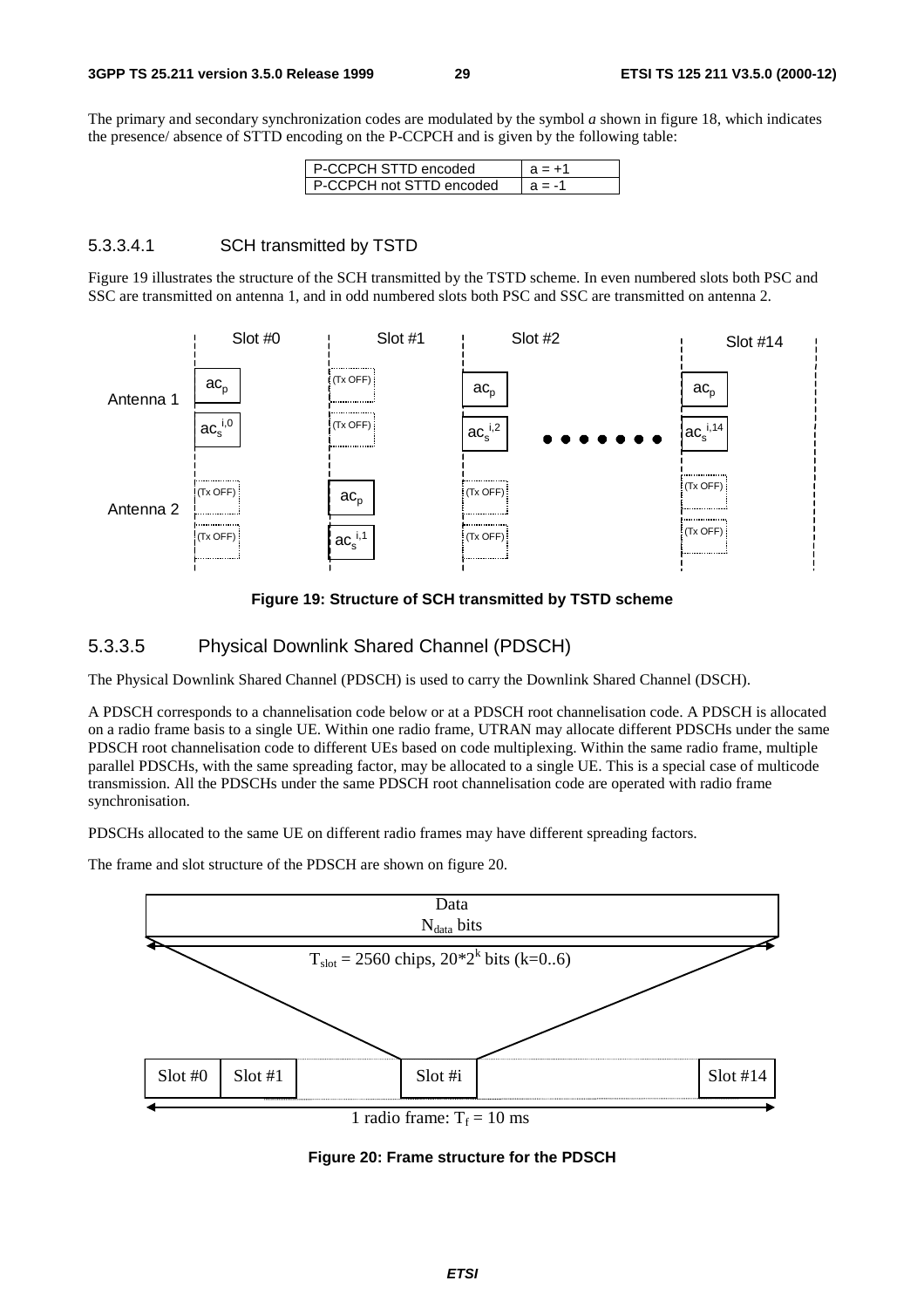For each radio frame, each PDSCH is associated with one downlink DPCH. The PDSCH and associated DPCH do not necessarily have the same spreading factors and are not necessarily frame aligned.

All relevant Layer 1 control information is transmitted on the DPCCH part of the associated DPCH, i.e. the PDSCH does not carry Layer 1 information. To indicate for UE that there is data to decode on the DSCH, two signalling methods are possible, either using the TFCI field of the associated DPCH, or higher layer signalling carried on the associated DPCH.

In case of TFCI based signalling, the TFCI informs the UE of the instantaneous transport format parameters related to the PDSCH as well as the channelisation code of the PDSCH.

In the other case, the information is given by higher layer signalling.

The channel bit rates and symbol rates for PDSCH are given in table 19.

For PDSCH the allowed spreading factors may vary from 256 to 4.

| Slot format #i | <b>Channel Bit</b><br>Rate (kbps) | <b>Channel</b><br><b>Symbol Rate</b><br>(ksps) | SF  | Bits/<br><b>Frame</b> | <b>Bits/Slot</b> | <b>N</b> data |
|----------------|-----------------------------------|------------------------------------------------|-----|-----------------------|------------------|---------------|
|                | 30                                | 15                                             | 256 | 300                   | 20               | 20            |
|                | 60                                | 30                                             | 128 | 600                   | 40               | 40            |
|                | 120                               | 60                                             | 64  | 1200                  | 80               | 80            |
| 3              | 240                               | 120                                            | 32  | 2400                  | 160              | 160           |
| 4              | 480                               | 240                                            | 16  | 4800                  | 320              | 320           |
| 5              | 960                               | 480                                            | 8   | 9600                  | 640              | 640           |
| 6              | 1920                              | 960                                            |     | 19200                 | 1280             | 1280          |

**Table 19: PDSCH fields**

When open loop transmit diversity is employed for the PDSCH, STTD encoding is used on the data bits as described in subclause 5.3.1.1.1.

#### 5.3.3.6 Acquisition Indicator Channel (AICH)

The Acquisition Indicator channel (AICH) is a fixed rate (SF=256) physical channel used to carry Acquisition Indicators (AI). Acquisition Indicator AI<sub>s</sub> corresponds to signature s on the PRACH.

Figure 21 illustrates the structure of the AICH. The AICH consists of a repeated sequence of 15 consecutive *access slots* (AS), each of length 5120 chips. Each access slot consists of two parts, an *Acquisition-Indicator* (AI) part consisting of 32 real-valued symbols  $a_0, \ldots, a_{31}$  and a part of duration 1024 chips with no transmission that is not formally part of the AICH. The part of the slot with no transmission is reserved for possible use by CSICH or possible future use by other physical channels.

The spreading factor (SF) used for channelisation of the AICH is 256.

The phase reference for the AICH is the Primary CPICH.



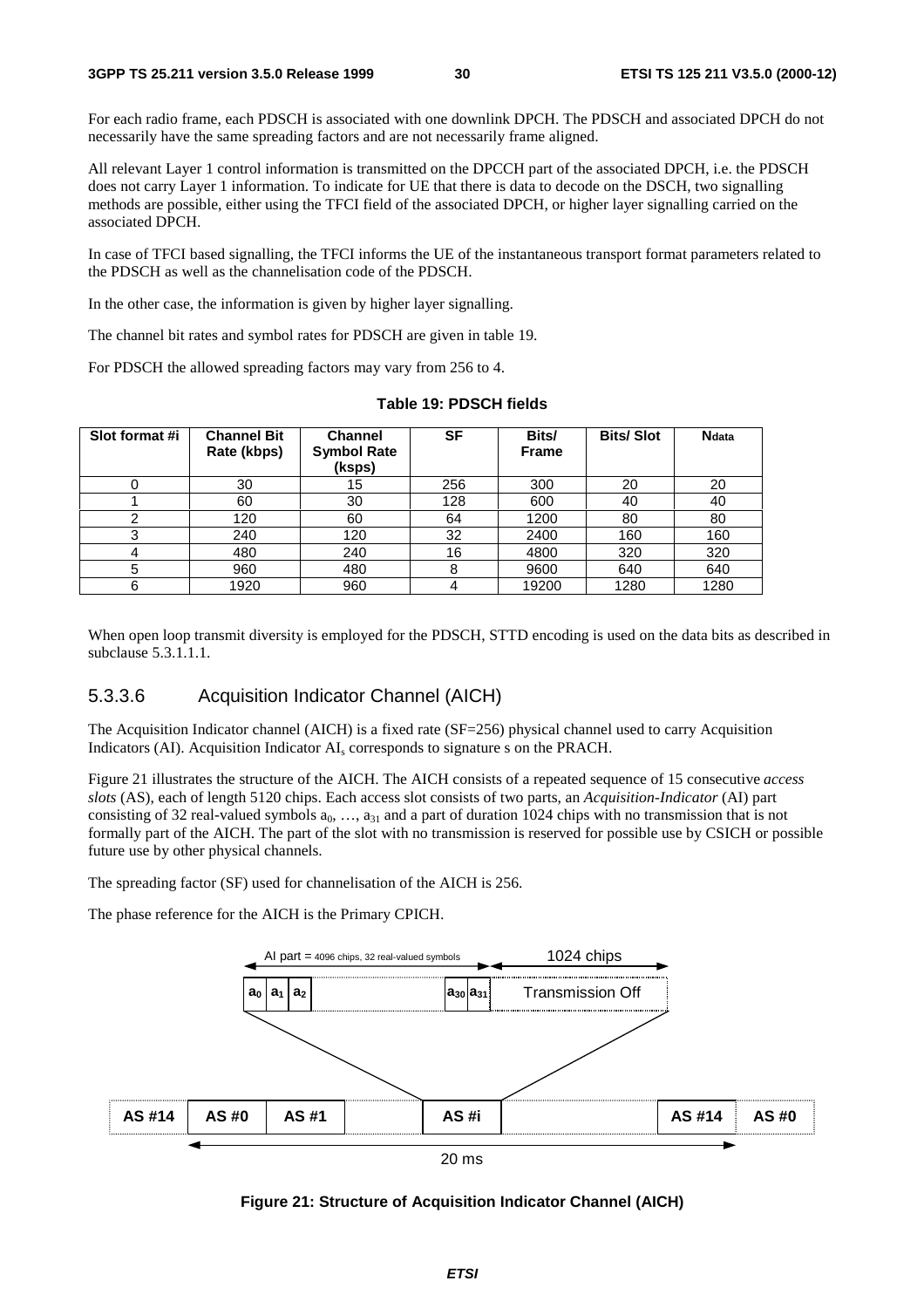The real-valued symbols  $a_0, a_1, \ldots, a_{31}$  in figure 21 are given by

$$
a_j = \sum_{s=0}^{15} A I_s b_{s,j}
$$

where AI<sub>s</sub>, taking the values +1, -1, and 0, is the acquisition indicator corresponding to signature s and the sequence b<sub>s,0</sub>,  $..., b_{s,31}$  is given by table 20. If the signature s is not a member of the set of available signatures for all the Access Service Class (ASC) for the corresponding PRACH (cf [5]), then  $AI_s$  shall be set to 0.

The use of acquisition indicators is described in [5]. If an Acquisition Indicator is set to  $+1$ , it represents a positive acknowledgement. If an Acquisition Indicator is set to -1, it represents a negative acknowledgement.

The real-valued symbols,  $a_i$ , are spread and modulated in the same fashion as bits when represented in  $\{ +1, -1 \}$  form.

In case STTD-based open-loop transmit diversity is applied to AICH, STTD encoding according to subclause 5.3.1.1.1 is applied to each sequence  $b_{s,0}, b_{s,1}, ..., b_{s,31}$  separately before the sequences are combined into AICH symbols  $a_0, ...,$  $a_{31}$ .

| s  |   |   |      |      |      |      |      |      |      |    |      |      |      |      |      | $b_{s,0}, b_{s,1} \ldots, b_{s,31}$ |         |    |      |      |      |    |      |      |      |    |      |                               |    |      |      |      |
|----|---|---|------|------|------|------|------|------|------|----|------|------|------|------|------|-------------------------------------|---------|----|------|------|------|----|------|------|------|----|------|-------------------------------|----|------|------|------|
| 0  |   |   |      |      |      |      |      |      |      |    |      |      |      |      |      |                                     |         |    |      |      |      |    |      |      |      |    |      |                               |    |      |      |      |
| 1  |   |   | $-1$ |      |      |      | -1   | -1   |      |    | $-1$ |      |      |      | -1   | $-4$                                |         |    | -1   |      |      |    | -1   | $-1$ |      |    | $-1$ |                               |    |      | $-1$ | -1   |
| 2  |   |   |      |      | -1   | -1   | -1   | $-7$ |      |    |      |      | -1   | -1   | -1   | $-1$                                |         |    |      |      | -1   | -1 | - 1  | -1   |      |    |      |                               | -1 | -1   | -1   | -1   |
| 3  |   |   | -1   | -1   | $-1$ | ÷    |      |      |      |    | -1   |      | $-1$ |      |      |                                     |         |    | $-1$ | -1   | $-1$ |    |      |      |      |    | -1   |                               | -1 | -1   |      |      |
| 4  | 1 |   |      |      |      |      |      |      | $-1$ | -1 | $-1$ | $-1$ | -1   | -1   | $-1$ | -1                                  |         |    |      |      |      |    |      |      | -1   | -1 | $-1$ | -1                            | -1 | $-1$ | -1   | -1   |
| 5  | 1 | и | -1   |      |      |      | $-1$ | $-1$ | -1   | -1 |      |      | -1   |      |      |                                     |         |    | $-1$ |      |      |    | $-1$ | $-1$ | -1   | -1 |      |                               | -1 | -1   |      |      |
| 6  |   |   |      |      | -1   | $-1$ | -1   | -1   | -1   | -1 | $-1$ |      |      |      |      |                                     |         |    |      |      | -1   |    | -1   | $-1$ | $-1$ | -1 | -1   |                               |    |      |      |      |
| 7  |   |   | $-1$ | $-1$ | -1   | $-$  |      |      | -1   | -1 |      |      |      |      | -1   | $-1$                                |         |    | -1   | $-1$ | -1   | -1 |      |      | -1   | -1 |      |                               |    |      | $-1$ | $-1$ |
| 8  |   |   |      |      |      |      |      |      |      |    |      |      |      |      |      |                                     | $-1$    | -1 | -1   | $-1$ | -1   | -1 | -1   | $-1$ | $-1$ | -1 | -1   | -1                            | -1 | $-1$ | $-1$ | $-1$ |
| 9  |   |   | -1   |      |      |      | -1   |      |      |    | $-1$ |      |      |      | -1   | $-1$                                | -1      | -1 |      |      | -1   |    |      |      | -1   | -2 |      |                               | -1 | -1   |      |      |
| 10 |   |   |      |      | -1   | $-1$ | $-1$ | $-1$ |      |    |      |      | $-1$ | -1   | $-1$ | $-1$                                | -1      | -1 | $-1$ |      |      |    |      |      | -1   | -1 | -1   | и<br>$\overline{\phantom{a}}$ |    |      |      |      |
| 11 | 1 |   | $-1$ | $-1$ | $-1$ |      |      |      |      |    | $-1$ | - 1  | -1   | $-1$ |      |                                     | -1      | -1 |      |      |      |    |      | $-4$ |      | ÷  |      |                               |    |      | $-1$ | -1   |
| 12 |   |   |      |      |      |      |      |      | -1   | -1 | $-4$ | $-1$ | -1   | -1   | -1   | $-1$                                | -1      | -1 | -1   | $-1$ | -1   | -1 | -1   | $-1$ |      |    |      |                               |    |      |      |      |
| 13 |   | 4 | $-1$ |      |      |      | -1   | -1   | -1   | -1 |      |      | -1   | -1   |      |                                     | -1      | -1 |      |      | -1   | -1 |      |      |      |    | -1   |                               |    |      | $-1$ | -1   |
| 14 |   |   |      |      | -1   | -1   | $-1$ | $-1$ | -1   | -1 | -1   | - 1  |      |      |      |                                     | -1      | -1 | -1   | -1   |      |    |      |      |      |    |      |                               | -1 | $-1$ | $-1$ | $-1$ |
| 15 |   |   | $-1$ | $-1$ | -1   | $-1$ |      |      | ٠    |    |      |      |      |      | $-1$ | -1                                  | .1<br>٠ |    |      |      |      |    |      | -1   |      |    | -1   | $-1$                          | -1 | -1   |      |      |

#### **Table 20: AICH signature patterns**

#### 5.3.3.7 CPCH Access Preamble Acquisition Indicator Channel (AP-AICH)

The Access Preamble Acquisition Indicator channel (AP-AICH) is a fixed rate (SF=256) physical channel used to carry AP acquisition indicators (API) of CPCH. AP acquisition indicator APIs corresponds to AP signature *s* transmitted by UE.

AP-AICH and AICH may use the same or different channelisation codes. The phase reference for the AP-AICH is the Primary CPICH. Figure 22 illustrates the structure of AP-AICH. The AP-AICH has a part of duration 4096 chips where the AP acquisition indicator (API) is transmitted, followed by a part of duration 1024chips with no transmission that is not formally part of the AP-AICH. The part of the slot with no transmission is reserved for possible use by CSICH or possible future use by other physical channels.

The spreading factor (SF) used for channelisation of the AP-AICH is 256.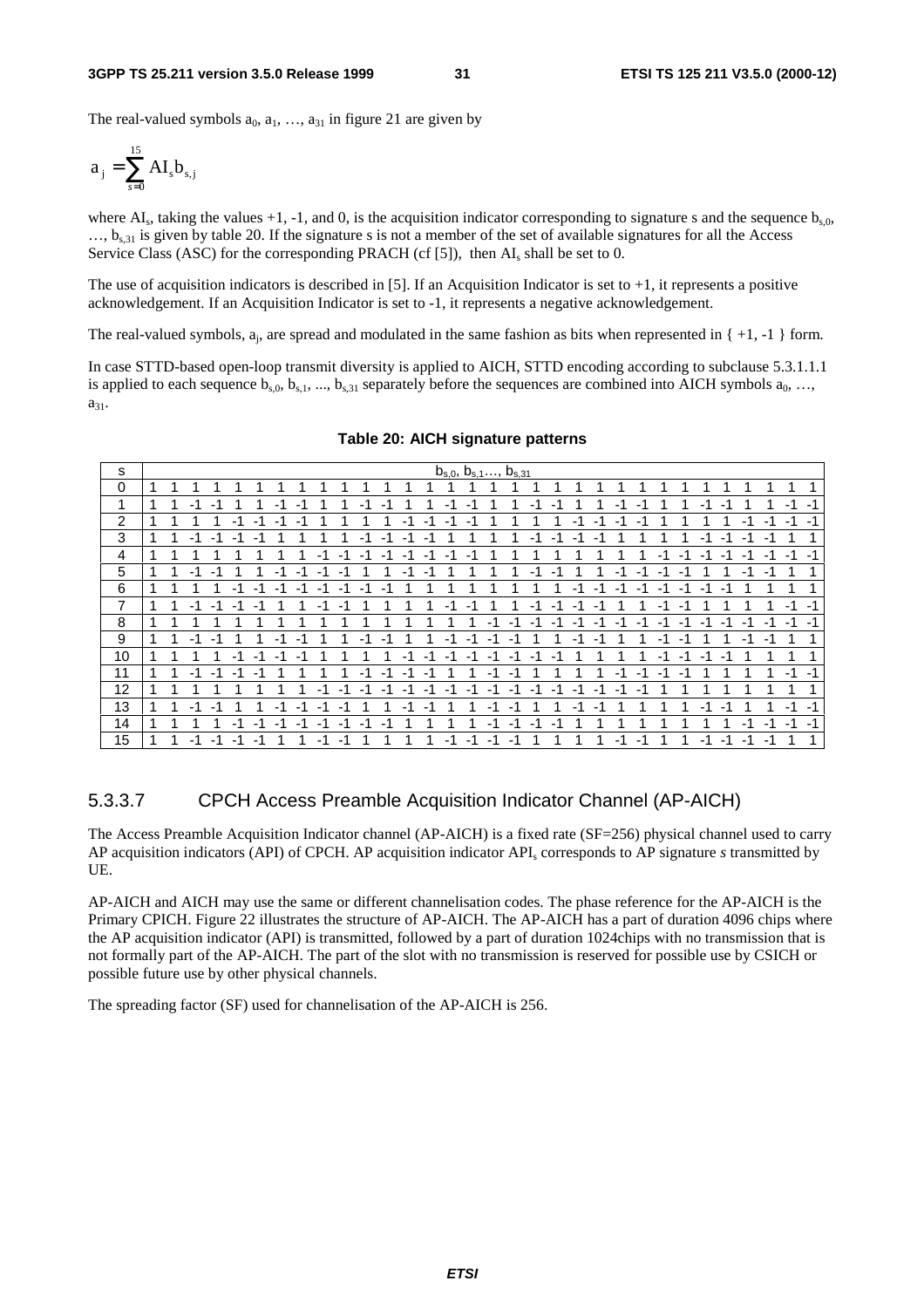

#### **Figure 22: Structure of AP Acquisition Indicator Channel (AP-AICH)**

The real-valued symbols  $a_0$ ,  $a_1$ , ...,  $a_{31}$  in figure 22 are given by

$$
a_{j} = \sum_{s=0}^{15} API_{s} \times b_{s,j}
$$

where API<sub>s</sub>, taking the values  $+1$ ,  $-1$ , and 0, is the AP acquisition indicator corresponding to Access Preamble signature s transmitted by UE and the sequence  $b_{s,0}, \ldots, b_{s,31}$  is given in Table 20. If the signature s is not a member of the set of UL Access Preamble signatures for the corresponding PCPCH (cf [5] then API, shall be set to 0.

The use of acquisition indicators is described in [5]. If an AP acquisition indicator is set to  $+1$ , it represents a positive acknowledgement. If an AP acquisition indicator is set to -1, it represents a negative acknowledgement.

The real-valued symbols,  $a_i$ , are spread and modulated in the same fashion as bits when represented in  $\{ +1, -1 \}$  form.

In case STTD-based open-loop transmit diversity is applied to AP-AICH, STTD encoding according to subclause 5.3.1.1.1 is applied to each sequence  $b_{s,0}$ ,  $b_{s,1}$ , ...,  $b_{s,31}$  separately before the sequences are combined into AP-AICH symbols  $a_0, \ldots, a_{31}$ .

#### 5.3.3.8 CPCH Collision Detection/Channel Assignment Indicator Channel (CD/CA-ICH)

The Collision Detection Channel Assignment Indicator channel (CD/CA-ICH) is a fixed rate (SF=256) physical channel used to carry CD Indicator (CDI) only if the CA is not active, or CD Indicator/CA Indicator (CDI/CAI) at the same time if the CA is active. The structure of CD/CA-ICH is shown in figure 23. CD/CA-ICH and AP-AICH may use the same or different channelisation codes.

The CD/CA-ICH has a part of duration of 4096chips where the CDI/CAI is transmitted, followed by a part of duration 1024chips with no transmission that is not formally part of the CD/CA-ICH. The part of the slot with no transmission is reserved for possible use by CSICH or possible future use by other physical channels.

The spreading factor (SF) used for channelisation of the CD/CA-ICH is 256.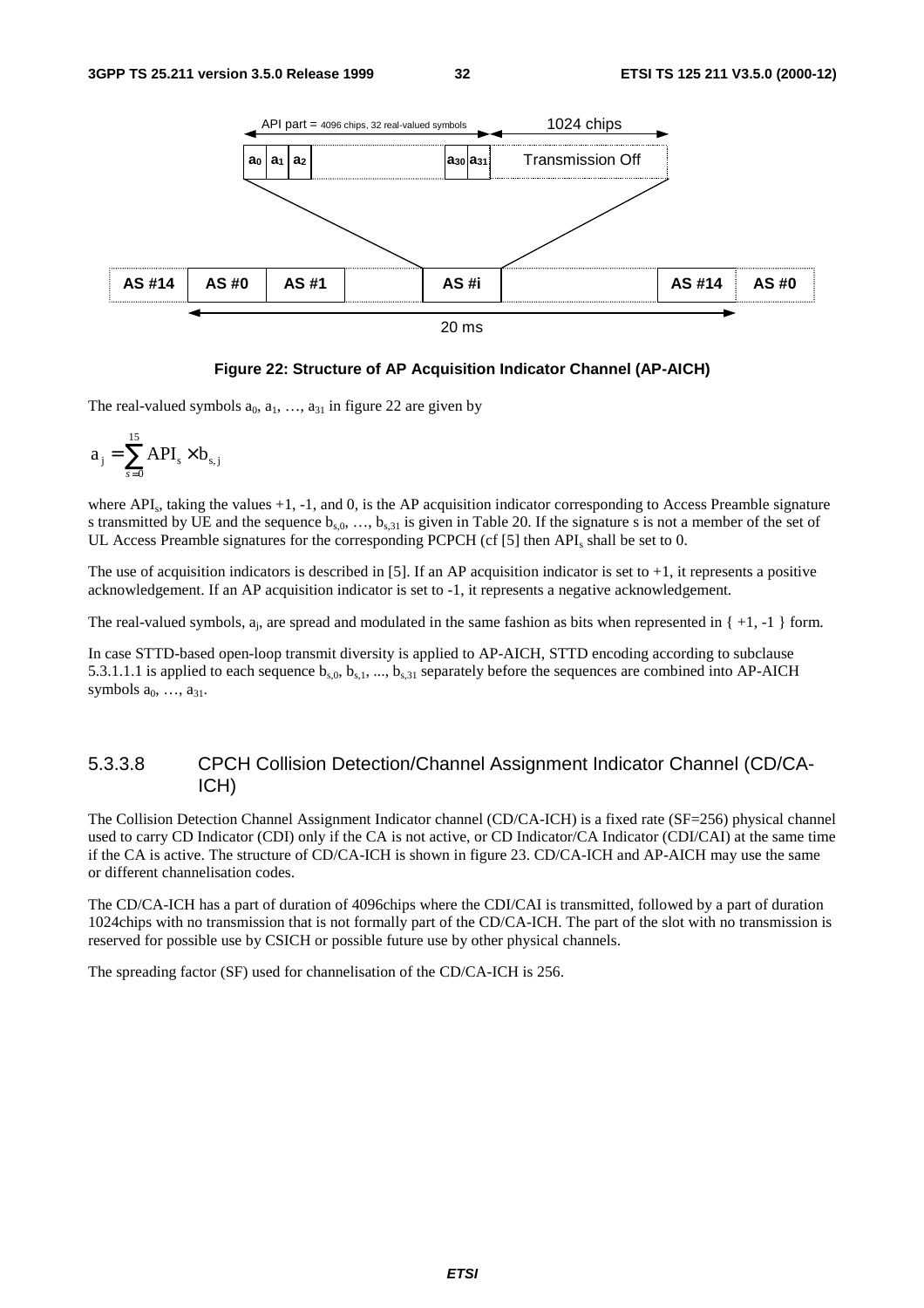

#### **Figure 23: Structure of CD/CA Indicator Channel (CD/CA-ICH)**

In case STTD-based open-loop transmit diversity is applied to CD/CA-ICH, STTD encoding according to subclause 5.3.1.1.1 is applied to each sequence  $b_{s,0}$ ,  $b_{s,1}$ , ...,  $b_{s,31}$  separately before the sequences are combined into CD/CA-ICH symbols  $a_0, \ldots, a_{31}$ .

In case CA is not active, the real-valued symbols  $a_0, a_1, \ldots, a_{31}$  in figure 23 are given by

$$
a_{j} = \sum_{s=0}^{15} CDI_{s} \times b_{s,j}
$$

where CDI<sub>s</sub>, taking the values +1, and 0, is the CD indicator corresponding to CD preamble signature *s* transmitted by UE and the sequence  $b_{s,0}$ , ...,  $b_{s,31}$  is given in table 20. If the signature *s* is not a member of the set of CD Preamble signatures for the corresponding PCPCH (cf  $[5]$ ), then CDI<sub>s</sub> shall be set to 0.

The real-valued symbols,  $a_i$ , are spread and modulated in the same fashion as bits when represented in  $\{ +1, -1 \}$  form.

In case CA is active, the real-valued symbols  $a_0, a_1, \ldots, a_{31}$  in figure 23 are given by

$$
a_{j} = \sum_{i=0}^{15} CDI_{i} \times b_{s_{i},j} + \sum_{k=0}^{15} CAI_{k} \times b_{s_{k},j}
$$

where the subscript  $s_i$ ,  $s_k$  depend on the indexes *i*, *k* according to table 21, respectively, and indicate the signature number *s* in table 20. The sequence  $b_{s,0}$ , ...,  $b_{s,31}$  is given in table 20. CDI<sub>i</sub>, taking the values +1/0 or -1/0, is the CD indicator corresponding to the CD preamble *i* transmitted by the UE, and CAI<sub>k</sub>, taking the values  $+1/0$  or  $-1/0$ , is the CA indicator corresponding to the assigned channel index  $k$  as given in table 21. If the signature  $s_i$  is not a member of the set of CD Preamble signatures for the corresponding PCPCH (cf [5]), then CDI<sub>s</sub> shall be set to 0. Similarly, if the signature  $s_k$  is not a member of the set of CD Preamble signatures for the corresponding PCPCH (cf [5]), then CDI<sub>s</sub> shall be set to 0.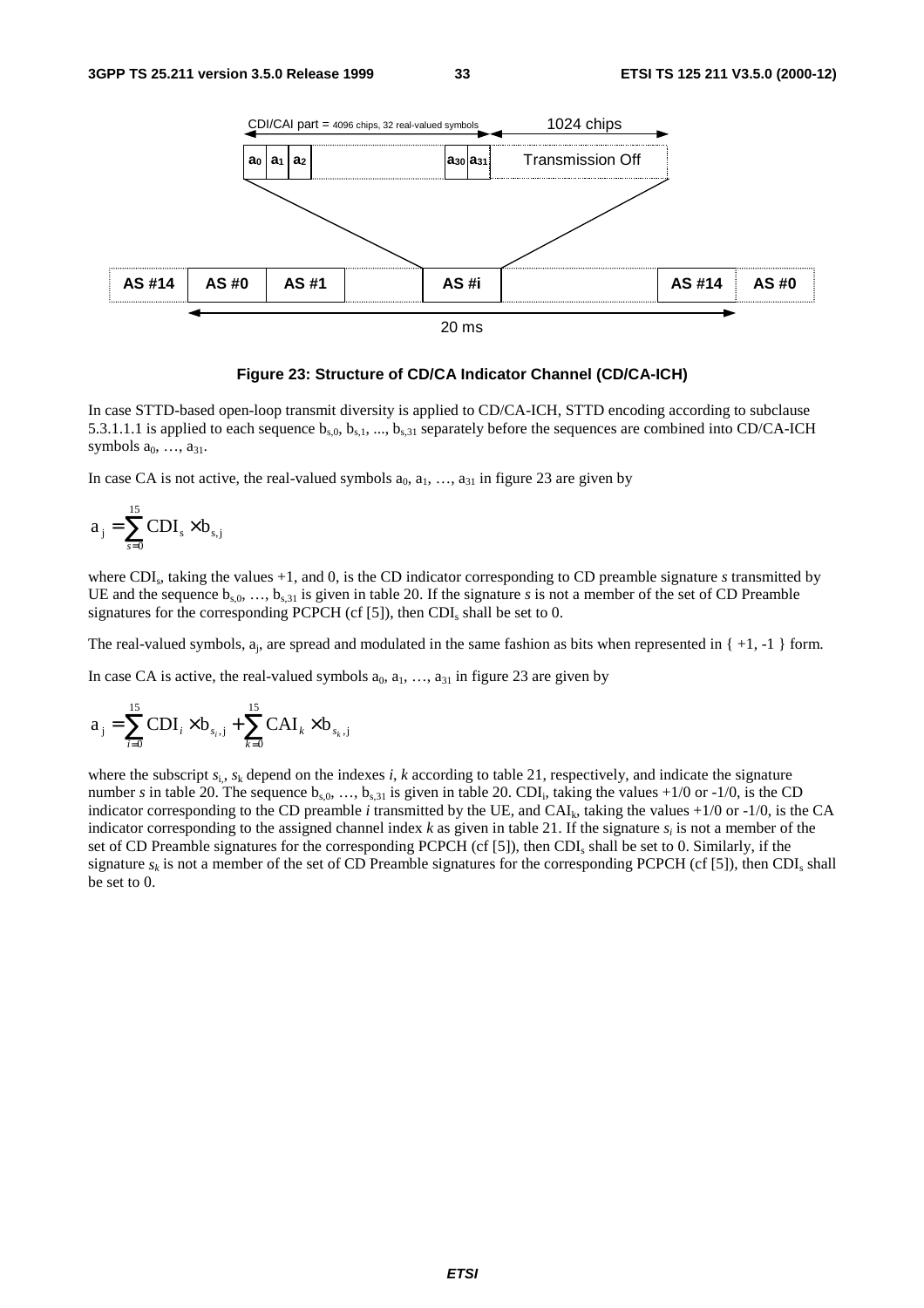| <b>UE</b> transmitted<br><b>CD Preamble</b> | CDI <sub>i</sub> | signature<br>Si | <b>Channel</b><br><b>Assignment</b><br><b>Index</b><br>k | CAI <sub>k</sub> | signature<br>$s_{k}$ |  |  |
|---------------------------------------------|------------------|-----------------|----------------------------------------------------------|------------------|----------------------|--|--|
| 0                                           | $+1/0$           | 1               | 0                                                        | $+1/0$           | $\mathbf 0$          |  |  |
| 1                                           | $-1/0$           |                 |                                                          | $-1/0$           |                      |  |  |
| $\overline{2}$                              | $+1/0$           | 3               | $\overline{2}$                                           | $+1/0$           | 8                    |  |  |
| 3                                           | $-1/0$           |                 | 3                                                        | $-1/0$           |                      |  |  |
| 4                                           | $+1/0$           | 5               | 4                                                        | $+1/0$           | 4                    |  |  |
| 5                                           | $-1/0$           |                 | 5                                                        | $-1/0$           |                      |  |  |
| 6                                           | $+1/0$           | $\overline{7}$  | 6                                                        | $+1/0$           |                      |  |  |
| $\overline{7}$                              | $-1/0$           |                 | $\overline{7}$                                           | $-1/0$           | 12                   |  |  |
| 8                                           | $+1/0$           | 9               | 8                                                        | $+1/0$           |                      |  |  |
| 9                                           | $-1/0$           |                 | 9                                                        | $-1/0$           | $\overline{2}$       |  |  |
| 10                                          | $+1/0$           | 11              | 10                                                       | $+1/0$           |                      |  |  |
| 11                                          | $-1/0$           |                 | 11                                                       | $-1/0$           | 10                   |  |  |
| 12                                          | $+1/0$           | 13              | $12 \overline{ }$                                        | $+1/0$           |                      |  |  |
| 13                                          | $-1/0$           |                 | 13                                                       | $-1/0$           | 6                    |  |  |
| 14                                          | $+1/0$           | 15              | 14                                                       | $+1/0$           |                      |  |  |
| 15                                          | $-1/0$           |                 | 15                                                       | $-1/0$           | 14                   |  |  |

|  |  | Table 21. Generation of $CDIi/CAIk$ |
|--|--|-------------------------------------|
|--|--|-------------------------------------|

#### 5.3.3.9 Paging Indicator Channel (PICH)

The Paging Indicator Channel (PICH) is a fixed rate (SF=256) physical channel used to carry the paging indicators. The PICH is always associated with an S-CCPCH to which a PCH transport channel is mapped.

Figure 24 illustrates the frame structure of the PICH. One PICH radio frame of length 10 ms consists of 300 bits ( $b_0$ ,  $b_1$ ,  $\ldots$ , b<sub>299</sub>). Of these, 288 bits (b<sub>0</sub>, b<sub>1</sub>,  $\ldots$ , b<sub>287</sub>) are used to carry paging indicators. The remaining 12 bits are not formally part of the PICH and shall not be transmitted. The part of the frame with no transmission is reserved for possible future use.



One radio frame (10 ms)

#### **Figure 24: Structure of Paging Indicator Channel (PICH)**

In each PICH frame, Np paging indicators  $\{P_0, \ldots, P_{Np-1}\}$  are transmitted, where Np=18, 36, 72, or 144.

The PI calculated by higher layers for use for a certain UE, is associated to the paging indicator P*q*, where *q* is computed as a function of the PI computed by higher layers, the SFN of the P-CCPCH radio frame during which the start of the PICH radio frame occurs, and the number of paging indicators per frame (Np):

$$
q = \left( PI + \left[ \left( \frac{\left( 18 \times (SFN + \lfloor SFN / 8 \rfloor + \lfloor SFN / 64 \rfloor + \lfloor SFN / 512 \rfloor) \right) \mod 144 \right) \times \frac{Np}{144} \right] \mod Np
$$

Further, the PI calculated by higher layers is associated with the value of the paging indicator P*q*. If a paging indicator in a certain frame is set to "1" it is an indication that UEs associated with this paging indicator and PI should read the corresponding frame of the associated S-CCPCH.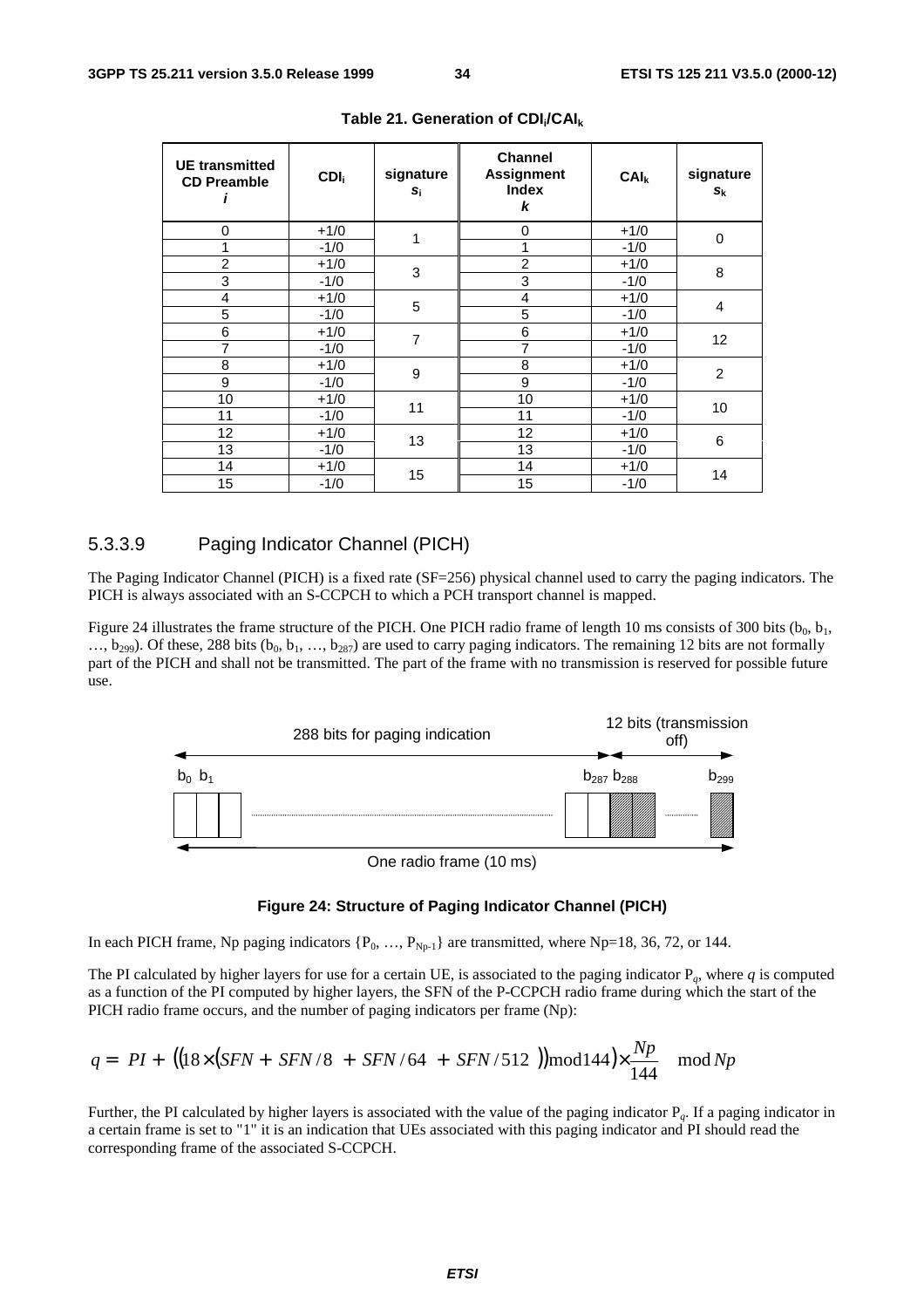The PI bitmap in the PCH data frames over Iub contains indication values for all higher layer PI values possible. Each bit in the bitmap indicates if the paging indicator associated with that particular PI shall be set to 0 or 1. Hence, the calculation in the formula above is to be performed in Node B to make the association between PI and P*q*.

The mapping from  $\{P_0, ..., P_{Np-1}\}\$ to the PICH bits  $\{b_0, ..., b_{287}\}\$ are according to table 22.

#### **Table 22: Mapping of paging indicators Pq to PICH bits**

| Number of paging indicators per frame<br>(Np) | $P_{0} = 1$                             | $P_0 = 0$                                   |
|-----------------------------------------------|-----------------------------------------|---------------------------------------------|
| $Np=18$                                       | ${b_{16q},,b_{16q+15}}={-1,-1,,-1}$     | ${b_{16q},,b_{16q+15}} = {+1,+1,,+1}$       |
| $Np=36$                                       | ${b_{8q}, , b_{8q+7}} = {-1, -1, , -1}$ | ${b_{8q}, , b_{8q+7}} = {\text{+1,+1,,+1}}$ |
| $Np=72$                                       | ${b_{4q}, , b_{4q+3}} = {-1, -1, , -1}$ | ${b_{4q},,b_{4q+3}} = {\text{+1, +1,,+1}}$  |
| $Np=144$                                      | ${b_{2q}, b_{2q+1}} = {-1, -1}$         | ${b_{2q}, b_{2q+1}} = {\text{+1,+1}}$       |

When transmit diversity is employed for the PICH, STTD encoding is used on the PICH bits as described in subclause 5.3.1.1.1.

#### 5.3.3.10 CPCH Status Indicator Channel (CSICH)

The CPCH Status Indicator Channel (CSICH) is a fixed rate (SF=256) physical channel used to carry CPCH status information.

A CSICH is always associated with a physical channel used for transmission of CPCH AP-AICH and uses the same channelization and scrambling codes. Figure 25 illustrates the frame structure of the CSICH. The CSICH frame consists of 15 consecutive access slots (AS) each of length 40 bits. Each access slot consists of two parts, a part of duration 4096 chips with no transmission that is not formally part of the CSICH, and a Status Indicator (SI) part consisting of 8 bits  $b_{8i},...b_{8i+7}$ , where i is the access slot number. The part of the slot with no transmission is reserved for use by AICH, AP-AICH or CD/CA-ICH. The modulation used by the CSICH is the same as for the PICH. The phase reference for the CSICH is the Primary CPICH.



#### **Figure 25: Structure of CPCH Status Indicator Channel (CSICH)**

N Status Indicators  $\{SI_0, ..., SI_{N-1}\}\$  shall be transmitted in each CSICH frame. The mapping from  $\{SI_0, ..., SI_{N-1}\}\$ to the CSICH bits  $\{b_0, \ldots, b_{119}\}$  is according to table 23. The Status Indicators shall be transmitted in all the access slots of the CSICH frame, even if some signatures and/or access slots are shared between CPCH and RACH.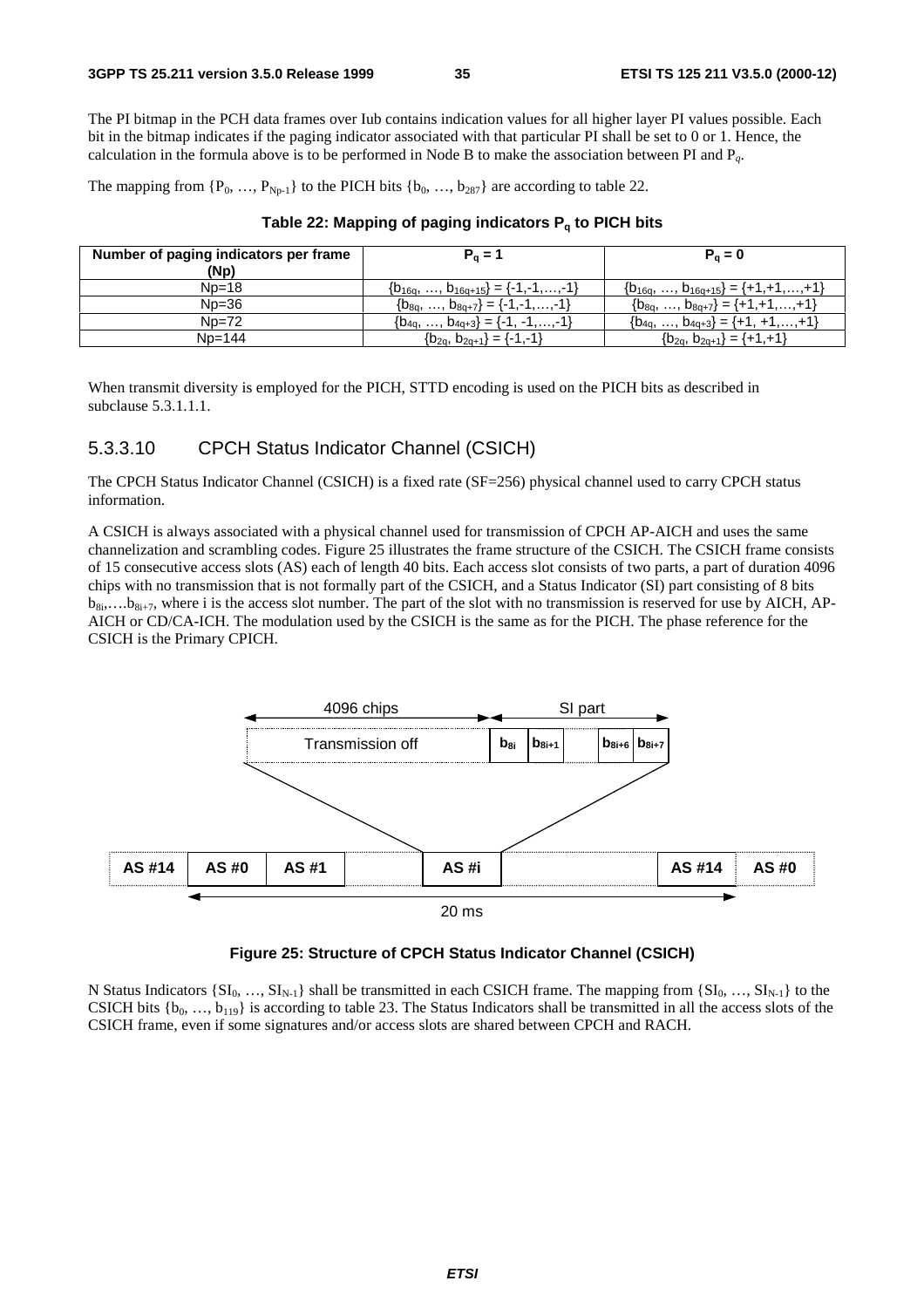| Number of SI per frame (N) | $Sh = 1$                                  | $Sh_n = 0$                                                          |
|----------------------------|-------------------------------------------|---------------------------------------------------------------------|
| $N=1$                      | ${b_0, , b_{119}} = {-1, -1, , -1}$       | ${b_0, , b_{119}} = {\text{+1,+1,,+1}}$                             |
| $N = 3$                    | ${b_{40n},,b_{40n+39}} = {-1,-1,,-1}$     | ${b_{40n}, \ldots, b_{40n+39}} = {\text{+1,+1}, \ldots, \text{+1}}$ |
| $N=5$                      | ${b_{24n},,b_{24n+23}}={-1,-1,,-1}$       | ${b_{24n},,b_{24n+23}} = {+1,+1,,+1}$                               |
| $N=15$                     | ${b_{8n}, , b_{8n+7}} = {-1, -1, , -1}$   | ${b_{8n},,b_{8n+7}}={+1,+1,,+1}$                                    |
| $N = 30$                   | ${b_{4n}, , b_{4n+3}} = {-1, -1, -1, -1}$ | ${b_{4n},,b_{4n+3}} = {\text{+1, +1, +1, +1}}$                      |
| $N = 60$                   | ${b_{2n}, b_{2n+1}} = {-1, -1}$           | ${b_{2n}, b_{2n+1}} = {\text{+1,+1}}$                               |

**Table 23: Mapping of Status Indicators (SI) to CSICH bits**

When transmit diversity is employed for the CSICH, STTD encoding is used on the CSICH bits as described in subclause 5.3.1.1.1.

The CPCH Status Indicator mode (CSICH mode) defines the structure of the information carried on the CSICH. At the UTRAN the value of the CPCH Status Indicator mode is set by higher layers. There are two CSICH modes depending on whether Channel Assignment is active or not. The CSICH mode defines the number of status indicators per frame and the content of each status indicator. Layer 1 transmits the CSICH information according to the CSICH mode and the structures defined in the following paragraphs.

#### 5.3.3.10.1 CSICH Information Structure when Channel Assignment is not active

In this mode, CPCH Status Indication conveys the PCPCH Channel Availability value which is a 1 to 16 bit value which indicates the availability of each of the 1 to 16 defined PCPCHs in the CPCH set. PCPCHs are numbered from PCPCH0 through PCPCH15. There is one bit of the PCPCH Resource Availability (PRA) value for each defined PCPCH channel. If there are 2 PCPCHs defined in the CPCH set, then there are 2 bits in the PRA value. And likewise for other numbers of defined PCPCH channels up to 16 maximum CPCH channels per set when Channel Assignment is not active.

The number of SIs (Status Indicators) per frame is a function of the number of defined PCPCH channels.

| Number of defined PCPCHs(=K) | Number of SIs per frame(=N) |
|------------------------------|-----------------------------|
|                              |                             |
|                              |                             |
| 6,7,8,9,10,11,12,13,14,15    |                             |
|                              |                             |

The value of the SI shall indicate the PRA value for one of the defined PCPCHs, where  $PRA(n)=1$  indicates that the PCPCH is available, and  $PRA(n)=0$  indicates that the PCPCHn is not available. SI(0) shall indicate  $PRA(0)$  for PCPCH0, SI(1) shall indicate PRA(1) for PCPCH1, etc., for each defined PCPCH. When the number of SIs per frame exceeds the number of defined PCPCHs (K), the SIs which exceed K shall be set to repeat the PRA values for the defined PCPCHs. In general ,

 $SI(n) = PRA(n \mod(K)),$ 

where PRA(i) is availability of PCPCHi,

and n ranges from 0 to N-1.

#### 5.3.3.10.2 PCPCH Availability when Channel Assignment is active

In this mode, CPCH Status Indication conveys two pieces of information. One is the Minimum Available Spreading Factor (MASF) value and the other is the PCPCH Resource Availability (PRA) value.

 $MASE$  is a 3 bit number with bits  $MASE(0)$  through  $MASE(2)$  where  $MASE(0)$  is the MSB of the MASF value and MASF(2) is the LSB of the MASF value.

The following table defines MASF(0), MASF(1) and MASF(2) values to convey the MASF. All spreading factors greater than MASF are available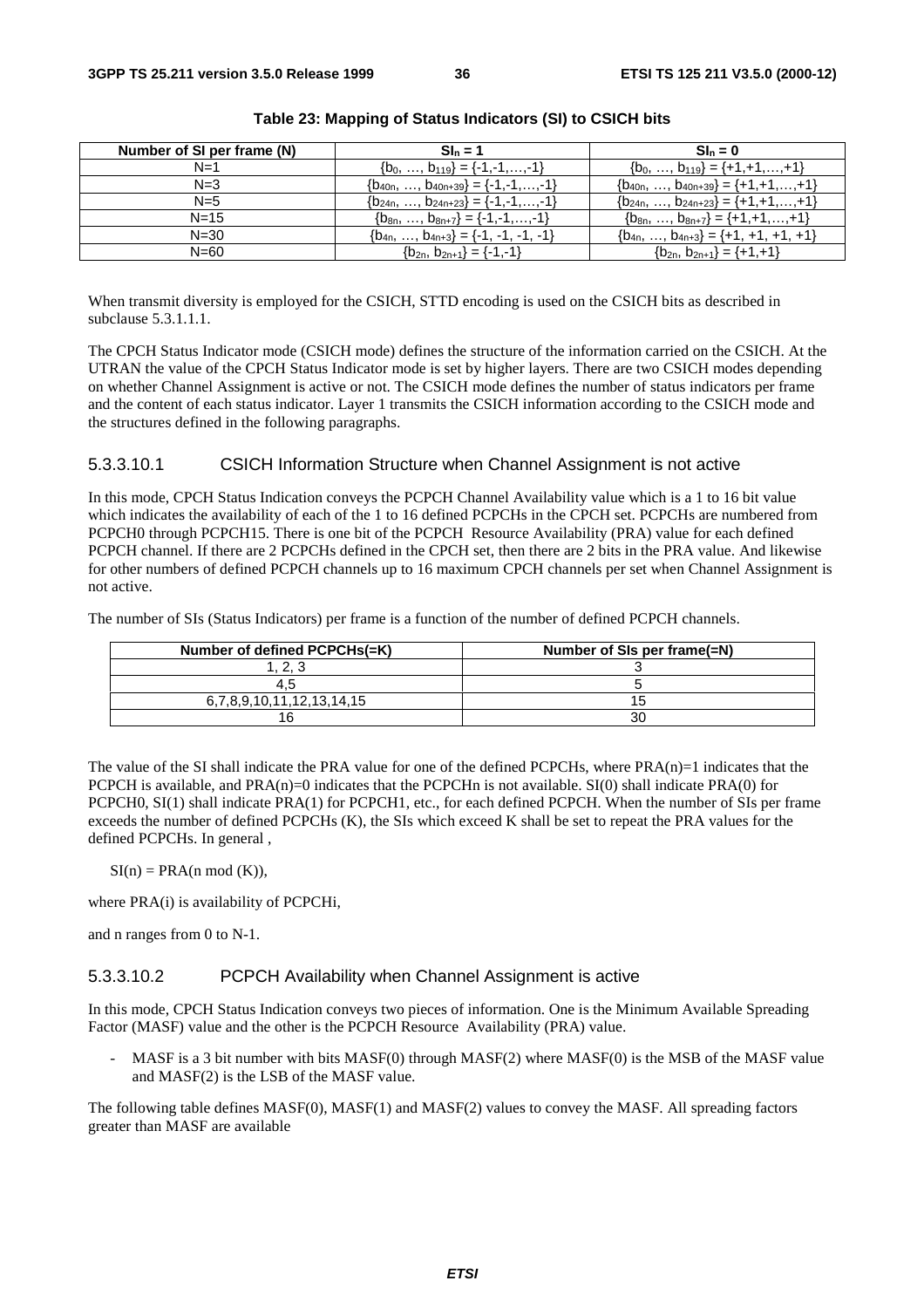| <b>Minimum Available Spreading</b><br>Factor (MASF) | MASF(0) | MASF(1) | MASF(2) |
|-----------------------------------------------------|---------|---------|---------|
| N/A                                                 |         |         |         |
| (No available CPCH resources)                       |         |         |         |
| 256                                                 |         |         |         |
| 128                                                 |         |         |         |
| 64                                                  |         |         |         |
| 32                                                  |         |         |         |
| 16                                                  |         |         |         |
| 08                                                  |         |         |         |
| 04                                                  |         |         |         |

The number of SIs (Status Indicators) per frame, N is a function of the number of defined PCPCH channels, K.

| Number of defined PCPCHs(K)                                | Number of SIs per frame(N) |
|------------------------------------------------------------|----------------------------|
|                                                            |                            |
| 3,4,5,6,7,8,9,10,11,12                                     | 15                         |
| 13, 14, 15, 16, 17, 18, 19, 20, 21, 22, 23, 24, 25, 26, 27 | 30                         |
| ററ                                                         | 60                         |

PRA(n)=1 indicates that the PCPCHn is available, and PRA(n)=0 indicates that the PCPCHn is not available. PRA value for each PCPCH channel defined in a CPCH set shall be assigned to one SI (Status Indicator), and 3-bit MASF value shall be assigned to SIs as shown in Figure 26.



**Figure 26: Mapping of MASF and PRAs to SIs in CSICH**

The number of repetition that 3-bit MASF values shall be repeated is

$$
T = \lfloor (N - K)/3 \rfloor
$$

where  $\lfloor x \rfloor$  is largest integer less than or equal to x. Each MASF value it, MASF(n), shall be mapped to SI as follows.

,

$$
SI_{l(t+4)+i} = MASF(i), \quad 0 \le i \le 2 \quad l = 0, 1, \dots, s-1
$$
  

$$
SI_{s+l(t+3)+i} = MASF(i), \quad 0 \le i \le 2 \quad l = s, s+1, \dots, T-1
$$

where

 $t = \lfloor K/T \rfloor$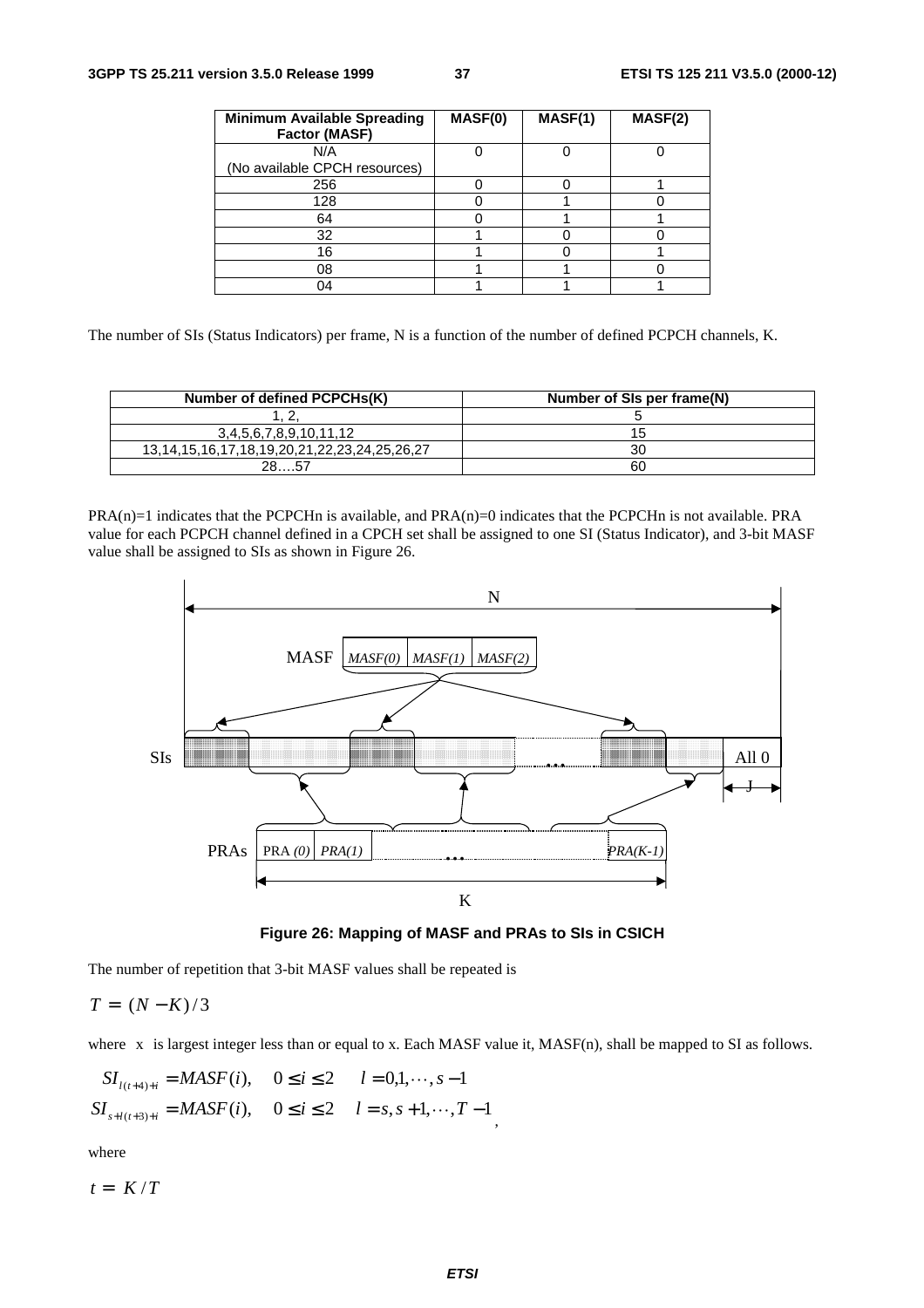and

$$
s = K - t \cdot T
$$

Each PRA value bit, PRA(n), shall be mapped to SI as follows.

$$
SI_{l(t+4)+j+3} = PRA(l+l \cdot t+j), \quad 0 \le j \le t \qquad l = 0, 1, \dots, s-1
$$
  

$$
SI_{s+l(t+3)+j+3} = PRA(s+l \cdot t+j), \quad 0 \le j \le t-1 \qquad l = s, s+1, \dots, T-1
$$

The remaining

$$
J = N - (3T + K)
$$

SIs shall be set to 0.

# 6 Mapping and association of physical channels

# 6.1 Mapping of transport channels onto physical channels

Figure 27 summarises the mapping of transport channels onto physical channels.

| <b>Transport Channels</b> | <b>Physical Channels</b>                                |
|---------------------------|---------------------------------------------------------|
|                           |                                                         |
| <b>DCH</b>                | Dedicated Physical Data Channel (DPDCH)                 |
|                           | Dedicated Physical Control Channel (DPCCH)              |
| $RACH$ -                  | Physical Random Access Channel (PRACH)                  |
| $CPCH$ —                  | Physical Common Packet Channel (PCPCH)                  |
|                           | Common Pilot Channel (CPICH)                            |
| BCH                       | Primary Common Control Physical Channel (P-CCPCH)       |
| $FACH$ –                  | Secondary Common Control Physical Channel (S-CCPCH)     |
| <b>PCH</b>                |                                                         |
|                           | <b>Synchronisation Channel (SCH)</b>                    |
| <b>DSCH</b>               | Physical Downlink Shared Channel (PDSCH)                |
|                           | <b>Acquisition Indicator Channel (AICH)</b>             |
|                           | Access Preamble Acquisition Indicator Channel (AP-AICH) |
|                           | Paging Indicator Channel (PICH)                         |
|                           | <b>CPCH Status Indicator Channel (CSICH)</b>            |
|                           | Collision-Detection/Channel-Assignment Indicator        |
|                           | Channel (CD/CA-ICH)                                     |

#### **Figure 27: Transport-channel to physical-channel mapping**

The DCHs are coded and multiplexed as described in [3], and the resulting data stream is mapped sequentially (first-infirst-mapped) directly to the physical channel(s). The mapping of BCH and FACH/PCH is equally straightforward,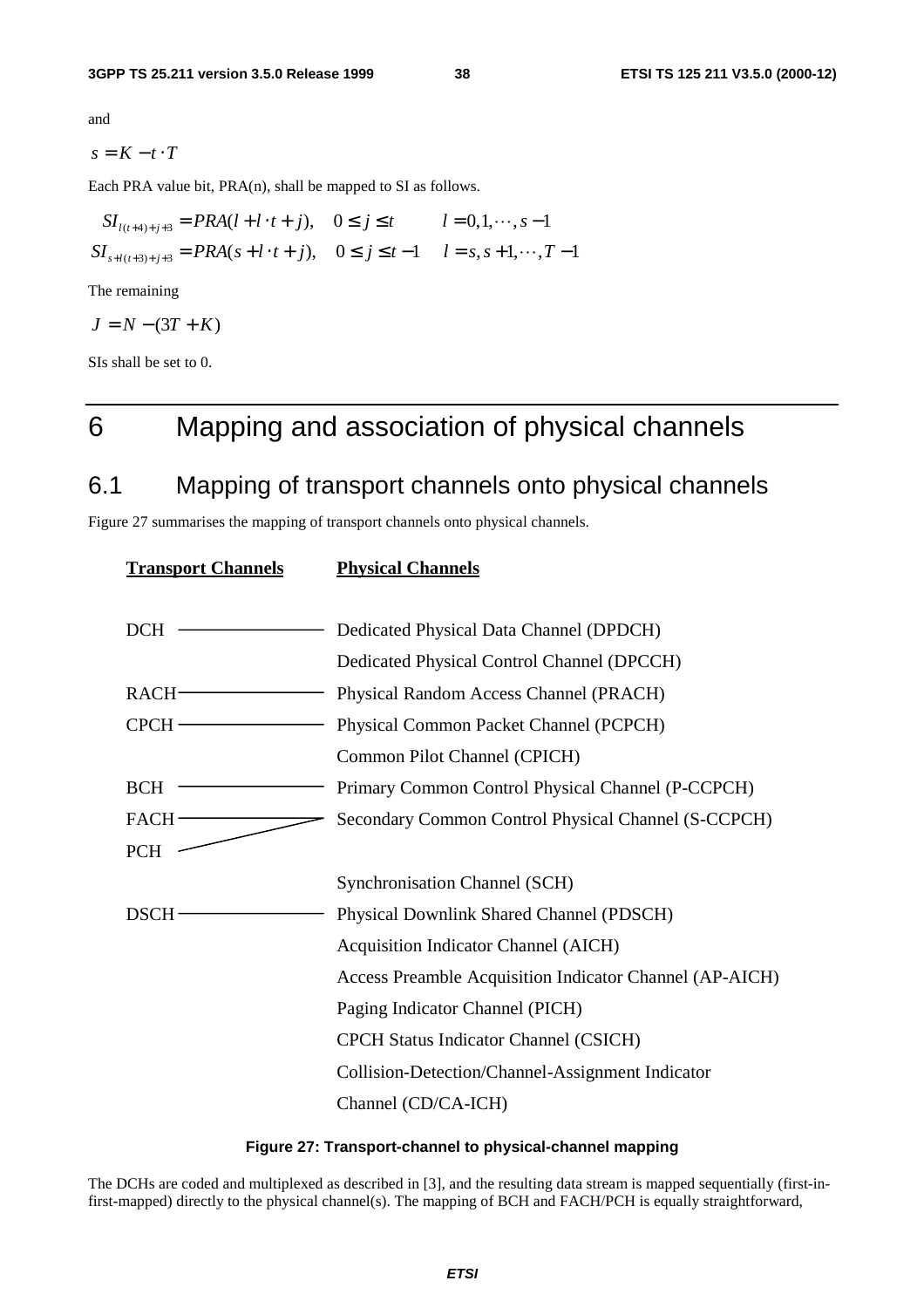where the data stream after coding and interleaving is mapped sequentially to the Primary and Secondary CCPCH respectively. Also for the RACH, the coded and interleaved bits are sequentially mapped to the physical channel, in this case the message part of the PRACH.

# 6.2 Association of physical channels and physical signals

Figure 28 illustrates the association between physical channels and physical signals.

| <b>Physical Signals</b>                                                                                      | <b>Physical Channels</b>                                         |
|--------------------------------------------------------------------------------------------------------------|------------------------------------------------------------------|
|                                                                                                              | PRACH preamble part _____ Physical Random Access Channel (PRACH) |
| <b>PCPCH</b> access<br>preamble part<br>PCPCH CD/CA<br>preamble part<br>PCPCH power control<br>preamble part | Physical Common Packet Channel (PCPCH)                           |

**Figure 28: Physical channel and physical signal association**

# 7 Timing relationship between physical channels

# 7.1 General

The P-CCPCH, on which the cell SFN is transmitted, is used as timing reference for all the physical channels, directly for downlink and indirectly for uplink.

Figure 29 below describes the frame timing of the downlink physical channels. For the AICH the access slot timing is included. Transmission timing for uplink physical channels is given by the received timing of downlink physical channels, as described in the following subclauses.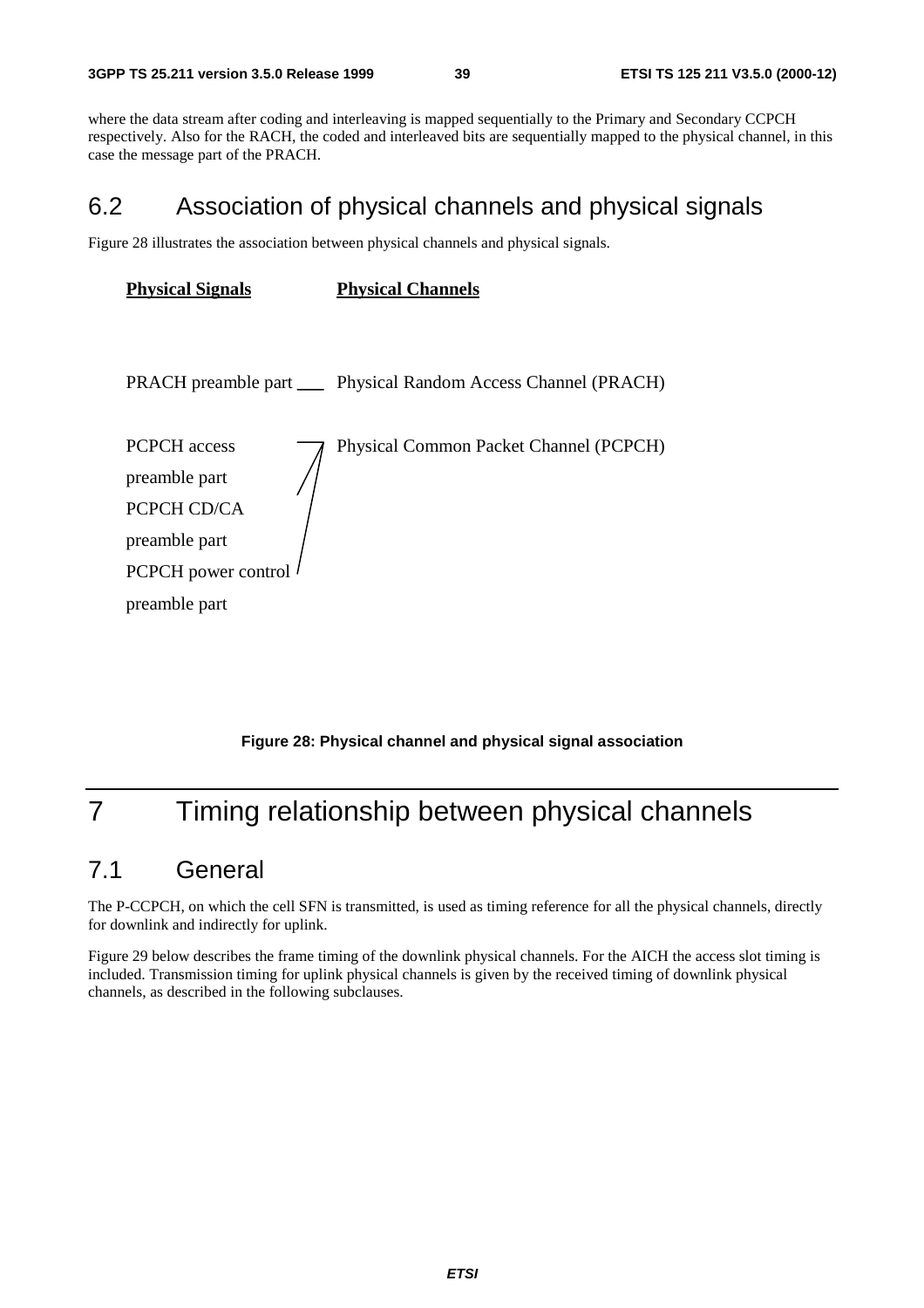

#### **Figure 29: Radio frame timing and access slot timing of downlink physical channels**

The following applies:

- SCH (primary and secondary), CPICH (primary and secondary), P-CCPCH, and PDSCH have identical frame timings.
- The S-CCPCH timing may be different for different S-CCPCHs, but the offset from the P-CCPCH frame timing is a multiple of 256 chips, i.e.  $\tau_{\text{S-CCPCH},k} = T_k \times 256$  chip,  $T_k \in \{0, 1, ..., 149\}$ .
- The PICH timing is  $\tau_{\text{PICH}} = 7680$  chips prior to its corresponding S-CCPCH frame timing, i.e. the timing of the S-CCPCH carrying the PCH transport channel with the corresponding paging information, see also subclause 7.2.
- AICH access slots #0 starts the same time as P-CCPCH frames with  $(SFN \text{ modulo } 2) = 0$ . The AICH/PRACH and AICH/PCPCH timing is described in subclauses 7.3 and 7.4 respectively.
- The relative timing of associated PDSCH and DPCH is described in subclause 7.5.
- The DPCH timing may be different for different DPCHs, but the offset from the P-CCPCH frame timing is a multiple of 256 chips, i.e.  $\tau_{\text{DPCH n}} = T_n \times 256$  chip,  $T_n \in \{0, 1, ..., 149\}$ . The DPCH (DPCCH/DPDCH) timing relation with uplink DPCCH/DPDCHs is described in subclause 7.6.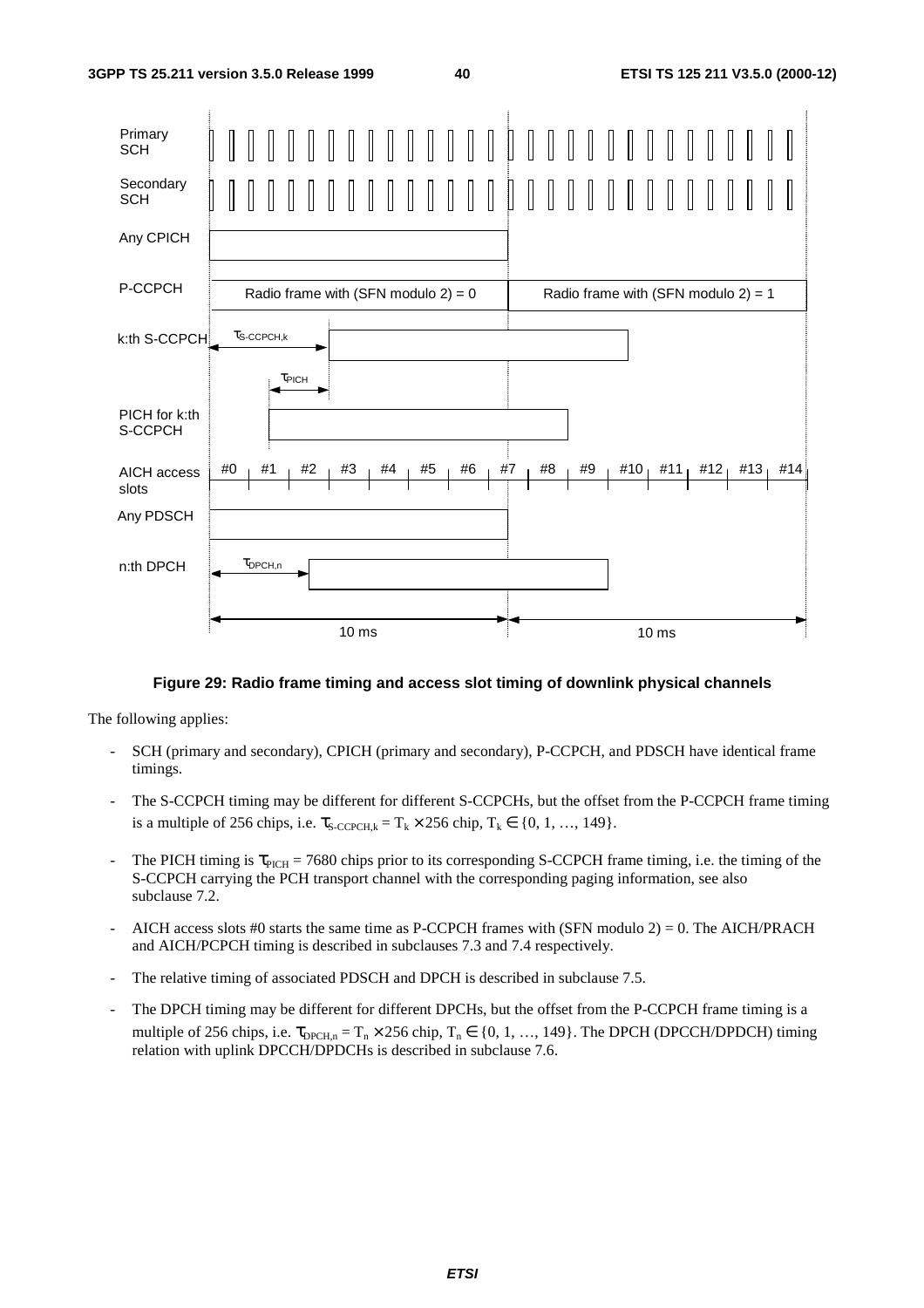### 7.2 PICH/S-CCPCH timing relation

Figure 30 illustrates the timing between a PICH frame and its associated S-CCPCH frame, i.e. the S-CCPCH frame that carries the paging information related to the paging indicators in the PICH frame. A paging indicator set in a PICH frame means that the paging message is transmitted on the PCH in the S-CCPCH frame starting  $\tau_{\text{PICH}}$  chips after the transmitted PICH frame.  $\tau_{\text{PICH}}$  is defined in subclause 7.1.



**Figure 30: Timing relation between PICH frame and associated S-CCPCH frame**

# 7.3 PRACH/AICH timing relation

The downlink AICH is divided into downlink access slots, each access slot is of length 5120 chips. The downlink access slots are time aligned with the P-CCPCH as described in subclause 7.1.

The uplink PRACH is divided into uplink access slots, each access slot is of length 5120 chips. Uplink access slot number *n* is transmitted from the UE  $\tau_{p-a}$  chips prior to the reception of downlink access slot number *n*, *n* = 0, 1, …, 14.

Transmission of downlink acquisition indicators may only start at the beginning of a downlink access slot. Similarly, transmission of uplink RACH preambles and RACH message parts may only start at the beginning of an uplink access slot.

The PRACH/AICH timing relation is shown in figure 31.



**Figure 31: Timing relation between PRACH and AICH as seen at the UE**

The preamble-to-preamble distance  $\tau_{p-p}$  shall be larger than or equal to the minimum preamble-to-preamble distance  $\tau_{\text{p-p,min}}$ , i.e.  $\tau_{\text{p-p}} \geq \tau_{\text{p-p,min}}$ .

In addition to  $\tau_{p-p,min}$ , the preamble-to-AI distance  $\tau_{p-a}$  and preamble-to-message distance  $\tau_{p-m}$  are defined as follows:

when AICH\_Transmission\_Timing is set to 0, then

 $\tau_{p-p,min} = 15360$  chips (3 access slots)

$$
\tau_{p-a} = 7680 \text{ chips}
$$

 $\tau_{p-m}$  = 15360 chips (3 access slots)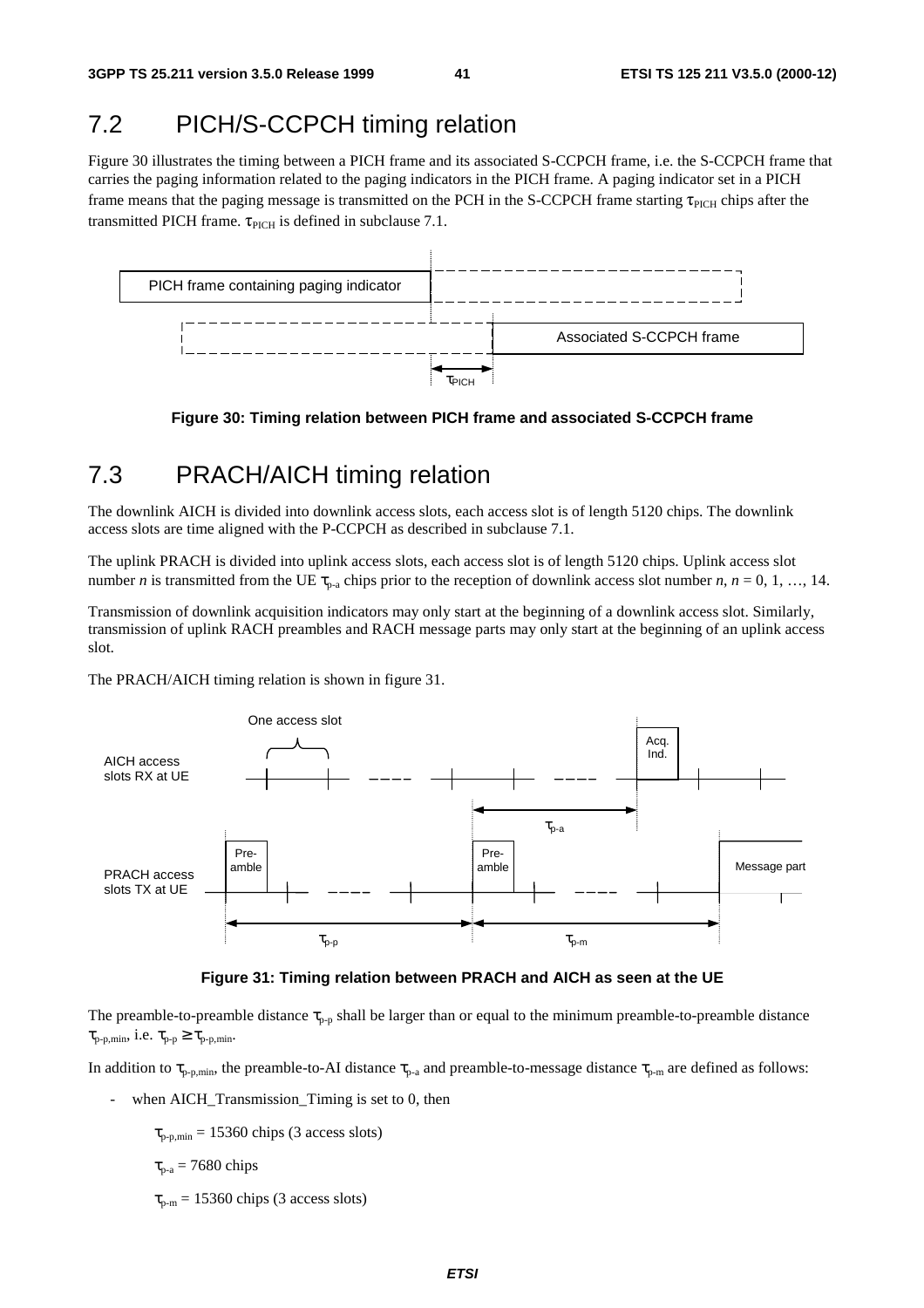when AICH Transmission Timing is set to 1, then

 $\tau_{p-n,min} = 20480$  chips (4 access slots)

 $\tau_{p-a} = 12800$  chips

 $\tau_{p-m}$  = 20480 chips (4 access slots)

The parameter AICH\_Transmission\_Timing is signalled by higher layers.

### 7.4 PCPCH/AICH timing relation

The uplink PCPCH is divided into uplink access slots, each access slot is of length 5120 chips. Uplink access slot number n is transmitted from the UE  $\tau_{p-al}$  chips prior to the reception of downlink access slot number n, n =0, 1, ..., 14.

The timing relationship between preambles, AICH, and the message is the same as PRACH/AICH. Note that the collision resolution preambles follow the access preambles in PCPCH/AICH. However, the timing relationships between CD-Preamble and CD/CA-ICH is identical to RACH Preamble and AICH. The timing relationship between CD/CA-ICH and the Power Control Preamble in CPCH is identical to AICH to message in RACH. The T<sub>cpch</sub> timing parameter is identical to the PRACH/AICH transmission timing parameter. When  $T_{\rm{cph}}$  is set to zero or one, the following PCPCH/AICH timing values apply.

Note that a1 corresponds to AP-AICH and a2 corresponds to CD/CA-ICH.

 $\tau_{p-p}$  = Time to next available access slot, between Access Preambles.

Minimum time  $= 15360$  chips  $+ 5120$  chips X Tcpch

Maximum time =  $5120$  chips  $X 12 = 61440$  chips

Actual time is time to next slot (which meets minimum time criterion) in allocated access slot subchannel group.

- $\tau_{p-al}$  = Time between Access Preamble and AP-AICH has two alternative values: 7680 chips or 12800 chips, depending on  $T_{\text{c}nch}$
- $\tau_{\text{al-cdp}} =$  Time between receipt of AP-AICH and transmission of the CD Preamble  $\tau_{\text{al-cdp}}$  has a minimum value of  $\tau$ <sub>a1-cdp</sub> <sub>min</sub> =7680 chips.
- $\tau_{p\text{-cdp}} =$  Time between the last AP and CD Preamble.  $\tau_{p\text{-cdp}}$  has a minimum value of  $\tau_{p\text{-cdp-min}}$  which is either 3 or 4 access slots, depending on  $T_{\text{cph}}$
- $\tau_{\text{cdp-}a2}$  = Time between the CD Preamble and the CD/CA-ICH has two alternative values: 7680 chips or 12800 chips, depending on  $T_{\text{coch}}$
- $\tau_{\text{cdp-pre}}$  = Time between CD Preamble and the start of the Power Control Preamble is either 3 or 4 access slots, depending on  $T_{\text{coch}}$ .

The time between the start of the reception of DL-DPCCH slot at UE and the Power Control Preamble is  $T_0$  chips, where  $T_0$  is as in subclause 7.6.3.

The message transmission shall start 0 or 8 slots after the start of the power control preamble depending on the length of the power control preamble.

Figure 32 illustrates the PCPCH/AICH timing relationship when  $T_{\rm{cpch}}$  is set to 0 and all access slot subchannels are available for PCPCH.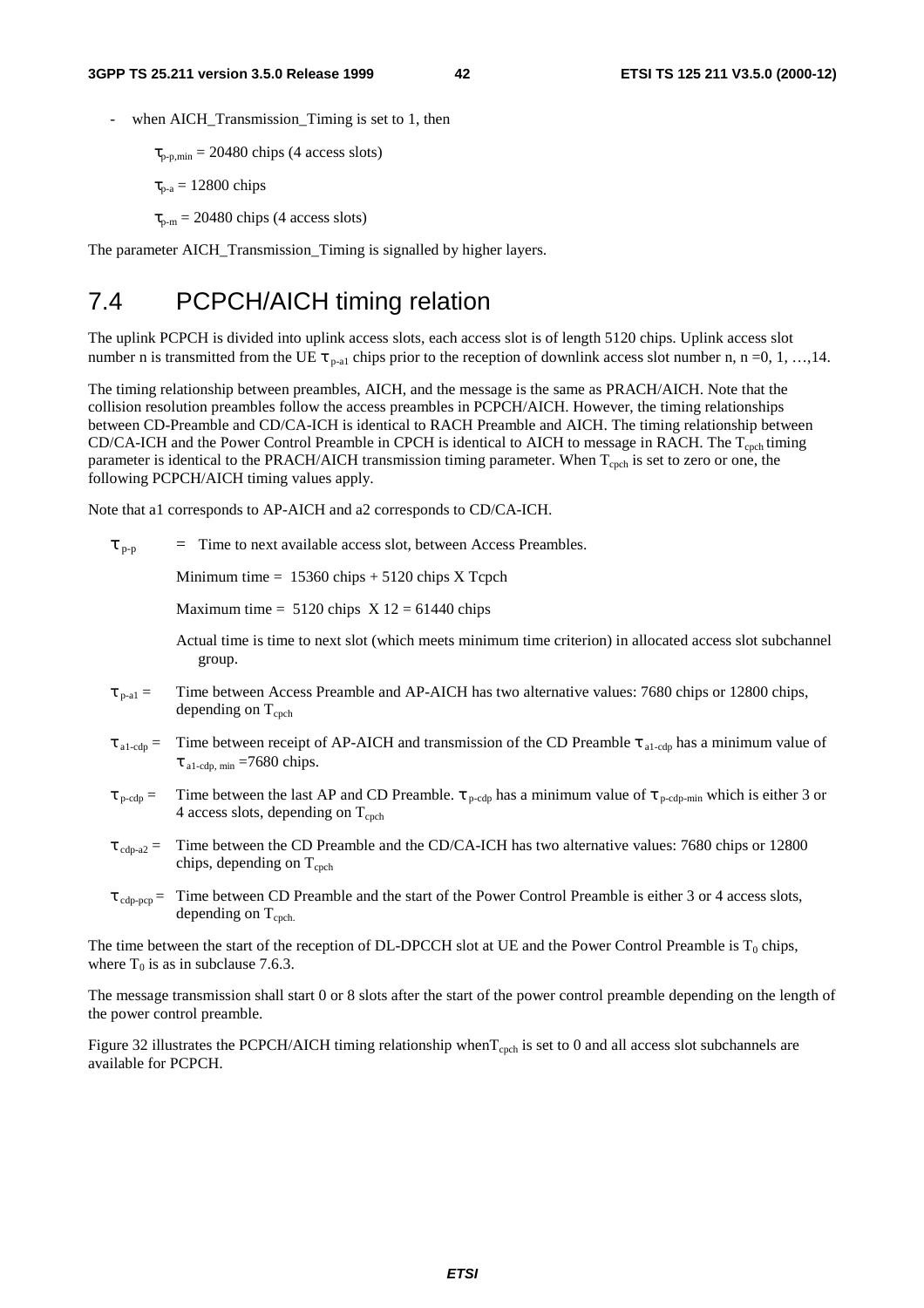



# 7.5 DPCH/PDSCH timing

The relative timing between a DPCH frame and the associated PDSCH frame is shown in figure 33.



#### **Figure 33: Timing relation between DPCH frame and associated PDSCH frame**

The start of a DPCH frame is denoted  $T_{\text{DPCH}}$  and the start of the associated PDSCH frame is denoted  $T_{\text{PDSCH}}$ . Any DPCH frame is associated to one PDSCH frame through the relation 46080 chips  $\leq T_{PDSCH}$  -  $T_{DPCH}$  < 84480 chips, i.e. the associated PDSCH frame starts anywhere between three slot after the end of the DPCH frame up to 18 slots behind the end of the DPCH frame.

### 7.6 DPCCH/DPDCH timing relations

### 7.6.1 Uplink

In uplink the DPCCH and all the DPDCHs transmitted from one UE have the same frame timing.

### 7.6.2 Downlink

In downlink, the DPCCH and all the DPDCHs carrying CCTrCHs of dedicated type to one UE have the same frame timing.

### 7.6.3 Uplink/downlink timing at UE

At the UE, the uplink DPCCH/DPDCH frame transmission takes place approximately  $T_0$  chips after the reception of the first detected path (in time) of the corresponding downlink DPCCH/DPDCH frame.  $T_0$  is a constant defined to be 1024 chips. The first detected path (in time) is defined implicitly by the relevant tests in [14]. More information about the uplink/downlink timing relation and meaning of  $T_0$  can be found in [5].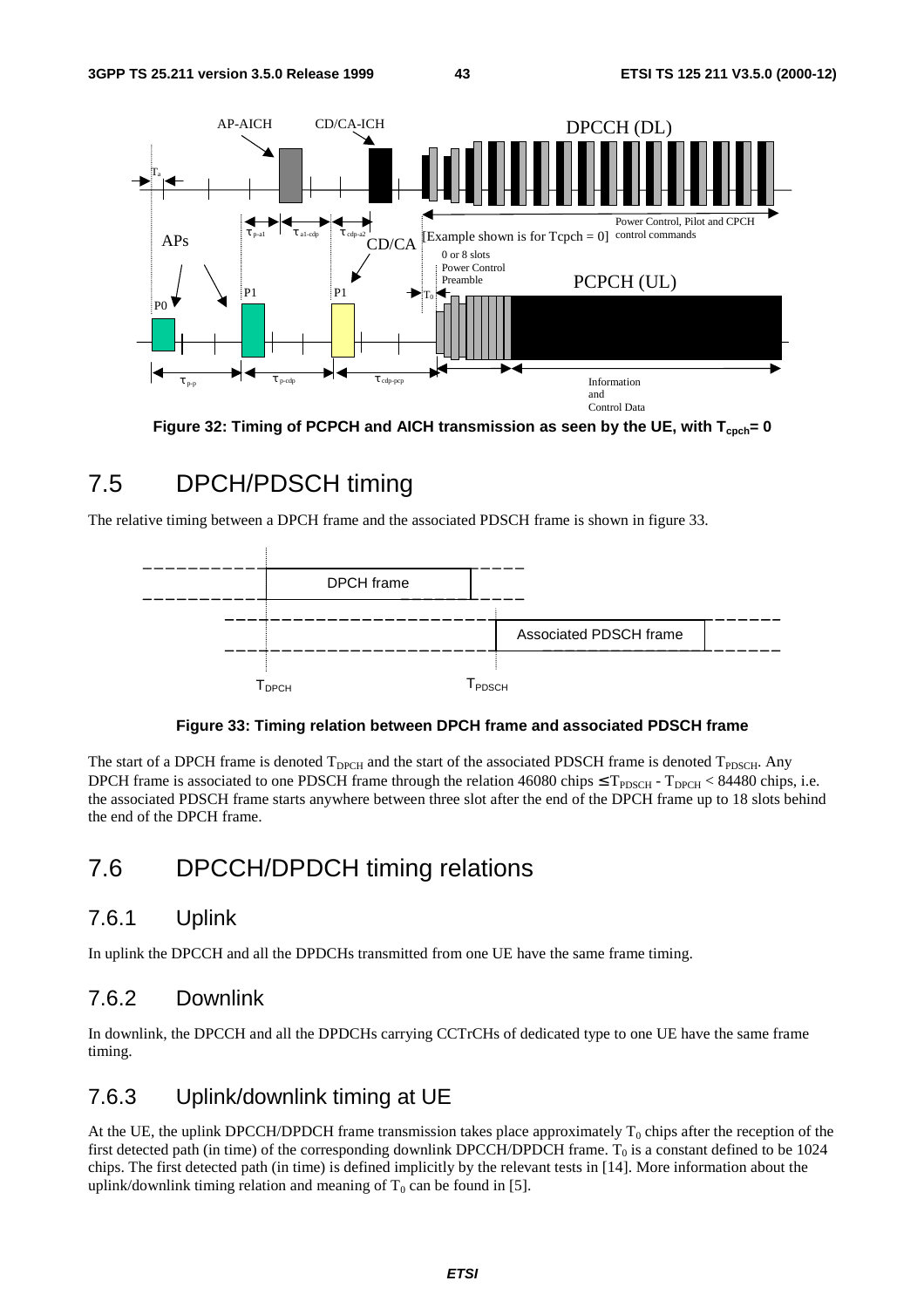# Annex A (informative): Change history

| <b>Change history</b> |               |                    |        |                          |                                                                                                 |       |            |
|-----------------------|---------------|--------------------|--------|--------------------------|-------------------------------------------------------------------------------------------------|-------|------------|
| Date                  | TSG#          | <b>TSG Doc.</b>    | CR     | Rev                      | Subject/Comment                                                                                 | Old   | <b>New</b> |
|                       | <b>RAN 05</b> | RP-99587           |        |                          | Approved at TSG RAN #5 and placed under Change Control                                          |       | 3.0.0      |
| 14/01/00              | <b>RAN 06</b> | RP-99676           | 001    | $\mathbf{1}$             | Removal of superframe notation                                                                  | 3.0.0 | 3.1.0      |
| 14/01/00              | <b>RAN 06</b> | RP-99677           | 002    | $\Box$                   | Use of CPICH in case of open loop Tx                                                            | 3.0.0 | 3.1.0      |
| 14/01/00              | <b>RAN_06</b> | RP-99677           | 003    | 2                        | CPCH power control preamble length                                                              | 3.0.0 | 3.1.0      |
| 14/01/00              | <b>RAN_06</b> | RP-99684           | 005    | $\mathbf{1}$             | <b>Editorial corrections</b>                                                                    | 3.0.0 | 3.1.0      |
| 14/01/00              | <b>RAN_06</b> | RP-99676           | 006    |                          | Change to the description of TSTD for SCH                                                       | 3.0.0 | 3.1.0      |
| 14/01/00              | <b>RAN_06</b> | RP-99678           | 007    | 1                        | Introduction of compressed mode by higher layer scheduling                                      | 3.0.0 | 3.1.0      |
| 14/01/00              | <b>RAN_06</b> | RP-99676           | 008    | $\mathbf{1}$             | Modifications to STTD text                                                                      | 3.0.0 | 3.1.0      |
| 14/01/00              | <b>RAN 06</b> | RP-99684           | 009    | $\mathbf{1}$             | 20 ms RACH message length                                                                       | 3.0.0 | 3.1.0      |
| 14/01/00              | <b>RAN_06</b> | RP-99676           | 010    |                          | Update to AICH description                                                                      | 3.0.0 | 3.1.0      |
| 14/01/00              | <b>RAN_06</b> | RP-99678           | 011    | $\mathbf{1}$             | Sliding paging indicators                                                                       | 3.0.0 | 3.1.0      |
| 14/01/00              | <b>RAN 06</b> | RP-99677           | 016    | $\blacksquare$           | TAB structure and timing relation for USTS                                                      | 3.0.0 | 3.1.0      |
| 14/01/00              | <b>RAN_06</b> | RP-99677           | 017    | $\blacksquare$           | Timing for initialisation procedures                                                            | 3.0.0 | 3.1.0      |
| 14/01/00              | <b>RAN_06</b> | RP-99677           | 022    | $\overline{\phantom{a}}$ | Modification of the STTD encoding scheme on DL DPCH with SF                                     | 3.0.0 | 3.1.0      |
|                       |               |                    |        |                          | 512                                                                                             |       |            |
| 14/01/00              |               |                    | $\sim$ |                          | Change history was added by the editor                                                          | 3.1.0 | 3.1.1      |
| 31/03/00              | <b>RAN_07</b> | RP-000060          | 013    | 6                        | Addition of a downlink channel indicating CPCH status                                           | 3.1.1 | 3.2.0      |
| 31/03/00              | <b>RAN 07</b> | RP-000060          | 023    | 6                        | CPCH-related editorial changes, technical changes and additions                                 | 3.1.1 | 3.2.0      |
|                       |               |                    |        |                          | to 25.211 and some clarifications to 7.4 PCPCH/AICH timing<br>relation.                         |       |            |
| 31/03/00              | <b>RAN_07</b> | RP-000060          | 024    | $\mathbf{1}$             | Additional description of TX diversity for PDSCH                                                | 3.1.1 | 3.2.0      |
| 31/03/00              | <b>RAN 07</b> | RP-000060          | 025    | 1                        | Consistent numbering of scrambling code groups                                                  | 3.1.1 | 3.2.0      |
| 31/03/00              | <b>RAN_07</b> | RP-000060          | 026    | $\Box$                   | Minor corrections to timing section                                                             | 3.1.1 | 3.2.0      |
| 31/03/00              | <b>RAN 07</b> | RP-000060          | 028    | $\mathbf{1}$             | Timing of PDSCH                                                                                 | 3.1.1 | 3.2.0      |
| 31/03/00              | <b>RAN 07</b> | RP-000060          | 029    | $\mathbf{1}$             | Modifications to STTD text                                                                      | 3.1.1 | 3.2.0      |
| 31/03/00              | <b>RAN_07</b> | RP-000060          | 031    | 4                        | CD/CA-ICH for dual mode CPCH                                                                    | 3.1.1 | 3.2.0      |
| 31/03/00              | <b>RAN 07</b> | RP-000060          | 033    |                          | Clarification of frame synchronization word and its usage                                       | 3.1.1 | 3.2.0      |
|                       | <b>RAN 07</b> | RP-000060          | 034    | 1                        | Editorial updates to 25.211                                                                     | 3.1.1 | 3.2.0      |
| 31/03/00              |               |                    |        | $\Box$                   | PDSCH multi-code transmission                                                                   |       |            |
| 31/03/00              | <b>RAN_07</b> | RP-000060          | 036    |                          |                                                                                                 | 3.1.1 | 3.2.0      |
| 31/03/00              | <b>RAN_07</b> | RP-000060          | 037    | $\Box$                   | Clarification of pilot bit patterns for CPCH and slot formats for<br>CPCH PC-P and message part | 3.1.1 | 3.2.0      |
| 31/03/00              | <b>RAN_07</b> | RP-000060          | 039    | $\blacksquare$           | Further restrictions on the application of the Tx diversity modes in<br>DL                      | 3.1.1 | 3.2.0      |
| 31/03/00              | <b>RAN_07</b> | RP-000060          | 040    | $\blacksquare$           | Clarification of downlink pilot bit patterns                                                    | 3.1.1 | 3.2.0      |
| 31/03/00              | <b>RAN 07</b> | RP-000060          | 041    | $\blacksquare$           | Clarification of DCH initialisation                                                             | 3.1.1 | 3.2.0      |
| 31/03/00              | <b>RAN_07</b> | RP-000060          | 044    | 2                        | Emergency Stop of CPCH transmission and Start of Message<br>Indicator                           | 3.1.1 | 3.2.0      |
| 31/03/00              | <b>RAN_07</b> | RP-000060          | 046    | $\Box$                   | Clean up of USTS related specifications                                                         | 3.1.1 | 3.2.0      |
| 26/06/00              | <b>RAN 08</b> | RP-000265          | 047    | 4                        | Clarifications to power control preamble sections                                               | 3.2.0 | 3.3.0      |
| 26/06/00              | <b>RAN_08</b> | RP-000265          | 048    | $\blacksquare$           | Propagation delay for PCPCH                                                                     | 3.2.0 | 3.3.0      |
| 26/06/00              | <b>RAN_08</b> | RP-000265          | 049    | $\mathbf{1}$             | PICH undefined bits and AICH, AP-ICH, CD/CA-ICH non-<br>transmitted chips                       | 3.2.0 | 3.3.0      |
| 26/06/00              |               | RAN_08   RP-000265 | 051    | $\mathbf{1}$             | Bit value notation change for PICH and CSICH                                                    | 3.2.0 | 3.3.0      |
| 26/06/00              |               | RAN 08 RP-000265   | 053    | 1                        | Revision of notes in sections 5.3.2 and 5.3.2.1                                                 | 3.2.0 | 3.3.0      |
| 26/06/00              |               | RAN_08 RP-000265   | 054    | 5                        | Slot format clarification for CPCH                                                              | 3.2.0 | 3.3.0      |
| 26/06/00              |               | RAN_08 RP-000265   | 055    | 3                        | Physical channel nomenclature in FDD                                                            | 3.2.0 | 3.3.0      |
| 26/06/00              | <b>RAN_08</b> | RP-000265          | 056    | 3                        | Clarification for the PDSCH channelisation code association with                                | 3.2.0 | 3.3.0      |
| 26/06/00              | <b>RAN_08</b> | RP-000265          | 057    | 2                        | DPCH in 25.211<br>Clarification for the PDSCH channelisation code association with              | 3.2.0 | 3.3.0      |
|                       |               |                    |        |                          | DPCH in 25.211                                                                                  |       |            |
| 26/06/00              | <b>RAN_08</b> | RP-000265          | 058    |                          | Clarification of spreading factor for AICH                                                      | 3.2.0 | 3.3.0      |
| 26/06/00              |               | RAN_08 RP-000265   | 060    | $\Box$                   | Explicit mention of slot format reconfiguration also for uplink                                 | 3.2.0 | 3.3.0      |
| 23/09/00              |               | RAN_09 RP-000340   | 065    | $\blacksquare$           | Correction of reference                                                                         | 3.3.0 | 3.4.0      |
| 23/09/00              |               | RAN_09 RP-000340   | 066    | 4                        | Clarification of paging indicator mapping                                                       | 3.3.0 | 3.4.0      |
| 23/09/00              |               | RAN_09 RP-000340   | 068    |                          | Editorial modification of the 25.211 about the CD/CA-ICH                                        | 3.3.0 | 3.4.0      |
| 23/09/00              |               | RAN_09 RP-000340   | 070    | 1                        | Support of closed loop transmit diversity modes                                                 | 3.3.0 | 3.4.0      |
| 23/09/00              | <b>RAN_09</b> | RP-000340          | 071    | $\Box$                   | DPCH initialisation procedure                                                                   | 3.3.0 | 3.4.0      |
| 23/09/00              | <b>RAN_09</b> | RP-000340          | 072    | 3                        | Correction on indicators                                                                        | 3.3.0 | 3.4.0      |
| 23/09/00              |               | RAN_09 RP-000340   | 074    | $\Box$                   | Correction of STTD for DPCH                                                                     | 3.3.0 | 3.4.0      |
| 23/09/00              | RAN_09        | RP-000340          | 075    | $\Box$                   | Clarification of first significant path                                                         | 3.3.0 | 3.4.0      |
| 23/09/00              | <b>RAN_09</b> | RP-000340          | 076    | $\Box$                   | Clarification of SCH transmitted by TSTD                                                        | 3.3.0 | 3.4.0      |
| 23/09/00              |               | RAN_09 RP-000340   | 077    | 1                        | Clarification of FBI field                                                                      | 3.3.0 | 3.4.0      |
| 15/12/00              |               | RAN_10 RP-000537   | 079    | 2                        | Clarification of downlink phase reference                                                       | 3.4.0 | 3.5.0      |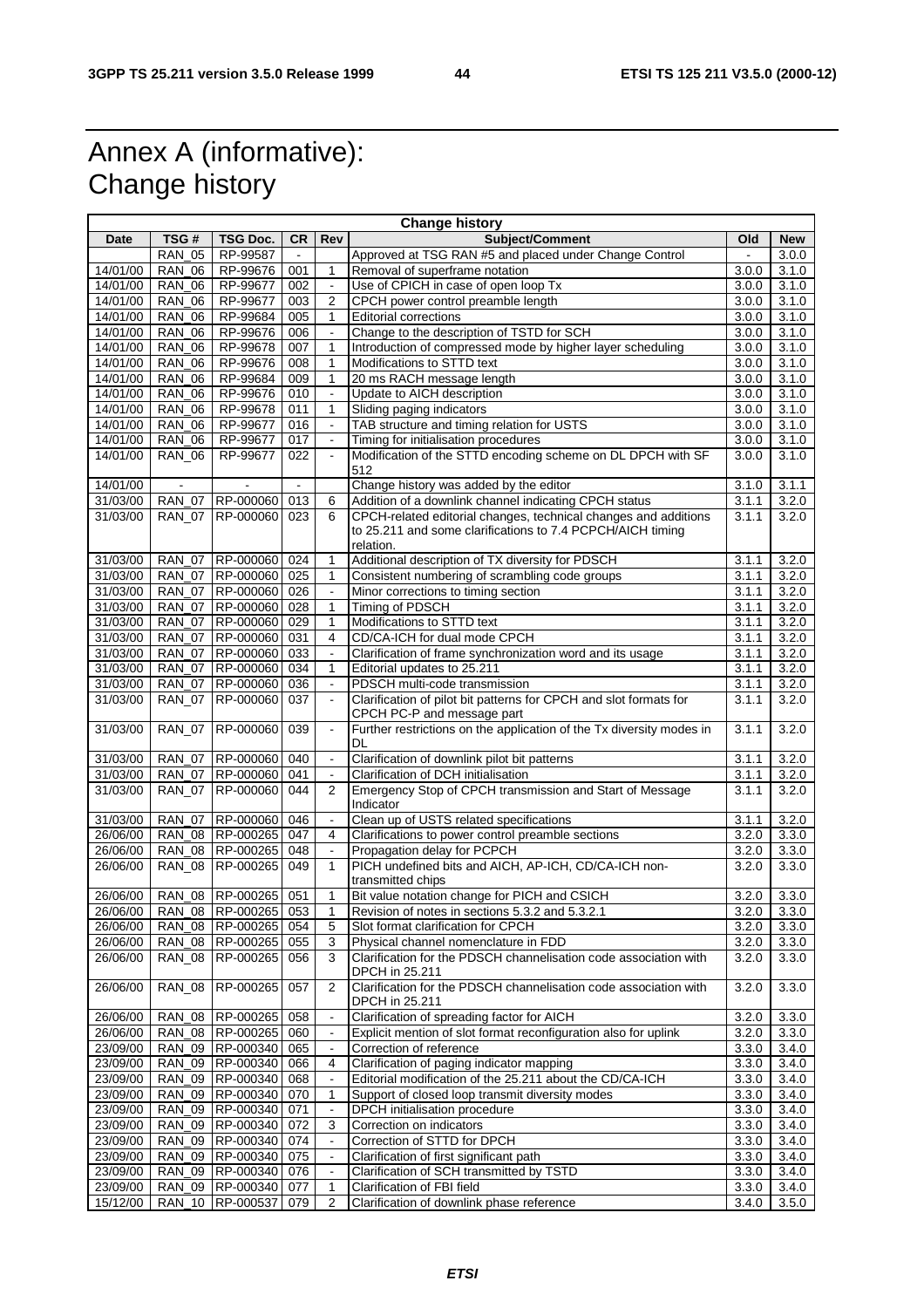| 15/12/00 | <b>RAN 10</b> | RP-000537 | 083 |              | DL Transmission in the case of invalid data frames                                    | 3.4.0 | 3.5.0 |
|----------|---------------|-----------|-----|--------------|---------------------------------------------------------------------------------------|-------|-------|
| 15/12/00 | <b>RAN 10</b> | RP-000537 | 084 | $\mathbf{r}$ | Clarification of figure 28                                                            | 3.4.0 | 3.5.0 |
| 15/12/00 | <b>RAN 10</b> | RP-000537 | 087 |              | RACH message part length                                                              | 3.4.0 | 3.5.0 |
| 15/12/00 | <b>RAN 10</b> | RP-000537 | 088 |              | Clarifications on power control preambles                                             | 3.4.0 | 3.5.0 |
| 15/12/00 | <b>RAN 10</b> | RP-000537 | 089 |              | Proposed CR to 25.211 for transfer of CSICH Information from<br>Layer 3 Specification | 3.4.0 | 3.5.0 |
| 15/12/00 | <b>RAN 10</b> | RP-000537 | 090 |              | PCPCH/DL-DPCCH Timing Relationship                                                    | 3.4.0 | 3.5.0 |
|          |               |           |     |              |                                                                                       |       |       |
|          |               |           |     |              |                                                                                       |       |       |
|          |               |           |     |              |                                                                                       |       |       |
|          |               |           |     |              |                                                                                       |       |       |
|          |               |           |     |              |                                                                                       |       |       |
|          |               |           |     |              |                                                                                       |       |       |
|          |               |           |     |              |                                                                                       |       |       |
|          |               |           |     |              |                                                                                       |       |       |
|          |               |           |     |              |                                                                                       |       |       |
|          |               |           |     |              |                                                                                       |       |       |
|          |               |           |     |              |                                                                                       |       |       |
|          |               |           |     |              |                                                                                       |       |       |